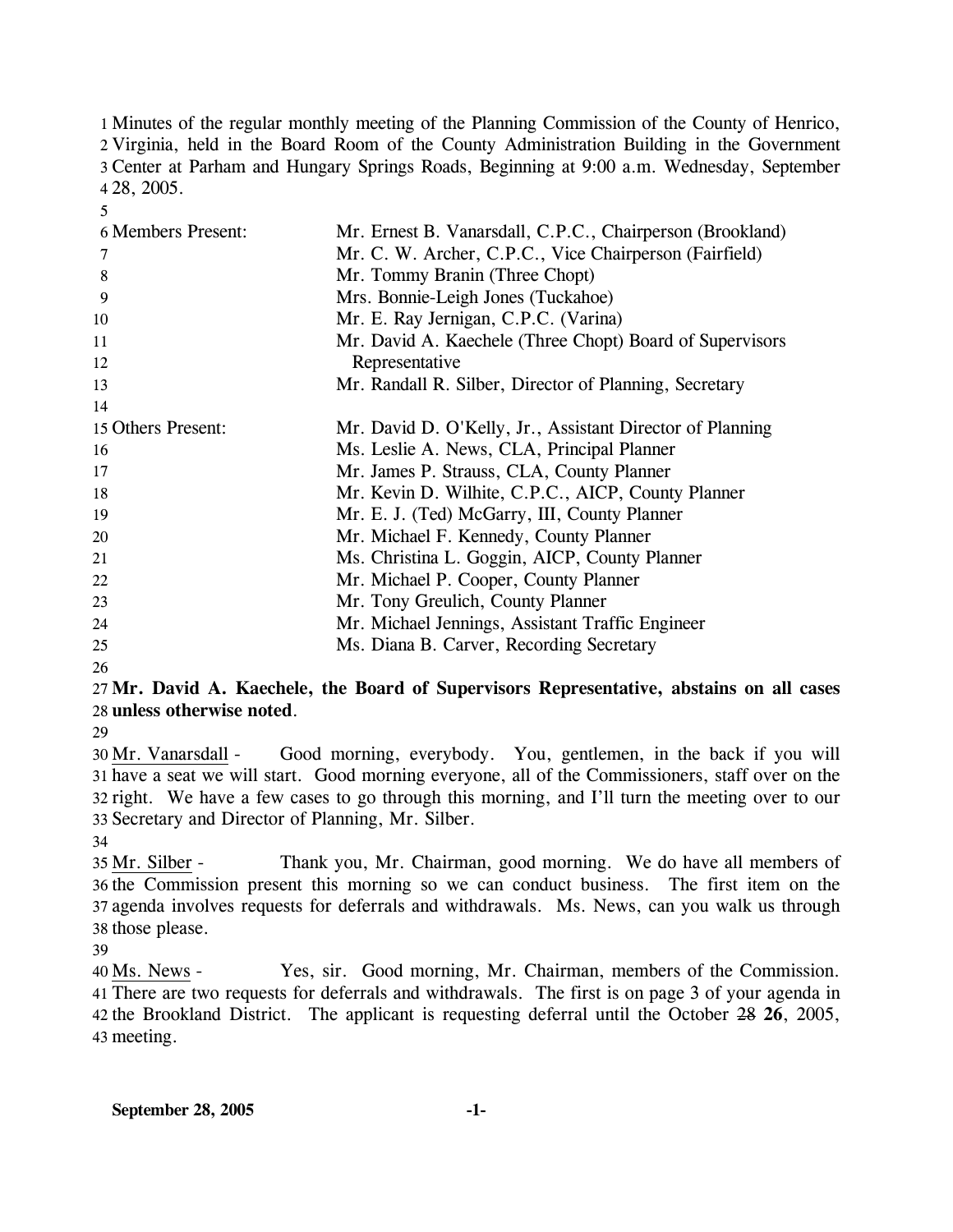### 44 **TRANSFER OF APPROVAL**

45

POD-55-75 and POD-46-94 Brookfield Commons **Hirschler Fleischer for Direct Invest Ventures, LLC:**  Request for transfer of approval as required by Chapter 24, Section 24-106 of the Henrico County Code from Chamberlin, L.P. to Direct Invest Ventures, LLC. The 6.822-acre site is located at 6600 W. Broad Street (U. S. Route 250) at the northeast corner of the intersection of W. Broad Street and Dickens Road on parcel 768-743-7194 The zoning is O-3, Office District. County water and sewer. **(Brookland)** 

46

Is there anyone in the audience in opposition to the deferral of the 48 transfer of approval request for POD-55-75 and POD-46-94 Brookfield Commons, until October 28 **26**, 2005, in the Brookland District? No opposition. I move POD-55-75 and 49 47 Mr. Vanarsdall -POD-46-94, Brookfield Commons, be deferred until the October 28 **26**, 2005, meeting at the 50 51 applicant's request.

52

53 Mr. Archer - Second, Mr. Chairman.

54

The motion was made by Mr. Vanarsdall and seconded by Mr. Archer. 56 All in favor say aye...all opposed say nay. The motion passes. 55 Mr. Vanarsdall -

57

58 Pursuant to the applicant's request, the Planning Commission deferred the transfer of approval 59 request for POD-55-75 and POD-46-94, Brookfield Commons, until the October 26, 2005, 60 meeting.

61

Next on page 38 of your agenda and located in the Tuckahoe District is 63 POD-68-02, Blackwood Retail – Glen Eagles Shopping Center. This case was deferred from 64 the November 17, 2004, meeting and the applicant has requested a withdrawal of this case. 65 On page 7 in your addendum, a case map was included for your reference. 62 Ms. News -

# 67 **PLAN OF DEVELOPMENT (Deferred from the November 17, 2004 Meeting)**

68

66

| POD-68-02                | Balzer & Associates, Inc. for Richfield Associates, LLC:        |
|--------------------------|-----------------------------------------------------------------|
| Blackwood Retail – Glen  | Request for approval of a plan of development as required by    |
| Eagles Shopping Center – | Chapter 24, Section 24-106 of the Henrico County Code, to       |
| 10410 Ridgefield Parkway | construct a 6,600 square foot building addition in an existing  |
|                          | shopping center. The 0.90-acre site is located on the northwest |
|                          | corner of Ridgefield Parkway and Eagles View Drive in the       |
|                          | Glen Eagles Shopping Center on part of parcel 740-750-0178.     |
|                          | The zoning is B-2C, Business District (Conditional). County     |
|                          | water and sewer. (Tuckahoe)                                     |

69

| 70 Mr. Vanarsdall - |  |  |  | Mrs. Jones, we just need you to recognize this. |
|---------------------|--|--|--|-------------------------------------------------|

71

**September 28, 2005 -2-**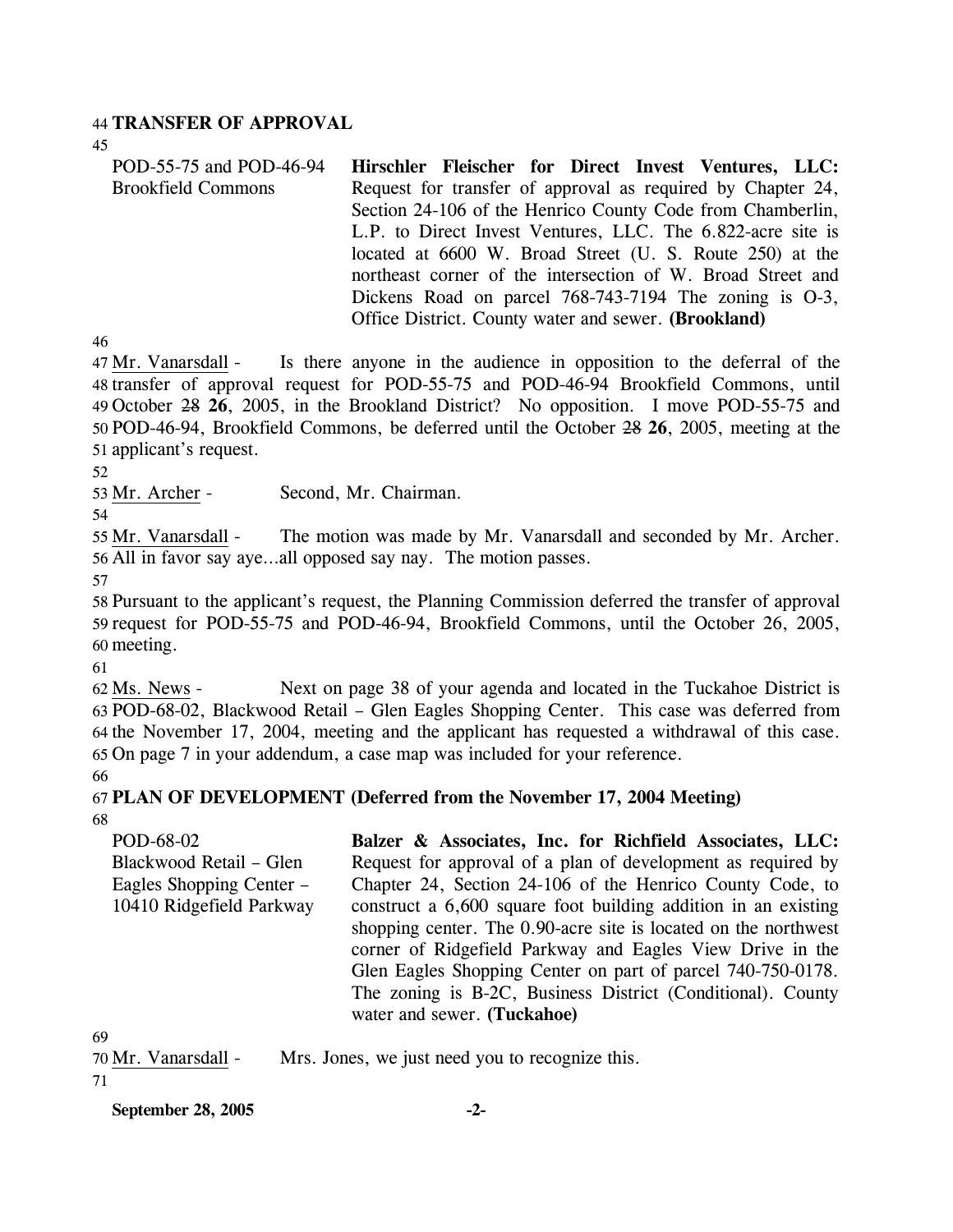I move that the withdrawal of POD-68-02, Blackwood Retail – Glen 73 Eagles Shopping Center, be accepted. 72 Mrs. Jones -74 75 Mr. Jernigan - Second. 76 The motion was made by Mrs. Jones and seconded by Mr. Jernigan. All 78 in favor say aye...all opposed say nay. The motion passes. 77 Mr. Vanarsdall -79 80 Pursuant to the applicant's request, the Planning Commission withdrew POD-68-02, 81 Blackwood Retail – Glen Eagles Shopping Center, from any further consideration 82 83 Ms. News - That's all we have. 84 85 Mr. Silber - So, that's all of the deferrals and withdrawals? 86 87 Ms. News - Yes, sir. 88 Okay. Next on the agenda would be the Expedited items. These are 90 items that are placed on the Planning Commission's consent or expedited list of considerations. These are plans that have been reviewed, there are no outstanding issues that staff is aware of, 91 92 the Commissioner from the district has no difficulty with the plan and the applicant has agreed 93 to all of the conditions found on the agenda and the annotations on the plans. So, these are 94 placed on an Expedited Agenda so that we can handle these without a particular hearing on 95 these cases. If there is opposition on any of these plans, they would be removed from the Expedited Agenda and heard in the order in which it is found on the full agenda. 96 89 Mr. Silber -

97

98 Mr. Vanarsdall - Is the screen blurry or is that just me?

100 Ms. News - It's blurry. That's the best we can get it to come up.

101

99

102 Mr. Vanarsdall - All right. Go ahead, Ms. News.

103

All right. We have 15 items on the Expedited Agenda. First on page 2 105 of your agenda, and located in the Three Chopt District, is a transfer of approval for POD-74-73, Parham 64 Building. 106 104 Ms. News -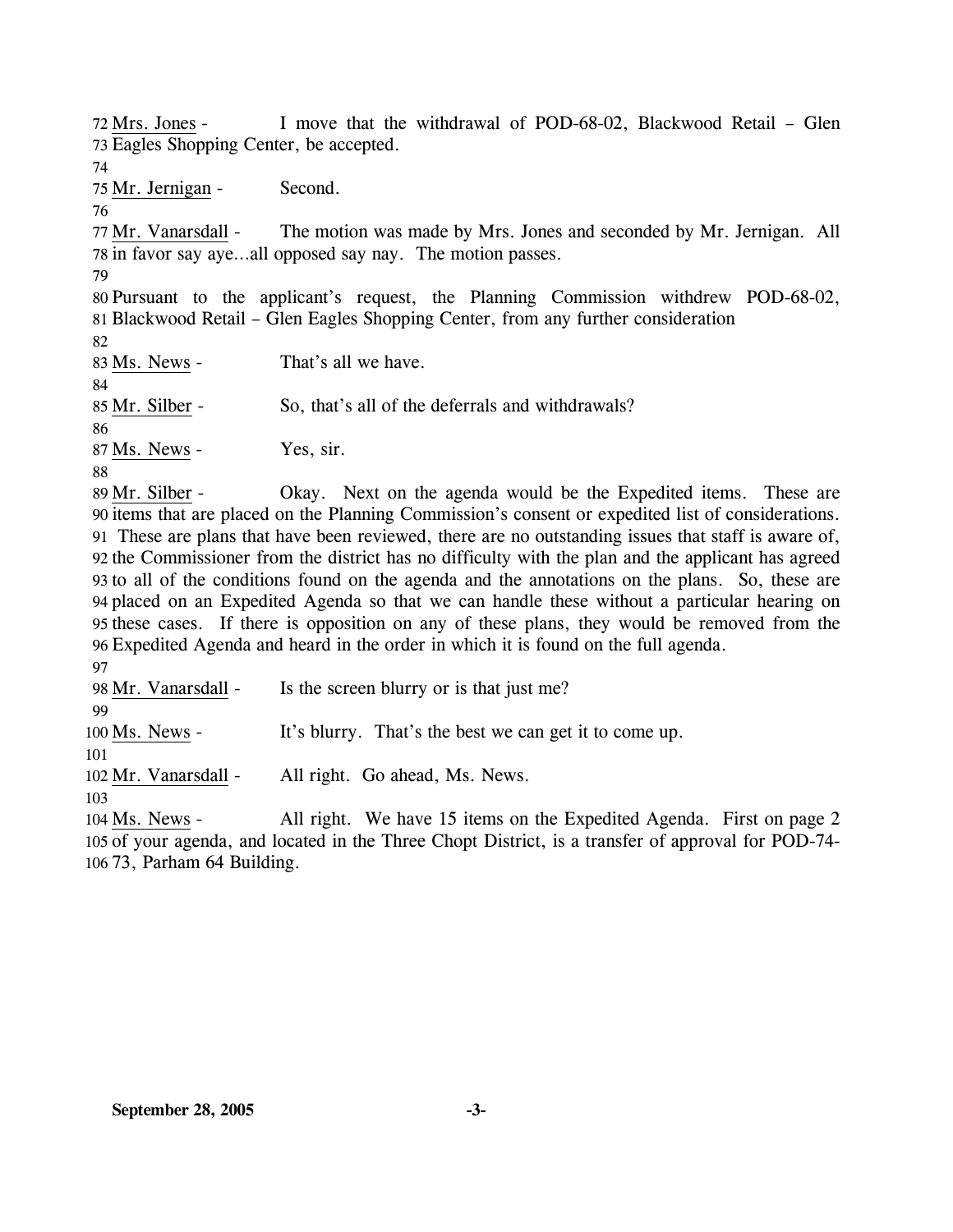#### 107 **TRANSFER OF APPROVAL**

108

| 108                                                         |                                                                                                   |
|-------------------------------------------------------------|---------------------------------------------------------------------------------------------------|
| POD-74-73                                                   | Hodes, Ulman, Pressin & Katz, P.A. for 2807 N. Parham                                             |
| Parham 64 Building -                                        | <b>Road LLC:</b> Request for transfer of approval as required by                                  |
| 2807 N. Parham Road                                         | Chapter 24, Section 24-106 of the Henrico County Code from                                        |
|                                                             | Parham Road Operating Association Limited Partnership to                                          |
|                                                             | 2807 N. Parham Road LLC. The 3.804-acre site is located on                                        |
|                                                             | the east line of N. Parham Road, approximately 300 feet                                           |
|                                                             | northeast of the intersection of Mayland Drive and N. Parham                                      |
|                                                             | Road on parcel 758-752-5795. The zoning is 0-2, Office                                            |
|                                                             | District. County water and sewer. (Three Chopt)                                                   |
| 109                                                         |                                                                                                   |
| 110 Mr. Vanarsdall -                                        | Is there anyone in the audience in opposition to the transfer of approval                         |
|                                                             | 111 request for POD-74-73, Parham 64 Building, in the Three Chopt District? No opposition.        |
| 112                                                         |                                                                                                   |
| 113 Mr. Branin -                                            | Mr. Chairman, I move that POD-74-73, Parham 64 Building, transfer of                              |
| 114 approval be approved.                                   |                                                                                                   |
| 115                                                         |                                                                                                   |
| Second.<br>116 Mr. Jernigan -                               |                                                                                                   |
| 117                                                         |                                                                                                   |
| 118 Mr. Vanarsdall -                                        | The motion was made by Mr. Branin and seconded by Mr. Jernigan. All                               |
| 119 in favor say ayeall opposed say nay. The motion passes. |                                                                                                   |
| 120                                                         |                                                                                                   |
|                                                             | 121 The Planning Commission approved the transfer of approval request for POD-74-73, Parham       |
|                                                             | 122.64 Building, subject to the new owners accepting and agreeing to be responsible for continued |
|                                                             | 123 compliance with the conditions for the original approval, and the following additional        |
| 124 condition:                                              |                                                                                                   |
| 125                                                         |                                                                                                   |
| 126 1.                                                      | The site deficiencies, as identified in the inspection report, dated May 23, 2005 and             |
| 127                                                         | September 2, 2005 shall be corrected by November 1, 2005.                                         |
| 128                                                         |                                                                                                   |
| 129 Ms. News -                                              | Next on page 4 of your agenda and located in the Fairfield District is                            |

130 transfer of approval, POD-52-03, which is POD-4-03 Revised, Virginia Center Station 131 Shopping Center - Building A.

132

#### 133 **TRANSFER OF APPROVAL**

134

POD-52-03 Virginia Center Station Shopping Center – Building A - Brook Road (POD-4-03 Revised) **Hirschler Fleischer for Stephen Chen and Julie Chen:**  Request for transfer of approval as required by Chapter 24, Section 24-106 of the Henrico County Code from VC Silver, LLC to Stephen Chen and Julie Chen. The 1.399-acre site will contain building A and is a portion of the overall 8.714 acre site. It is located on the east line of Brook Road (U.S. Route 1) between Virginia Center Parkway and Technology Park Drive (private) on parcel 784-768-1805. The zoning is M-1,

**September 28, 2005 -4-**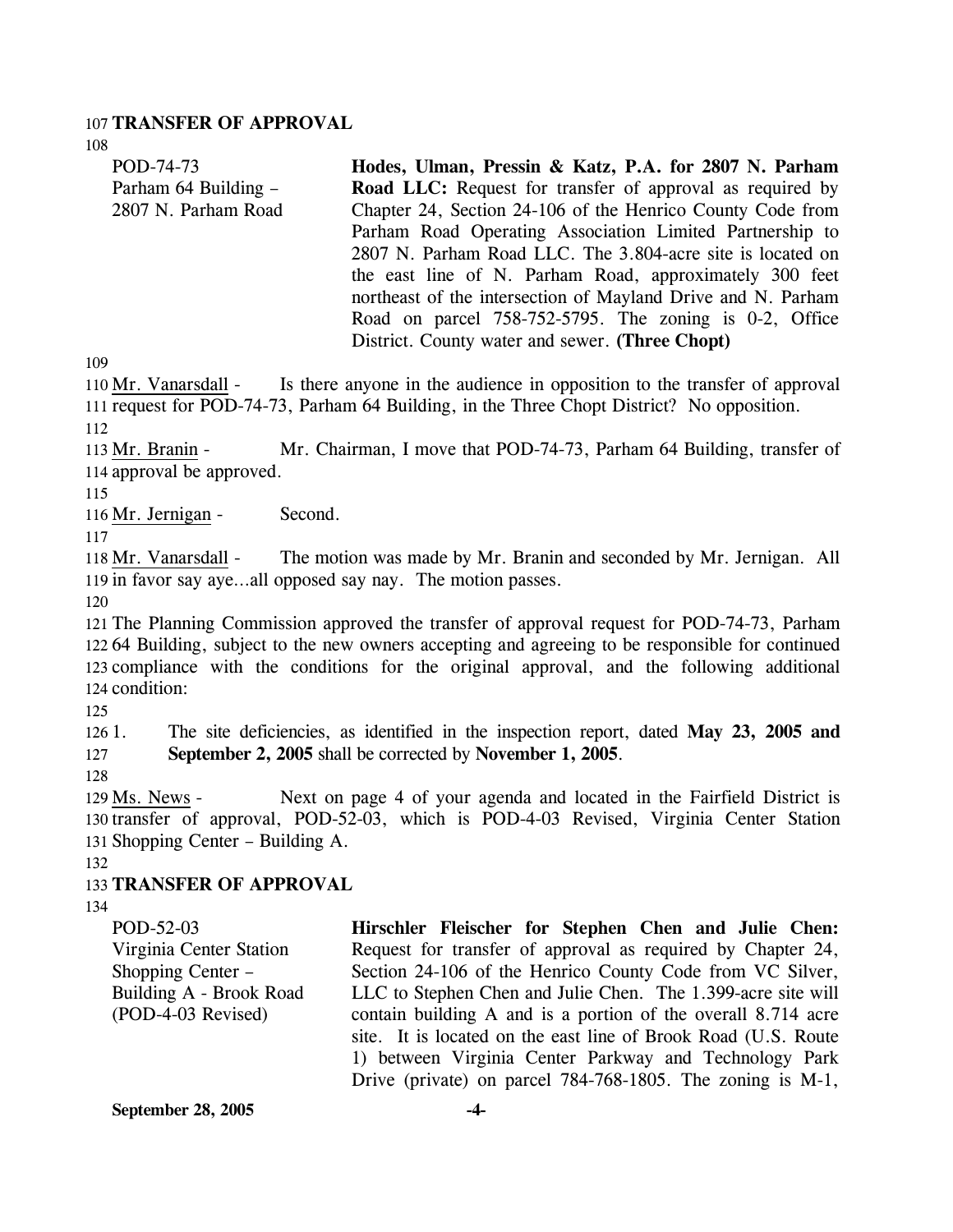Light Industrial District. County water and sewer. **(Fairfield)**  Is there anyone in the audience in opposition to the transfer of approval 136 request for POD-52-03, Virginia Center Station Shopping Center - Building A, in the Fairfield 137 District? No opposition. 135 Mr. Vanarsdall -

138

Mr. Chairman, I move approval of the transfer of POD-52-03, Virginia 140 Center Station Shopping Center - Building A. 139 Mr. Archer -

141

142 Mr. Jernigan - Second, Mr. Chairman.

143

The motion was made by Mr. Archer and seconded by Mr. Jernigan. 145 All in favor say aye...all opposed say nay. The motion passes. 144 Mr. Vanarsdall -

146

 The Planning Commission approved the transfer of approval request for POD-52-03, Virginia Center Station Shopping Center – Building A (POD-4-03 Revised), subject, to the new owners accepting and agreeing to be responsible for continued compliance with the conditions for the original approval.

151

Next on page 5 of your agenda and located in the Three Chopt District is 153 transfer of approval POD-6-82, Virginia Business Systems (Formerly Johnson Controls). 152 Ms. News -

154

# 155 **TRANSFER OF APPROVAL**

156

| POD-6-82                    | James F. Dotter for Edwards Par IV, LP: Request for            |
|-----------------------------|----------------------------------------------------------------|
| Virginia Business Systems – | transfer of approval as required by Chapter 24, Section 24-106 |
| 9899 Mayland Drive          | of the Henrico County Code from Johnson Controls, Inc. to      |
| (Formerly Johnson Controls) | Edwards Par IV, LP. The 1.860-acre site is located on the      |
|                             | south line of Mayland Drive, approximately 525 feet east of N. |
|                             | Gaskins Road on parcel 752-757-6083. The zoning is M-1C,       |
|                             | Light Industrial District. County water and sewer. (Three      |
|                             | Chopt)                                                         |

157

Is there anyone in the audience in opposition to the transfer of approval 159 request for POD-6-82, Virginia Business Systems, in the Three Chopt District? No 160 opposition. Mr. Branin. 158 Mr. Vanarsdall -

161

Mr. Chairman, I move for approval of the transfer of POD-6-82, 163 Virginia Business Systems, with additional condition No. 1. 162 Mr. Branin -

164

166

165 Mr. Jernigan - Second, Mr. Chairman.

The motion was made by Mr. Branin and seconded by Mr. Jernigan. All 168 in favor say aye...all opposed say nay. The motion passes. 167 Mr. Vanarsdall -169

170 The Planning Commission approved the transfer of approval request for POD-6-82, Virginia

**September 28, 2005 -5-**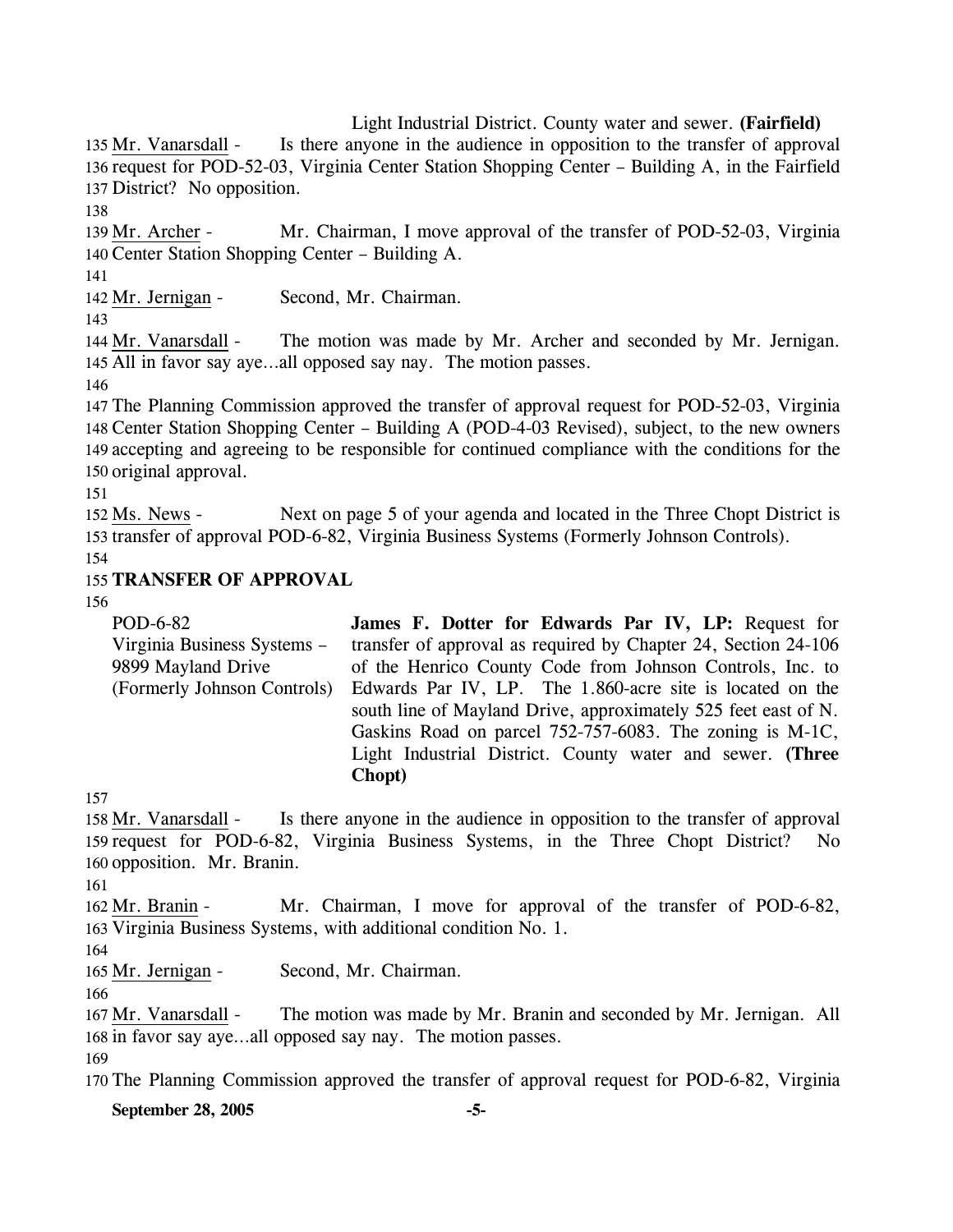171 Business Systems (Formerly Johnson Controls) subject to the new owners accepting and 172 agreeing to be responsible for continued compliance with the conditions for the original 173 approval and the following additional condition:

174

 $1751.$ 176 177 1. The site deficiencies, as identified in the inspection report, dated **August 3, 2005**, shall be corrected prior to issuance of a Certificate of Occupancy for the building addition.

Next on page 6 of your agenda and located in the Brookland District is a 179 landscape and lighting plan, LP/POD-28-05, The Shops @ Tripps. There is an addendum item 180 on page 1 of your addendum, which has a revised recommendation indicating that the applicant 181 has addressed landscape concerns regarding the overall site, including replacement of all the 182 dead or dying trees and the foundation plans. And there is a revised plan in the addendum. 178 Ms. News -

183

## 184 **LANDSCAPE & LIGHTING PLAN**

185

| $LP/POD-28-05$         |                                       |  | Timmons Group for Tripps Properties II Limited                       |  |
|------------------------|---------------------------------------|--|----------------------------------------------------------------------|--|
| The Shops $@$ Tripps – |                                       |  | <b>Partnership:</b> Request for approval of a landscape and lighting |  |
| 9320 W. Broad Street   |                                       |  | plan, as required by Chapter 24, Sections 24-106 and 24-106.2        |  |
|                        |                                       |  | of the Henrico County Code. The 2.99-acre site is located on         |  |
|                        |                                       |  | the north line of W. Broad Street (U. S. Route 250)                  |  |
|                        |                                       |  | approximately 1000 feet west of its intersection with                |  |
|                        |                                       |  | Tuckernuck Drive at 9318-9320 W. Broad Street (U.S. Route            |  |
|                        |                                       |  | 250) on part of parcel 757-757-0843. The zoning is B-2,              |  |
|                        | <b>Business District. (Brookland)</b> |  |                                                                      |  |

186

Is there anyone in the audience in opposition to the landscape and 188 lighting plan for LP/POD-28-05, The Shops @ Tripps, in the Brookland District? No 189 opposition. 187 Mr. Vanarsdall -

190

 I move that LP/POD-28-05, The Shops @ Tripps, be approved under the Expedited Agenda, recommended by staff and the standard conditions for landscape and lighting as recommended and then on the addendum it says that staff is recommending it. I want to thank Christina Goggin for all the work she did and we have more landscaping there now than there ever was. Thank you. That's the end of my motion.

196

197 Mr. Archer - Second, Mr. Chairman.

198

The motion was made by Mr. Vanarsdall and seconded by Mr. Archer. All in favor say aye…all opposed say nay. The motion passes. 200 199 Mr. Vanarsdall -

201

202 The Planning Commission approved the landscape and lighting request for LP/POD-28-05, 203 The Shops @ Tripps, subject, to the standard conditions attached to these minutes for 204 landscape and lighting plans and the annotations on the plans.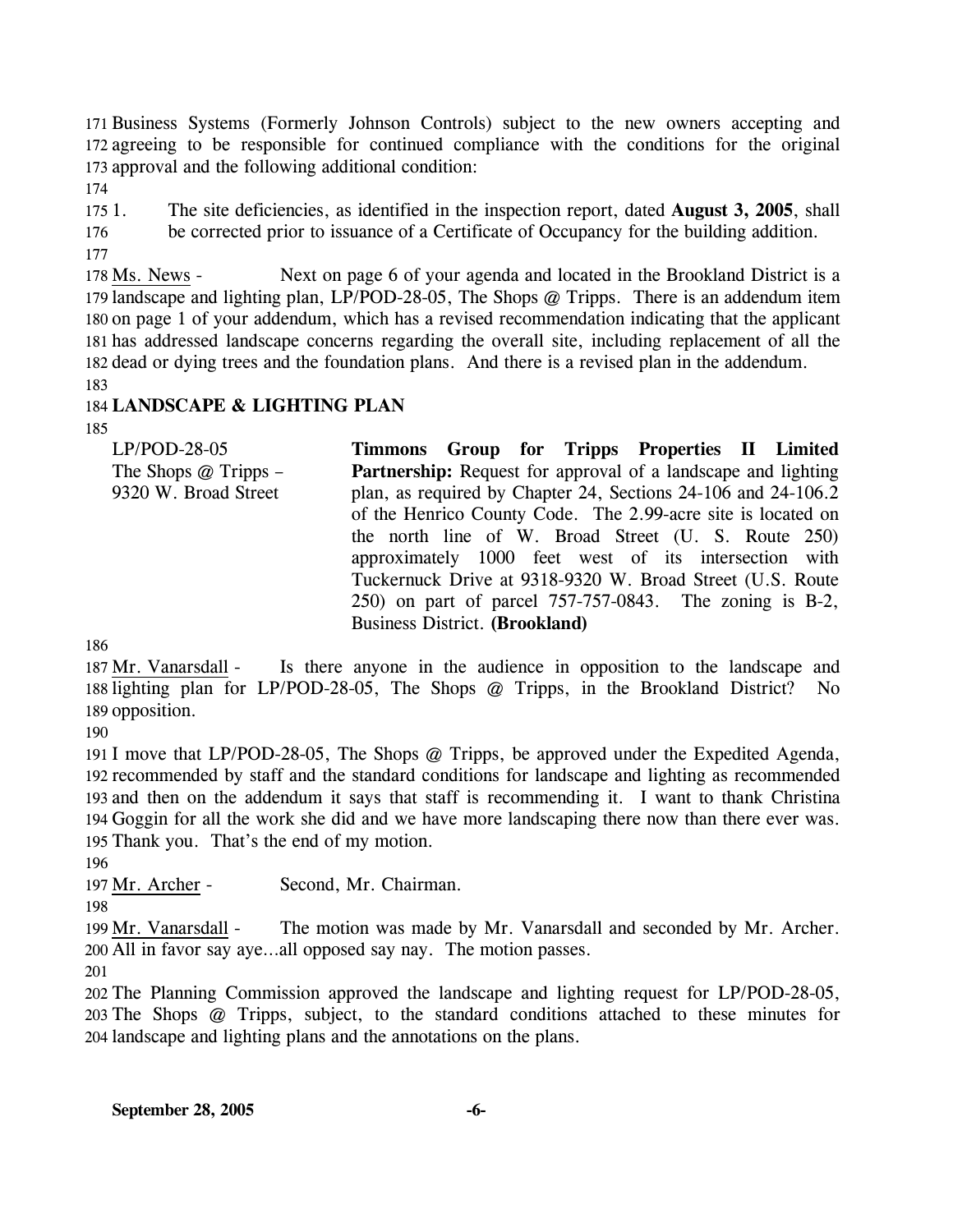Next on page 7 of your agenda and located in the Three Chopt District is 206 a lighting plan, LP/POD-27-04, Three Notch Place. 205 Ms. News -

207

### 208 **LIGHTING PLAN**

209

| $LP/POD-27-04$      | Balzer & Associates, Inc. for TC&P, LLC: Request for            |
|---------------------|-----------------------------------------------------------------|
| Three Notch Place - | approval of a lighting plan, as required by Chapter 24, Section |
| Pump Road           | 24-106 of the Henrico County Code. The 14.83-acre site is       |
|                     | located at the southeast intersection of Three Chopt Road and   |
|                     | Pump Road on part of parcel 739-759-6746. The zoning is         |
|                     | RTHC, Residential Townhouse District (Conditional and           |
|                     | WBSO, West Broad Street Overlay District. (Three Chopt)         |

210

Is there anyone in the audience in opposition to LP/POD-27-04, Three 212 Notch Place, lighting plan, in the Three Chopt District? No opposition. 211 Mr. Vanarsdall -

213

Mr. Chairman, I move for approval of the lighting plan for LP/POD-27-215 04, Three Notch Place, on the Expedited Agenda in accordance with staff's recommendation 216 and standard conditions. 214 Mr. Branin -

217

218 Mr. Archer - Second.

219

The motion was made by Mr. Branin and seconded by Mr. Archer. All 221 in favor say aye...all opposed say nay. The ayes have it. The motion is passed. 220 Mr. Vanarsdall -

222

223 The Planning Commission approved the lighting plan for LP/POD-27-04, Three Notch Place, 224 subject to the standard conditions attached to these minutes for lighting plans and the 225 annotations on the plans.

226

Next on page 8 of your agenda and located in the Three Chopt District is 228 a landscape plan, LP/POD-47-04, Retail Buildings – Town Center @ Twin Hickory. 227 Ms. News -

229

# 230 **LANDSCAPE PLAN**

231

LP/POD-47-04 Retail Buildings – Town Center @ Twin Hickory **Purvis & Associates, Inc. for Twin Hickory, LLC:** Request for approval of a landscape plan, as required by Chapter 24, Sections 24-106 and 24-106.2 of the Henrico County Code. The 1.61-acre site is located at the southwest corner of the intersection of Old Nuckols Road and Nuckols Road in the Town Center @ Twin Hickory Shopping Center on parcel 746- 773-2071. The zoning is B-2C, Business District (Conditional). **(Three Chopt)** 

232

**September 28, 2005 -7-**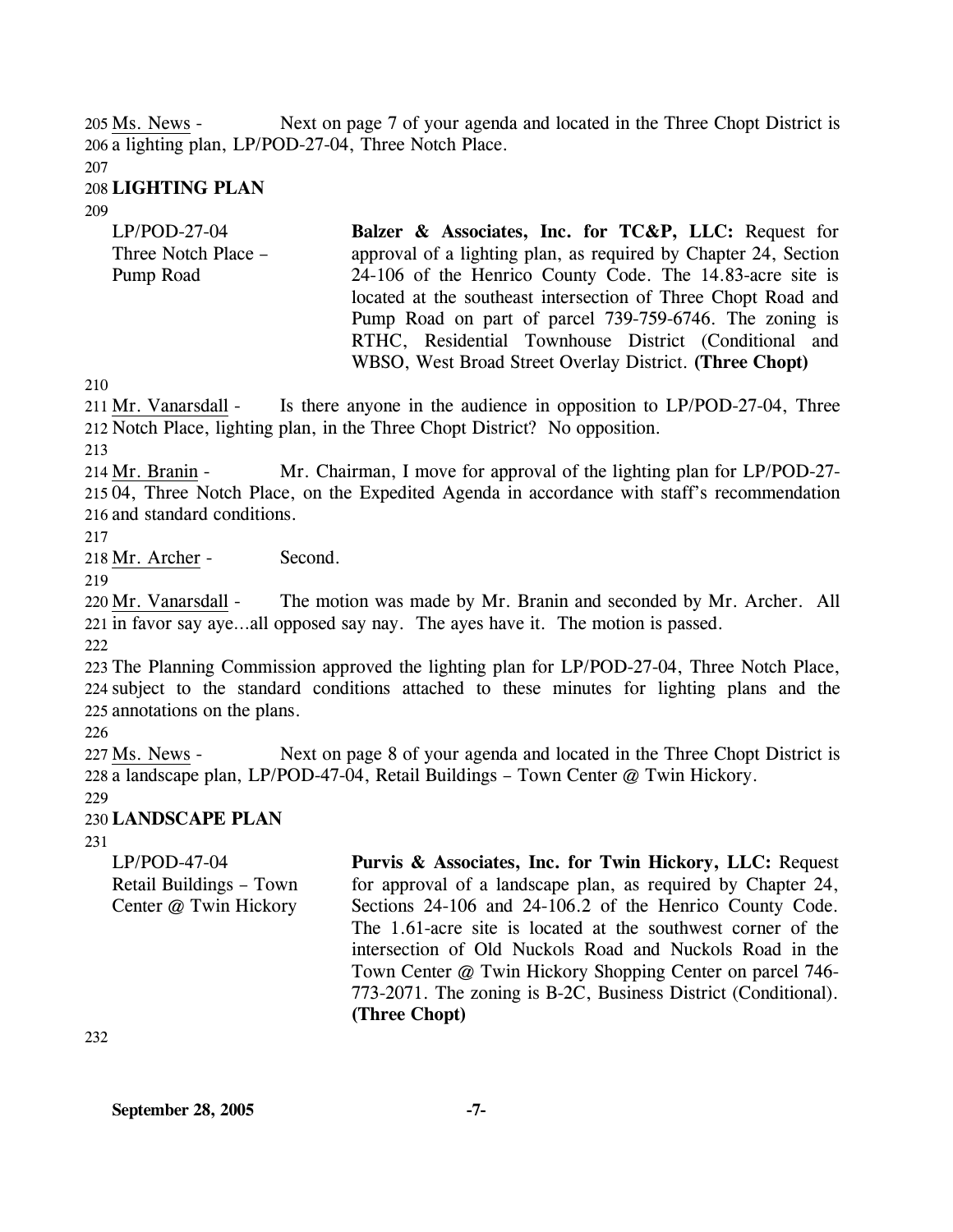Is there anyone in the audience in opposition to the landscape plan for LP/POD-47-04, Retail Buildings – Town Center @ Twin Hickory, in the Three Chopt 234 235 District? No opposition. 233 Mr. Vanarsdall -

236

Mr. Chairman, I move for approval under the Expedited Agenda for 238 landscape plan LP/POD-47-04, Retail Buildings. 237 Mr. Branin -

240 Mr. Jernigan - Second.

241

239

The motion was made by Mr. Branin and seconded by Mr. Jernigan. All 243 in favor say aye...all opposed say nay. The ayes have it. The motion is passed. 242 Mr. Vanarsdall -

244

245 The Planning Commission approved the landscape plan for LP/POD-47-04, Retail Buildings – 246 Town Center @ Twin Hickory subject to the standard conditions attached to these minutes for 247 landscape plans and the annotations on the plan.

248

Next on page 9 of your agenda and located in the Three Chopt District, 250 is the lighting plan for LP/POD-92-04, Goddard School Expansion at the Town Center at Twin 251 Hickory. 249 Ms. News -

252

## 253 **LIGHTING PLAN**

254

LP/POD-92-04 Goddard School Expansion – Town Center @ Twin Hickory – Nuckols Road **B.O.B. Architecture for D & B Holdings, LLC:** Request for approval of a lighting plan, as required by Chapter 24, Section 24-106 of the Henrico County Code. The 2.0-acre site is located along the south line of Old Nuckols Road, approximately 600 feet west of the intersection of Old Nuckols Road and Nuckols Road, between the existing Goddard School and Shady Grove Animal Clinic in the Town Center @ Twin Hickory Shopping Center on parcels 745-773-6955 and 745- 773-9641. The zoning is B-2C, Business District (Conditional). **(Three Chopt)** 

255

Is there anyone in the audience in opposition to the lighting plan for LP/POD-92-04, Goddard School Expansion, in the Three Chopt District? No opposition. 257 256 Mr. Vanarsdall -

258

Mr. Chairman, I move for approval on the Expedited Agenda, the 260 lighting plan for LP/POD-92-04, Goddard School. 259 Mr. Branin -

261

262 Mr. Archer - Second.

263

The motion was made by Mr. Branin and seconded by Mr. Archer. All 265 in favor say aye...all opposed say nay. The ayes have it. The motion is passed. 264 Mr. Vanarsdall -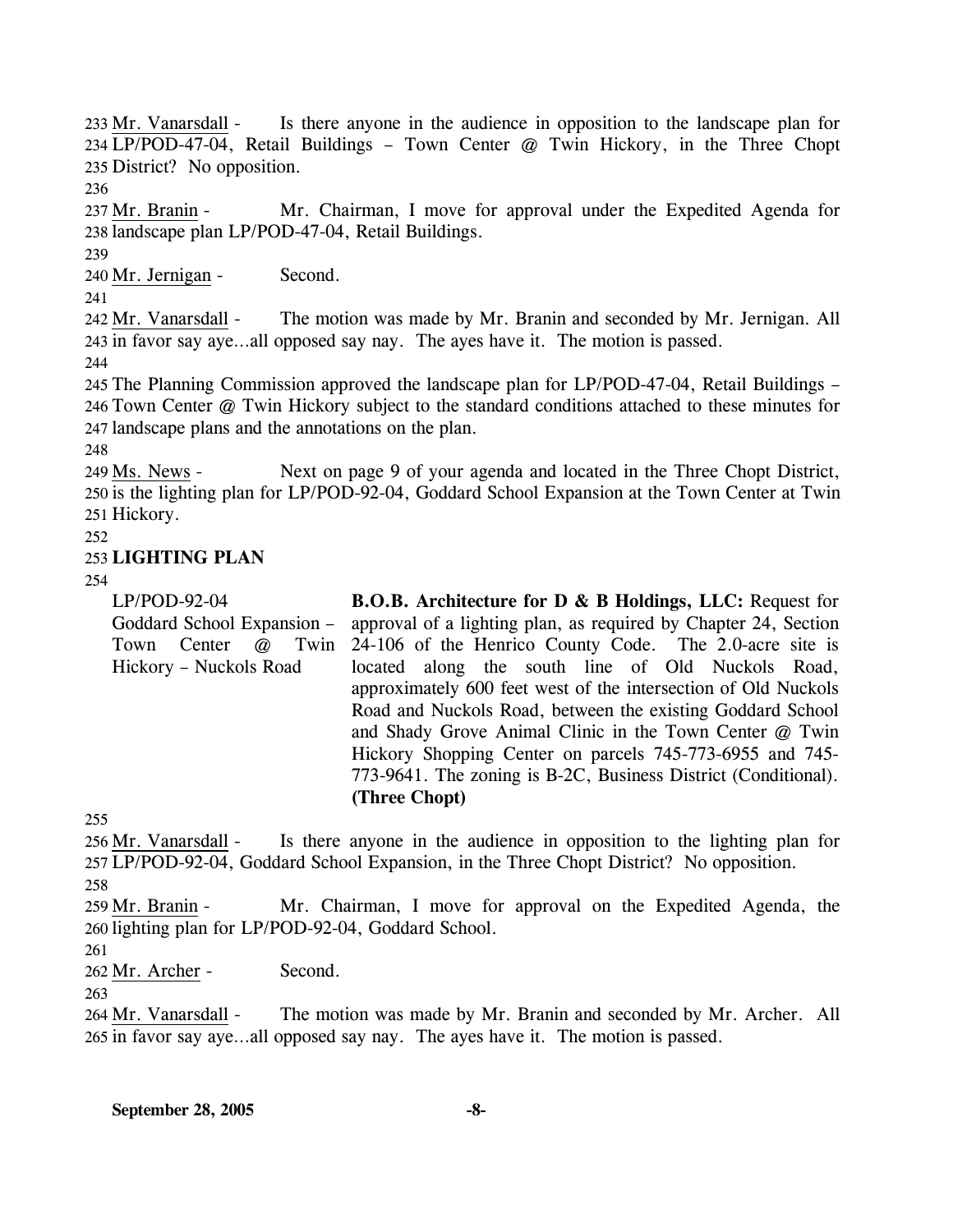The Planning Commission approved the lighting plan for LP/POD-92-04, Goddard School Expansion – Town Center @ Twin Hickory, subject to the standard conditions attached to these minutes for lighting plans and the annotations on the plan. 269

Next on page 10 of your agenda and located in the Three Chopt District, 271 is a landscape plan,  $LP/POD-65-02$ , Fairfield Inn  $&$  Suites. There is an addendum item on 272 page 1 of your addendum indicating that there has been a revised plan included and a revised 273 recommendation for approval, and that the applicant has coordinated all conflicts between 274 easements and lighting and landscaping. 270 Ms. News -

275

## 276 **LANDSCAPE PLAN**

277

LP/POD-65-02 Fairfield Inn & Suites – Mayland Drive **Mark Dowdy for Innkeeper Properties, Inc.:** Request for approval of a landscape plan, as required by Chapter 24, Sections 24-106 and 24-106.2 of the Henrico County Code. The 2.0-acre site is located at 9937 Mayland Drive, south of Mayland Drive and east of Gaskins Road, on parcel 751-757- 3597. The zoning is M-1, Light Industrial District. **(Three** 

278

Is there anyone in the audience in opposition to the landscape plan for LP/POD-65-02, Fairfield Inn & Suites, in the Three Chopt District. No opposition. 280 279 Mr. Vanarsdall 281

**Chopt)** 

282 Mr. Branin -

Mr. Chairman, I move approval for landscape plan LP/POD-65-02, Fairfield Inn & Suites, per staff's recommendation listed on page 1 of the addendum. 283 284

285 Mr. Archer - Second.

286

The motion was made by Mr. Branin and seconded by Mr. Archer. All 288 in favor say aye...all opposed say nay. The motion passes. 287 Mr. Vanarsdall -

289

290 The Planning Commission approved the landscape plan for LP/POD-65-02, Fairfield Inn & 291 Suites, subject to the standard conditions attached to these minutes for landscape plans and the 292 annotations on the plan.

293

On page 24 of your agenda, and located in the Varina District, is POD-50-05, which is POD-9-01 Expired, Elko Junction. 295 294 Ms. News -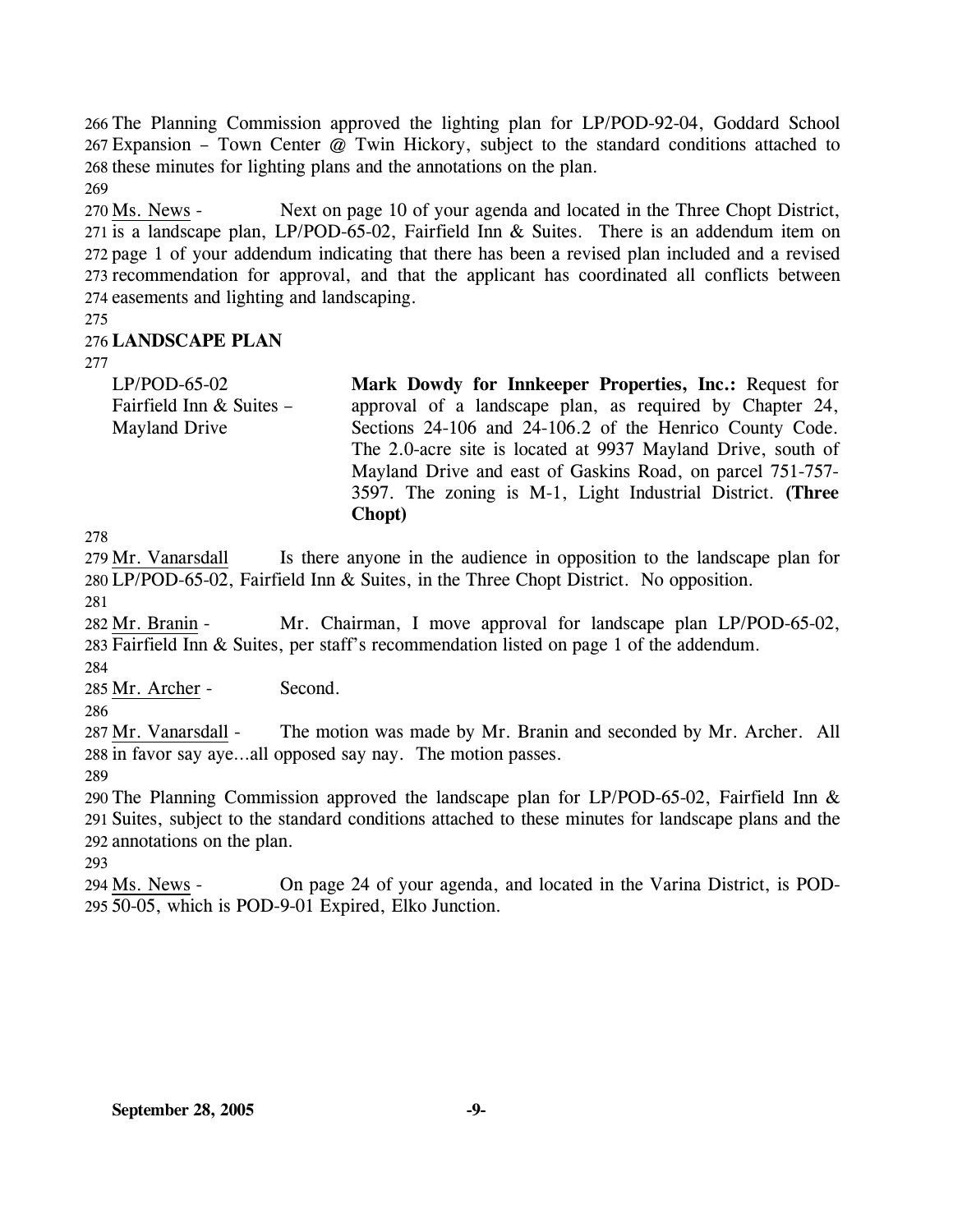### 296 **PLAN OF DEVELOPMENT**

297

POD-50-05 Elko Junction – Elko Road (POD-9-01 Expired) **E. D. Lewis & Associates, P.C. for Wilton Development Corporation:** Request for approval of a plan of development as required by Chapter 24, Section 24-106 of the Henrico County Code, to construct a two-story, 4,000 square foot office building. The 3.968-acre site is located at the northwest corner of Elko Road (State Route 156) and Old Elko Road on parcel 847-711-9746. The zoning is O-1C, Office District (Conditional). County water and sewer. **(Varina)** 

298

Is there anyone in the audience in opposition to POD-50-05, Elko 300 Junction, in the Varina District? No opposition. Mr. Jernigan. 299 Mr. Vanarsdall -

301

Mr. Chairman, I move for approval of POD-50-05, Elko Junction, on Elko Road, subject to the annotations on the plans, the standard conditions for developments of 303 304 this type, and the following additional conditions Nos. 23 through 35, on the Expedited 305 Agenda. 302 Mr. Jernigan -

306

307 Mr. Archer - Second.

308

The motion was made by Mr. Jernigan and seconded by Mr. Archer. All in favor say aye…all opposed say nay. The motion passes. 310 309 Mr. Vanarsdall -

311

312 The Planning Commission approved POD-50-05, Elko Junction (POD-9-01 Expired) subject to 313 the standard conditions attached to these minutes for developments of this type, the annotations 314 on the plans, and the following additional conditions:

315

316 23. 317 318 319 23. The site including paving, pavement markings, signage, curb and gutter, dumpster screens, walls, fences, lighting and other site improvements shall be properly maintained in good condition at all times. Any necessary repairs shall be made in a timely manner.

- 320 24. 321 322 323 324 The easements for drainage and utilities as shown on approved plans shall be granted to the County in a form acceptable to the County Attorney prior to any occupancy permits being issued. The easement plats and any other required information shall be submitted to the County Real Property Agent at least sixty (60) days prior to requesting occupancy permits.
- $325.25$ 326 25. The entrances and drainage facilities on Elko Road (State Route 156) shall be approved by the Virginia Department of Transportation and the County.
- 327 26. 328 329 26. A notice of completion form, certifying that the requirements of the Virginia Department of Transportation entrances permit have been completed, shall be submitted to the Department of Planning prior to any occupancy permits being issued.
- 330 27. 331 The developer shall provide fire hydrants as required by the Department of Public Utilities and Division of Fire.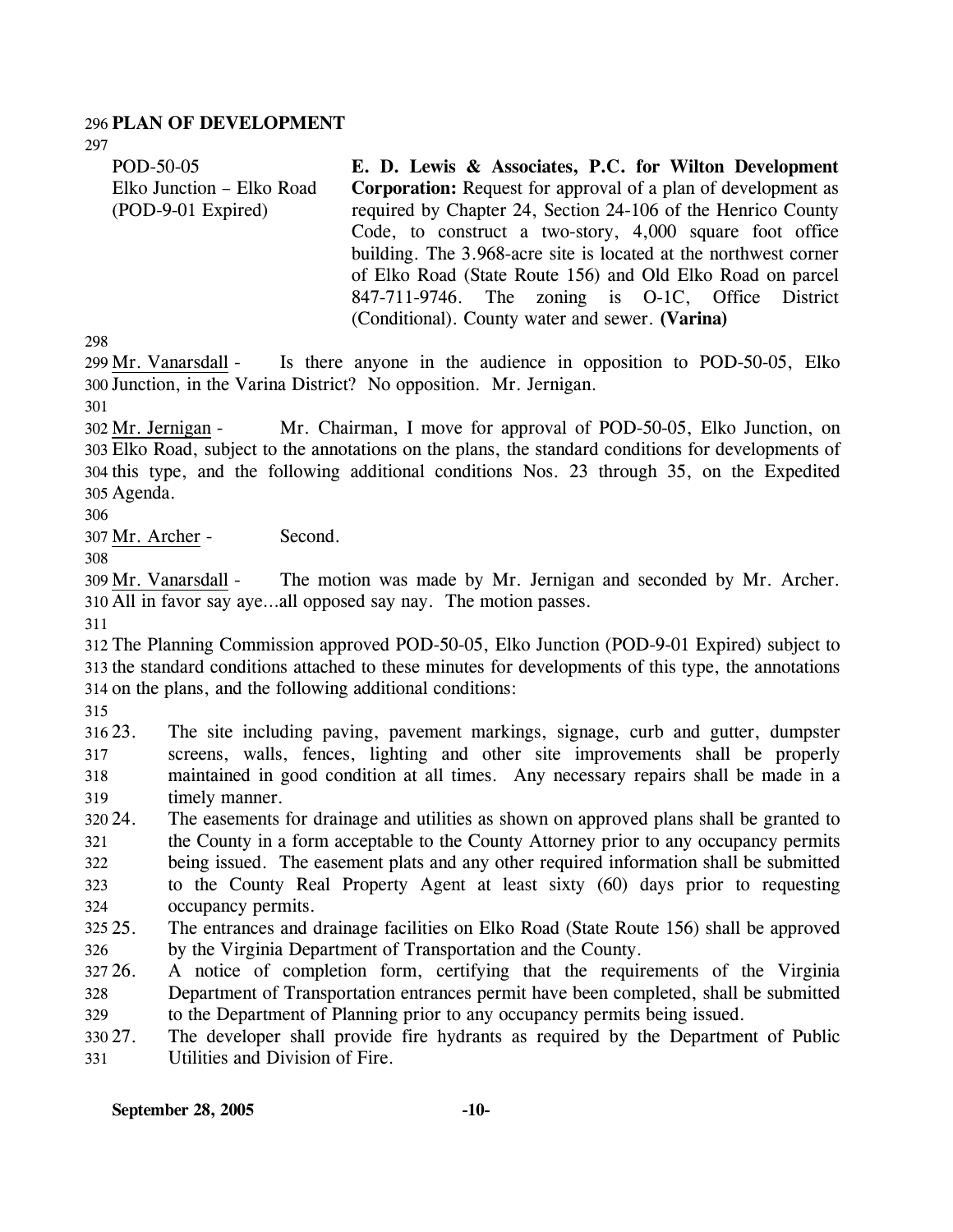- 332 28. 333 The proffers approved as a part of zoning case C-7C-00 shall be incorporated in this approval.
- 334 29. 335 336 Any necessary off-site drainage and/or water and sewer easements must be obtained in a form acceptable to the County Attorney prior to final approval of the construction plans.
- 30. 338 339 30. Deviations from County standards for pavement, curb or curb and gutter design shall be approved by the County Engineer prior to final approval of the construction plans by the Department of Public Works.
- 340 31. 341 342 343 The applicant shall furnish proof to the Department of Planning that conditions satisfactory to the Health Department have been met that insure the proposed septic tank drainfield system is suitable for this project prior to the issuance of a building permit.
- 344 32. 345 346 Insurance Services Office (ISO) calculations must be included with the plans and contracts and must be approved by the Department of Public Utilities prior to the issuance of a building permit.
- 347 33. 348 349 33. Approval of the construction plans by the Department of Public Works does not establish the curb and gutter elevations along the Henrico County maintained right-ofway. The elevations will be set by Henrico County.
- 350 34. 351 352 353 34. Approval of the construction plans by the Department of Public Works does not establish the curb and gutter elevations along the Virginia Department of Transportation maintained right-of-way. The elevations will be set by the contractor and approved by the Virginia Department of Transportation.
- 354 35. 355 356 357 358 The location of all existing and proposed utility and mechanical equipment (including HVAC units, electric meters, junction and accessory boxes, transformers, and generators) shall be identified on the landscape plans. All equipment shall be screened by such measures as determined appropriate by the Director of Planning or the Planning Commission at the time of plan approval**.**
- 359

On page 28 of your agenda, located in the Three Chopt District, is POD-52-05, which is POD-67-04 Revised, Primrose School @ Westerre Commons. 361 360 Ms. News -

362

# 363 **PLAN OF DEVELOPMENT**

364

POD-52-05 Primrose School @ Westerre **LLC and Primrose School Franching Company:** Request for Commons – Westerre Parkway (POD-67-04 Revised) **Jordan Consulting Engineers, P.C. for Westerre Commons,**  approval of a plan of development as required by Chapter 24, Section 24-106 of the Henrico County Code, to construct a 10,200 square foot children's day care facility. The 1.875-acre site is located on the south line of Westerre Parkway, approximately 500 feet east of Cox Road on part of parcel 748- 759-6017. The zoning is B-2C, Business District (Conditional). County water and sewer. **(Three Chopt)** 

365

Is there anyone in the audience in opposition to POD-52-05, Primrose 367 School @ Westerre Commons, in the Three Chopt District? No opposition. Mr. Branin. 366 Mr. Vanarsdall -

### **September 28, 2005 -11-**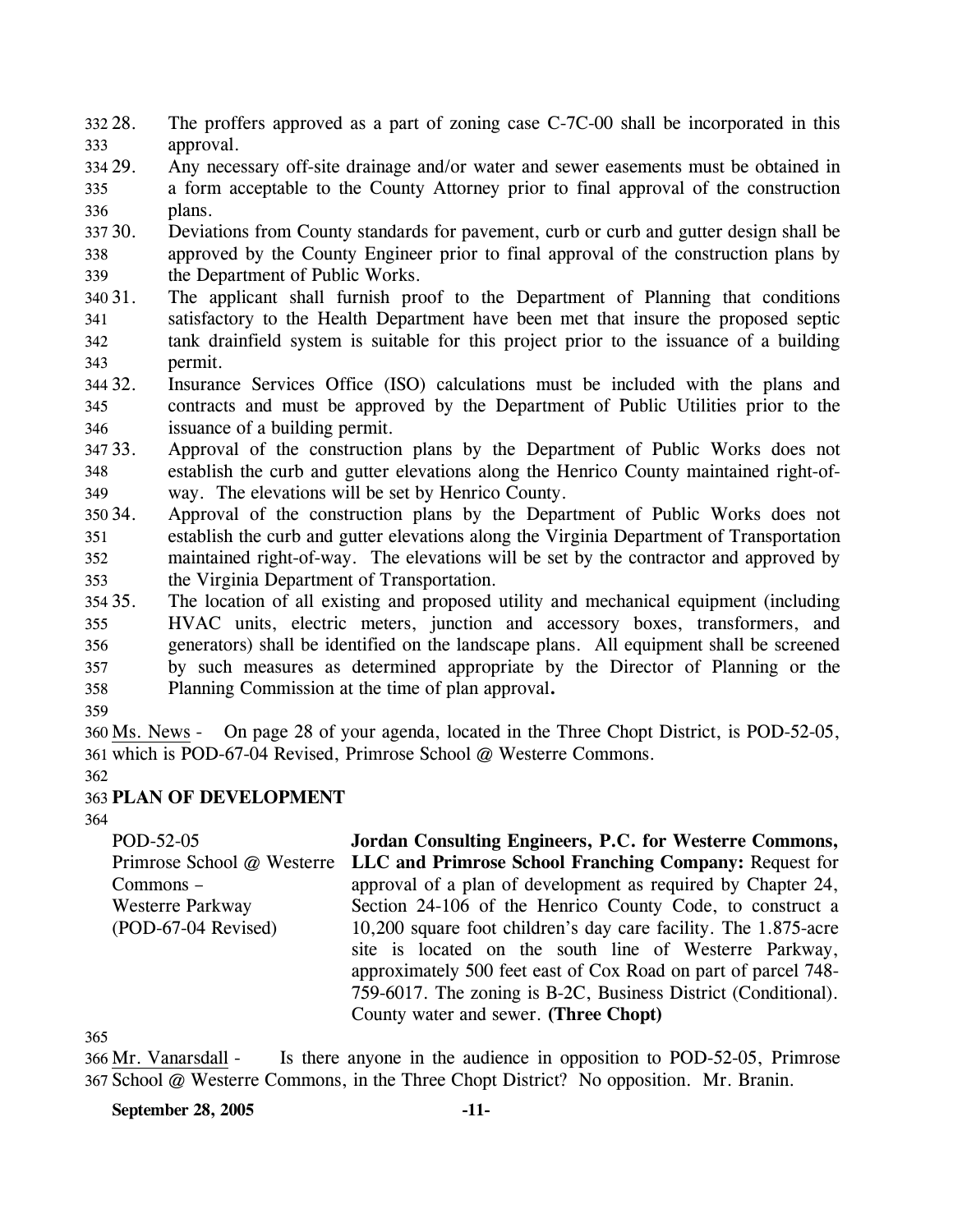Mr. Chairman, I move for approval of POD-52-05, Primrose School  $@$ Westerre Commons, per staff's recommendation, on the Expedited Agenda. 369 368 Mr. Branin -

370

371 Mr. Jernigan - Second.

372

The motion was made by Mr. Branin and seconded by Mr. Jernigan. All 374 in favor say aye...all opposed say nay. The motion passes. 373 Mr. Vanarsdall -

375

 The Planning Commission approved POD-52-05, Primrose School @ Westerre Commons (POD-67-04 Revised) subject to the standard conditions attached to these minutes for developments of this type, the annotations on the plan and the following additional conditions: 379

- 380 23. 381 382 383 The site including paving, pavement markings, signage, curb and gutter, dumpster screens, walls, fences, lighting and other site improvements shall be properly maintained in good condition at all times. Any necessary repairs shall be made in a timely manner.
- 384 24. 385 The developer shall provide fire hydrants as required by the Department of Public Utilities and Division of Fire.
- 386 25. Outside storage shall not be permitted.
- 387 26. 388 389 26. A 25-foot planting strip to preclude ingress or egress along the south side of Westerre Parkway shall be shown on the approved plans. The details shall be included with the required landscape plans for review and approval.
- 390 27. 391 392 The certification of building permits, occupancy permits and change of occupancy permits for individual units shall be based on the number of parking spaces required for the proposed uses and the amount of parking available according to approved plans.
- 393 28. 394 395 Any necessary off-site drainage and/or water and sewer easements must be obtained in a form acceptable to the County Attorney prior to final approval of the construction plans.
- 396 397 398 29. Deviations from County standards for pavement, curb or curb and gutter design shall be approved by the County Engineer prior to final approval of the construction plans by the Department of Public Works.
- 30. 400 Storm water retention, based on the 50-10 concept, shall be incorporated into the drainage plans.
- 401 31. 402 403 Insurance Services Office (ISO) calculations must be included with the plans and contracts and must be approved by the Department of Public Utilities prior to the issuance of a building permit.
- 404 32. 405 406 Approval of the construction plans by the Department of Public Works does not establish the curb and gutter elevations along the Henrico County maintained right-ofway. The elevations will be set by Henrico County.
- 407 33. Evidence of a joint ingress/egress and maintenance agreement must be submitted to the
- 408 409 Department of Planning and approved prior to issuance of a certificate of occupancy for this development.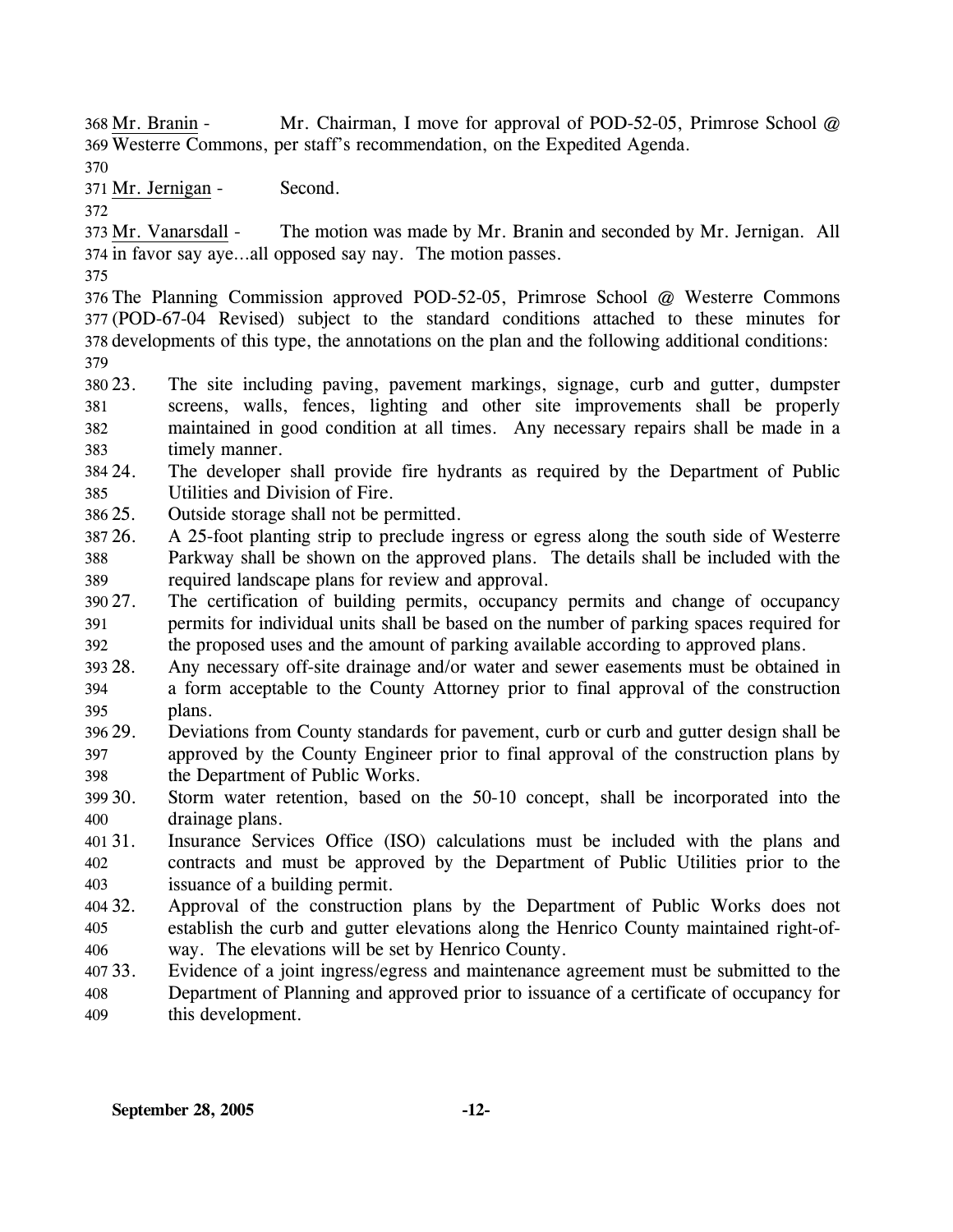410 34. 411 412 413 414 34. The location of all existing and proposed utility and mechanical equipment (including HVAC units, electric meters, junction and accessory boxes, transformers, and generators) shall be identified on the landscape plans. All equipment shall be screened by such measures as determined appropriate by the Director of Planning or the Planning Commission at the time of plan approval**.**

415

Next on page 32 of your agenda and located in the Tuckahoe District, is POD-55-05, Quioccasin Baptist Church – Parking Lot Addition (POD-57-02 Revised). There 417 418 is an addendum on page 5 of your addendum which includes a revised recommendation and 419 indicates that the outstanding issues regarding water quality have been addressed to the 420 satisfaction of the Department of Public Works and staff can now recommend approval.  $416$  Ms. News -

421

## 422 **PLAN OF DEVELOPMENT**

423

| POD-55-05                 | Hulcher & Associates, Inc. for Trustees of Quioccasin            |
|---------------------------|------------------------------------------------------------------|
| Quioccasin Baptist Church | <b>Baptist Church:</b> Request for approval of a revised plan of |
| Parking Lot Addition-     | development, as required by Chapter 24, Section 24-106 of the    |
| Quioccasin Road           | Henrico County Code, to construct a parking lot addition. The    |
| (POD-57-02 Revised)       | 3.542-acre site is located along the south line of Quioccasin    |
|                           | Road, approximately 260 feet east of Blue Jay Lane on parcel     |
|                           | 751-745-9705. The zoning is R-3, One-Family Residential          |
|                           | District. County water and sewer. (Tuckahoe)                     |

424

Is there anyone in the audience in opposition to POD-55-05, Quioccasin 426 Baptist Church Parking Lot Addition, in the Tuckahoe District? No opposition. Mrs. Jones. 425 Mr. Vanarsdall -427

I move acceptance of POD-55-05, Quioccasin Baptist Church Parking Lot Addition on the Expedited Agenda with the revised recommendation. 429 428 Mrs. Jones -

430

431 Mr. Archer - Second.

432

The motion was made by Mrs. Jones and seconded by Mr. Archer. All 434 in favor say aye...all opposed say nay. The motion passes. 433 Mr. Vanarsdall -

435

 The Planning Commission approved POD-55-05 Quioccasin Baptist Church Parking Lot Addition (POD-57-02 Revised) subject to the standard conditions attached to these minutes for developments of this type, the annotations on the plans, and the following additional conditions:

440

441 23. 442 443 444 The site including paving, pavement markings, signage, curb and gutter, dumpster screens, walls, fences, lighting and other site improvements shall be properly maintained in good condition at all times. Any necessary repairs shall be made in a timely manner.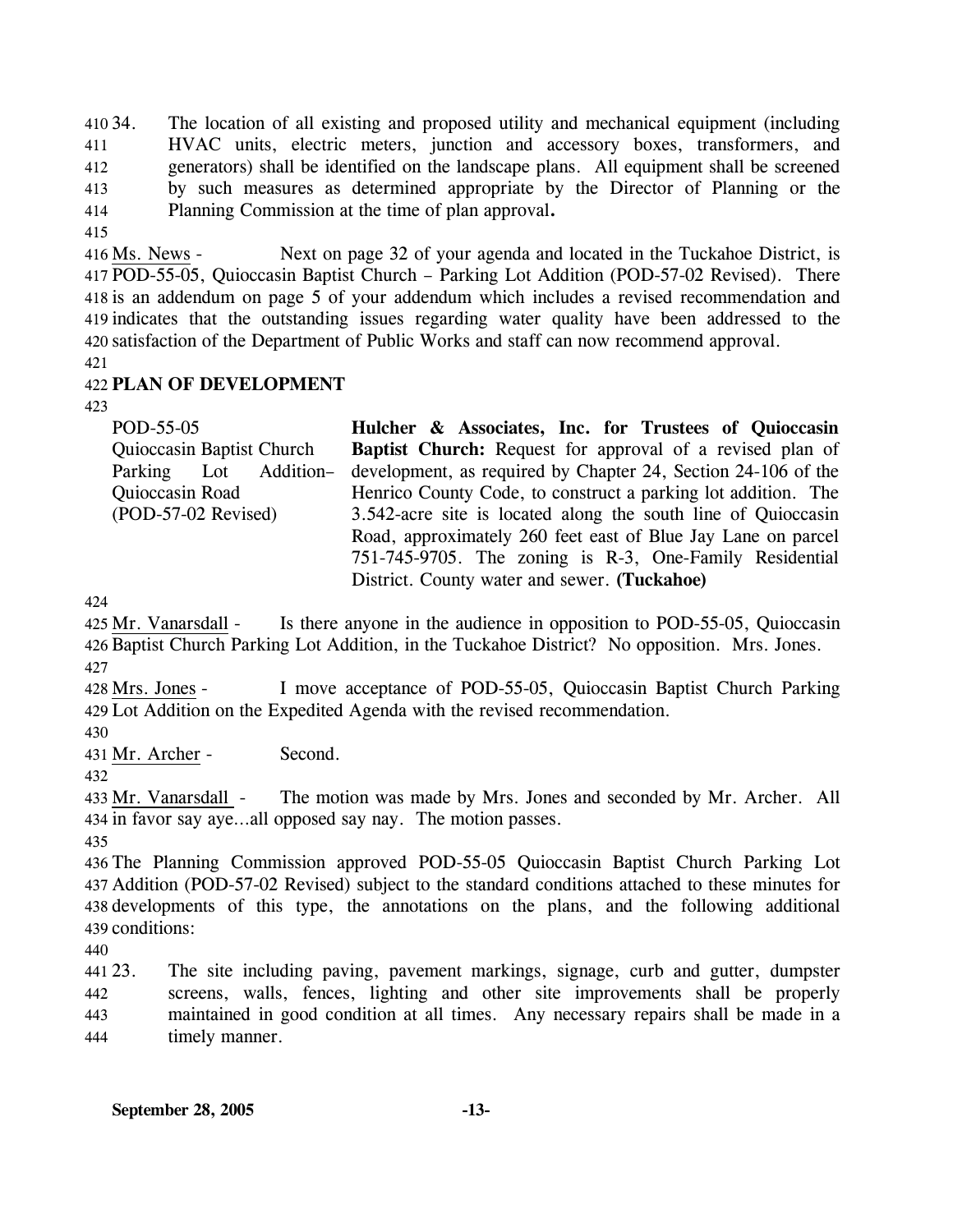445 24. 446 447 448 449 The easements for drainage and utilities as shown on approved plans shall be granted to the County in a form acceptable to the County Attorney prior to any occupancy permits being issued. The easement plats and any other required information shall be submitted to the County Real Property Agent at least sixty (60) days prior to requesting occupancy permits.

450 25. 451 The developer shall provide fire hydrants as required by the Department of Public Utilities and Division of Fire.

452 26. 453 454 26. Any necessary off-site drainage and/or water and sewer easements must be obtained in a form acceptable to the County Attorney prior to final approval of the construction plans.

- 455 27. 456 457 Deviations from County standards for pavement, curb or curb and gutter design shall be approved by the County Engineer prior to final approval of the construction plans by the Department of Public Works.
- 458 28. 459 Storm water retention, based on the 50-10 concept, shall be incorporated into the drainage plans.
- 460

Next we have on page 36 of your agenda, and located in the Varina There is an addendum item on page 6 of your 463 addendum, which indicates that there has been a revised plan included in the addendum, which 464 shows a revised parking layout to provide the required drive aisle separation from Charles City 465 Road and shifting the BMP to allow for landscaping between the BMP and Charles City Road 466 and staff is now able to recommend approval. 461 Ms. News -462 District, POD-56-05, Coastal Towing.

467

# 468 **PLAN OF DEVELOPMENT**

469

| POD-56-05              | Balzer & Associates, Inc. for Coastal Towing: Request for       |
|------------------------|-----------------------------------------------------------------|
| Coastal Towing –       | approval of a plan of development, as required by Chapter 24,   |
| 2035 Charles City Road | Section 24-106 of the Henrico County Code, to construct a       |
|                        | one-story, 6,000 square foot building and storage yard for      |
|                        | automobile repair and a towing service for inoperable vehicles. |
|                        | The 2.13-acre site is located at 2035 Charles City Road on      |
|                        | parcel 810-712-1824. The zoning is M-2, General Industrial      |
|                        | District. County water and septic tank/drainfield. (Varina)     |

470

Is there anyone in the audience in opposition to POD-56-05, Coastal 472 Towing, in the Varina District. No opposition. Mr. Jernigan. 471 Mr. Vanarsdall -

473

Mr. Chairman, I move for approval of POD-56-05, Coastal Towing, 475 subject to the standard conditions for developments of this type, and the following additional 476 conditions Nos. 23 through 30 and the recommendation by staff on the addendum, and on the Expedited Agenda. 477 474 Mr. Jernigan -

478

479 Mr. Archer - Second.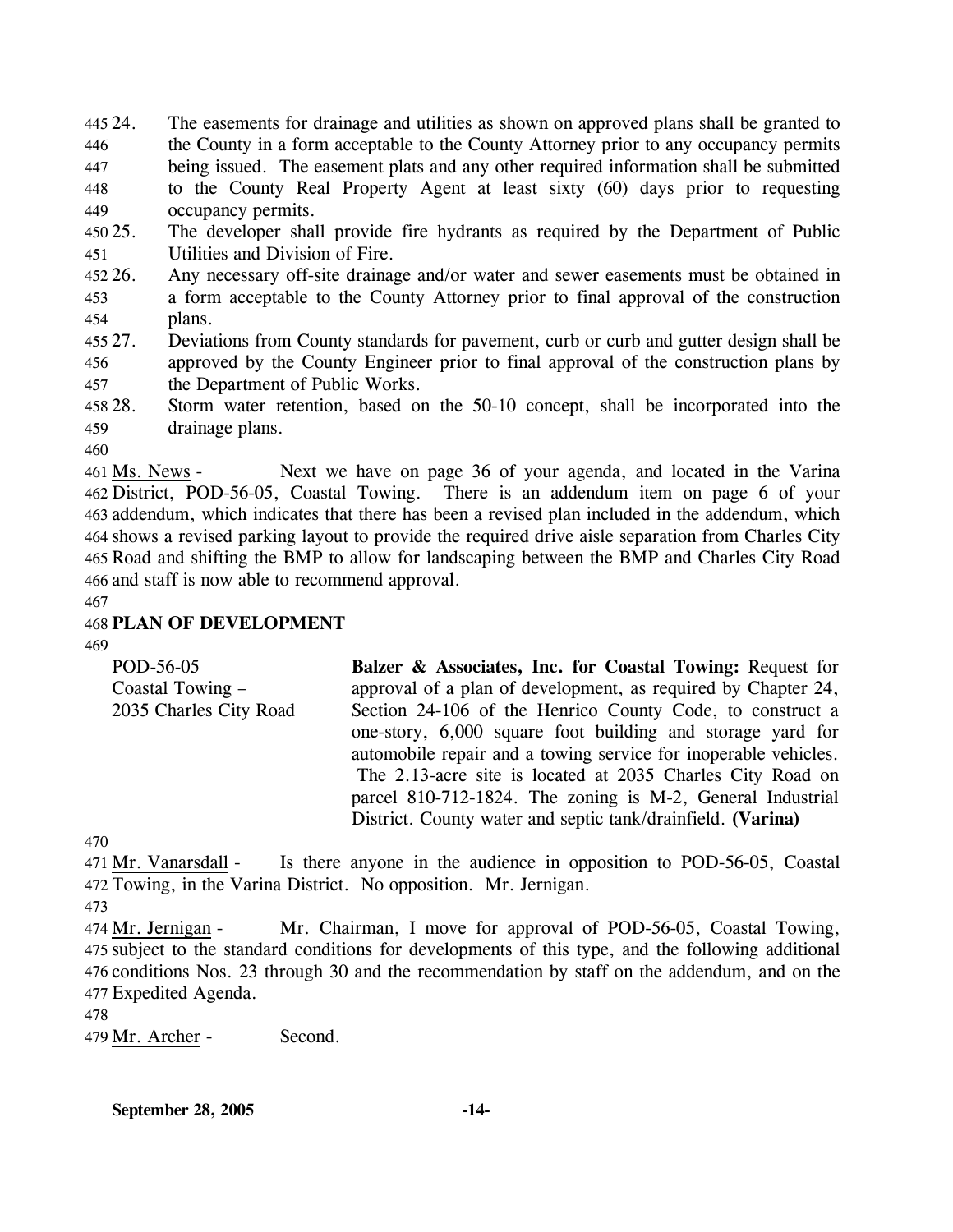The motion was made by Mr. Jernigan and seconded by Mr. Archer. All in favor say aye…all opposed say nay. The motion passes. 481 480 Mr. Vanarsdall -

482

483 The Planning Commission approved POD-56-05, Coastal Towing, subject to the standard 484 conditions attached to these minutes for developments of this type, the annotations on the 485 plans, and the following additional conditions:

486

487 23. 488 489 490 The site including paving, pavement markings, signage, curb and gutter, dumpster screens, walls, fences, lighting and other site improvements shall be properly maintained in good condition at all times. Any necessary repairs shall be made in a timely manner.

491 24. 492 493 The right-of-way for widening of Charles City Road as shown on approved plans shall be dedicated to the County prior to any occupancy permits being issued. The right-ofway dedication plat and any other required information shall be submitted to the County

494 Real Property Agent at least sixty (60) days prior to requesting occupancy permits.

- 495 25. 496 25. The developer shall provide fire hydrants as required by the Department of Public Utilities and Division of Fire.
- 497 26. 498 499 Any necessary off-site drainage and/or water and sewer easements must be obtained in a form acceptable to the County Attorney prior to final approval of the construction plans.

500 27. 501 502 27. Deviations from County standards for pavement, curb or curb and gutter design shall be approved by the County Engineer prior to final approval of the construction plans by the Department of Public Works.

503 28. 504 505 Insurance Services Office (ISO) calculations must be included with the plans and contracts and must be approved by the Department of Public Utilities prior to the issuance of a building permit.

506 29. 507 508 Approval of the construction plans by the Department of Public Works does not establish the curb and gutter elevations along the Henrico County maintained right-ofway. The elevations will be set by Henrico County.

509 30. 510 511 Storage of damaged and inoperable vehicles is limited to a maximum of 30 days provided they are located within an enclosed area and screened by an opaque fence from public view.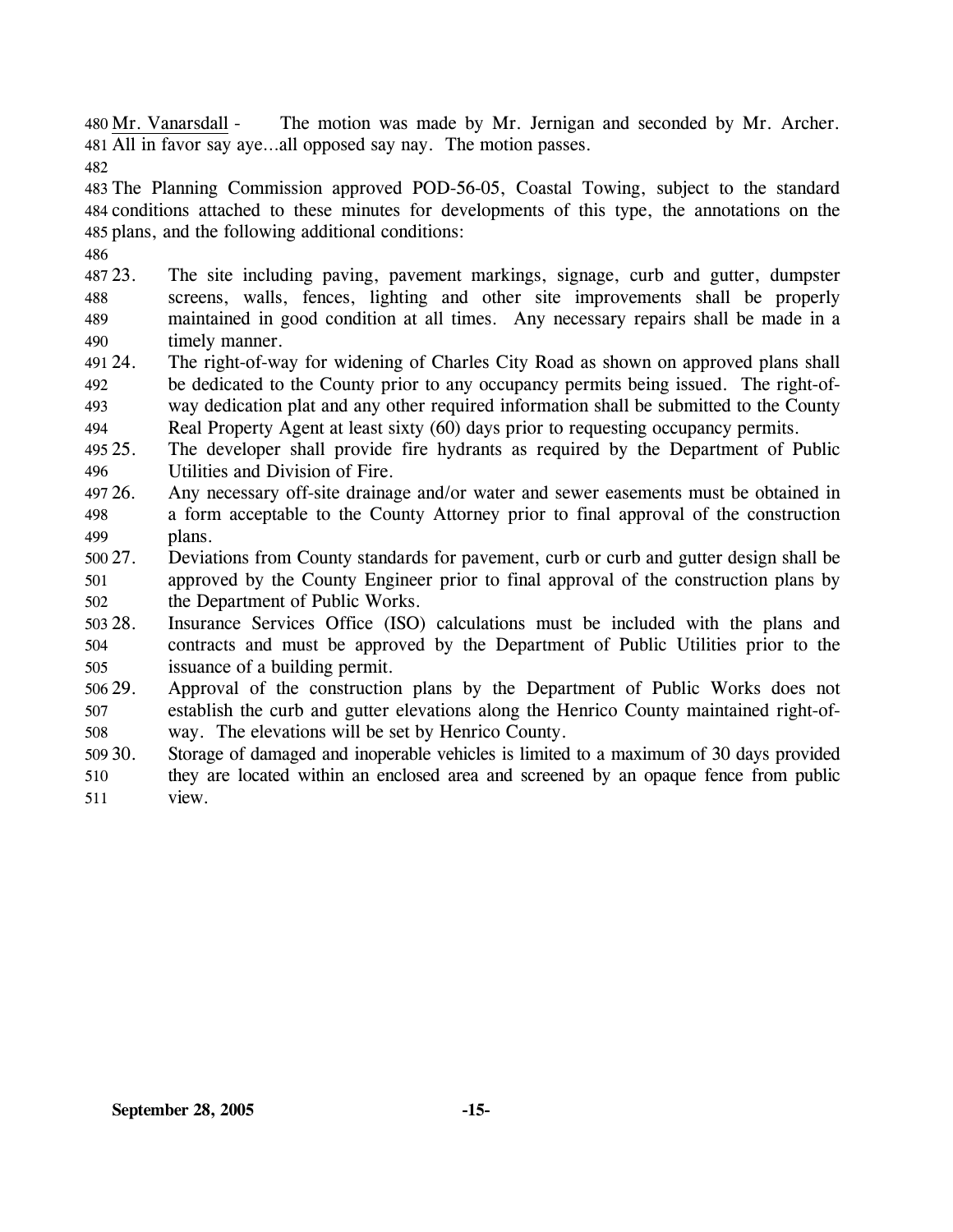Next on page 45 of your agenda, and located in the Fairfield District, is 513 POD-60-05, which is POD-62-98 expired, Comfort Suites, which was formerly the Holiday Inn Express. There is an addendum item on page 8 just to incorporate the name change to Comfort 514 515 Suites. 512 Ms. News -

## 517 **PLAN OF DEVELOPMENT & LIGHTING PLAN**

518

516

POD-60-05 **Comfort Suites**  Holiday Inn Express – Telegraph Road (POD-62-98 Expired) **BGBT Design Group, PC for Prime Hospitality, LLC and Kaylan, Inc.:** Request for approval of a plan of development and lighting plan as required by Chapter 24, Section 24-106 of the Henrico County Code, to construct two, five-story hotels, one with a total of 102 rooms and the second with a total of 64 rooms. The 3.57-acre site is located 400 feet north of the intersection of Debartolo Road and Telegraph Road, 1,130 feet north of JEB Stuart Parkway on parcel 786-770-8488. The zoning is O-3C, Office District (Conditional). County water and sewer. **(Fairfield)** 

519

Is there anyone in the audience in opposition to POD-60-05, Comfort 521 Suites, in the Fairfield District? No opposition. Mr. Archer. 520 Mr. Vanarsdall -

522

Mr. Chairman, I move approval on the Expedited Agenda of POD-60-524 05, Comfort Suites, subject to the annotations on the plans, the standard conditions for 525 developments of this type, and additional condition No. 11B, Nos. 23 through 30 and the item 526 on the addendum. 523 Mr. Archer -

527

528 Mr. Jernigan - Second.

529

The motion was made by Mr. Archer and seconded by Mr. Jernigan. All in favor say aye…all opposed say nay. The motion passes. 531 530 Mr. Vanarsdall -

532

533 The Planning Commission approved POD-60-05, Comfort Suites, subject to the standard 534 conditions attached to these minutes for developments of this type, the annotations on the 535 plans, and the following additional conditions:

536

537 11B. 538 539 540 11B. Prior to the approval of an electrical permit application and installation of the site lighting equipment, a plan including light spread and intensity diagrams, and fixture specifications and mounting heights details shall be revised as annotated on the staff plan and included with the construction plans for final signature.

541 23. 542 543 544 The site including paving, pavement markings, signage, curb and gutter, dumpster screens, walls, fences, lighting and other site improvements shall be properly maintained in good condition at all times. Any necessary repairs shall be made in a timely manner.

545 24. 546 The developer shall provide fire hydrants as required by the Department of Public Utilities and Division of Fire.

**September 28, 2005 -16-**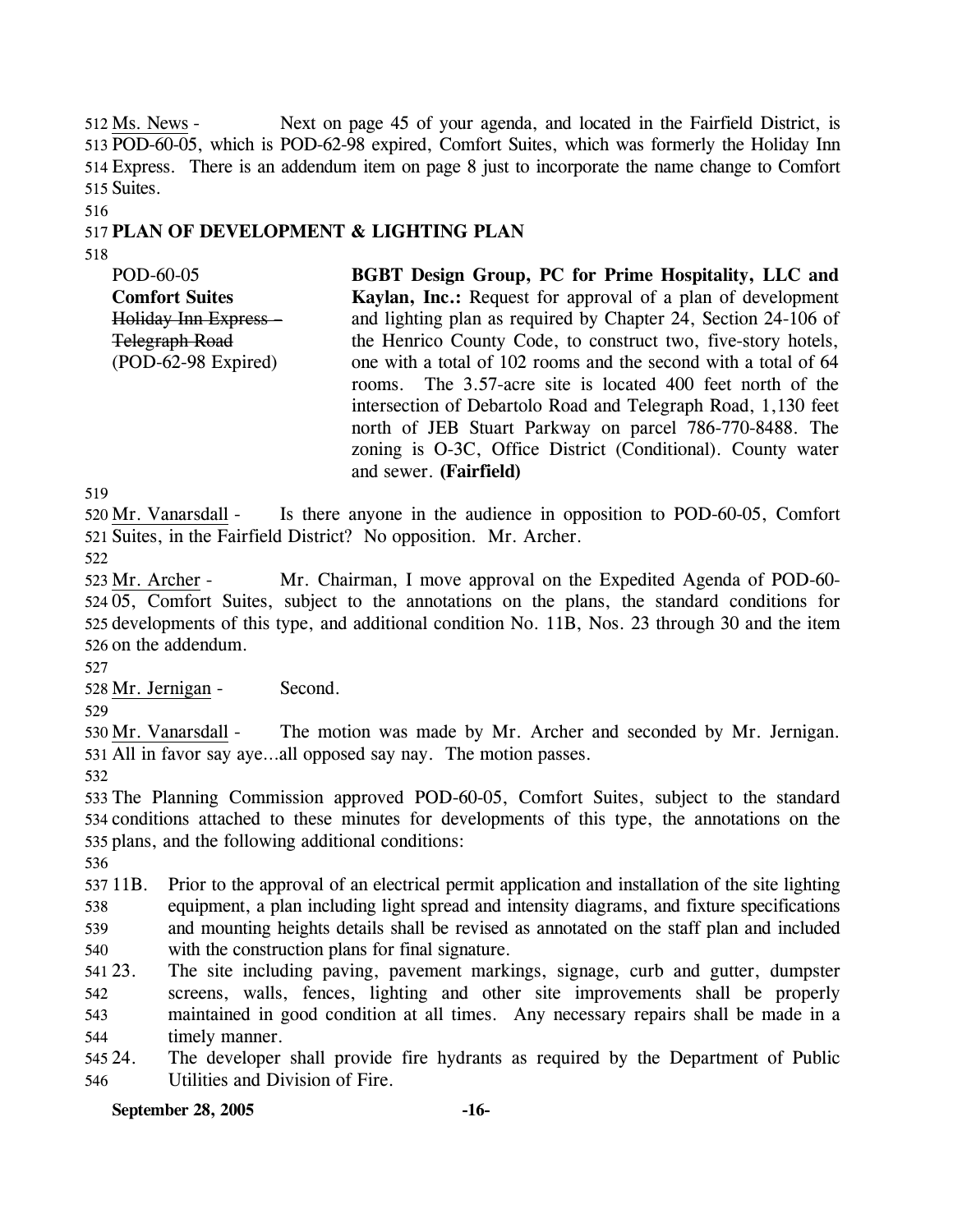547 25. 548 The proffers approved as a part of zoning case C-116C-88 shall be incorporated in this approval.

549 26. 550 551 26. Any necessary off-site drainage and/or water and sewer easements must be obtained in a form acceptable to the County Attorney prior to final approval of the construction plans.

552 27. 553 554 27. Deviations from County standards for pavement, curb or curb and gutter design shall be approved by the County Engineer prior to final approval of the construction plans by the Department of Public Works.

555 28. 556 557 Insurance Services Office (ISO) calculations must be included with the plans and contracts and must be approved by the Department of Public Utilities prior to the issuance of a building permit.

558 29. 559 560 Approval of the construction plans by the Department of Public Works does not establish the curb and gutter elevations along the Henrico County maintained right-ofway. The elevations will be set by Henrico County.

561 30. 562 563 564 565 The location of all existing and proposed utility and mechanical equipment (including HVAC units, electric meters, junction and accessory boxes, transformers, and generators) shall be identified on the landscape plans. All equipment shall be screened by such measures as determined appropriate by the Director of Planning or the Planning Commission at the time of plan approval**.**

566

On page 47 of your agenda, we have a subdivision, located in the Fairfield 568 District, which is Spring Lake (July 2005 Plan) for 86 lots. 567 Ms. News -

569

# 570 **SUBDIVISION**

571

Spring Lake (July 2005 Plan) - Mountain Road **Timmons Group for Thomas W. Kenney and Terry Cave, c/o Rogers Chenault, Inc.:** The 43.34-acre site proposed for a subdivision of 86 single-family homes located at 2019 Mountain Road along the south line of Mountain Road, 800 feet south of Francis Road on parcel 777-764-6922. The zoning is R-3C, One-Family Residence District (Conditional) and C-1, Conservation District. County water and sewer. **(Fairfield) 86 Lots** 

572

Is there anyone in the audience in opposition to subdivision Spring Lake (July 2005 Plan), in the Fairfield District? No opposition. Mr. Archer. 574 573 Mr. Vanarsdall -

575

Mr. Chairman, I move approval of Spring Lake (July 2005 Plan) on 577 Mountain Road subject to the standard conditions for subdivisions served by water and sewer 578 and the additional conditions Nos. 12, 13, and 14. 576 Mr. Archer -

579

580 Mr. Jernigan - Second.

581

The motion was made by Mr. Archer and seconded by Mr. Jernigan. All in favor say aye…all opposed say nay. The motion passes. 583 582 Mr. Vanarsdall -

**September 28, 2005 -17-**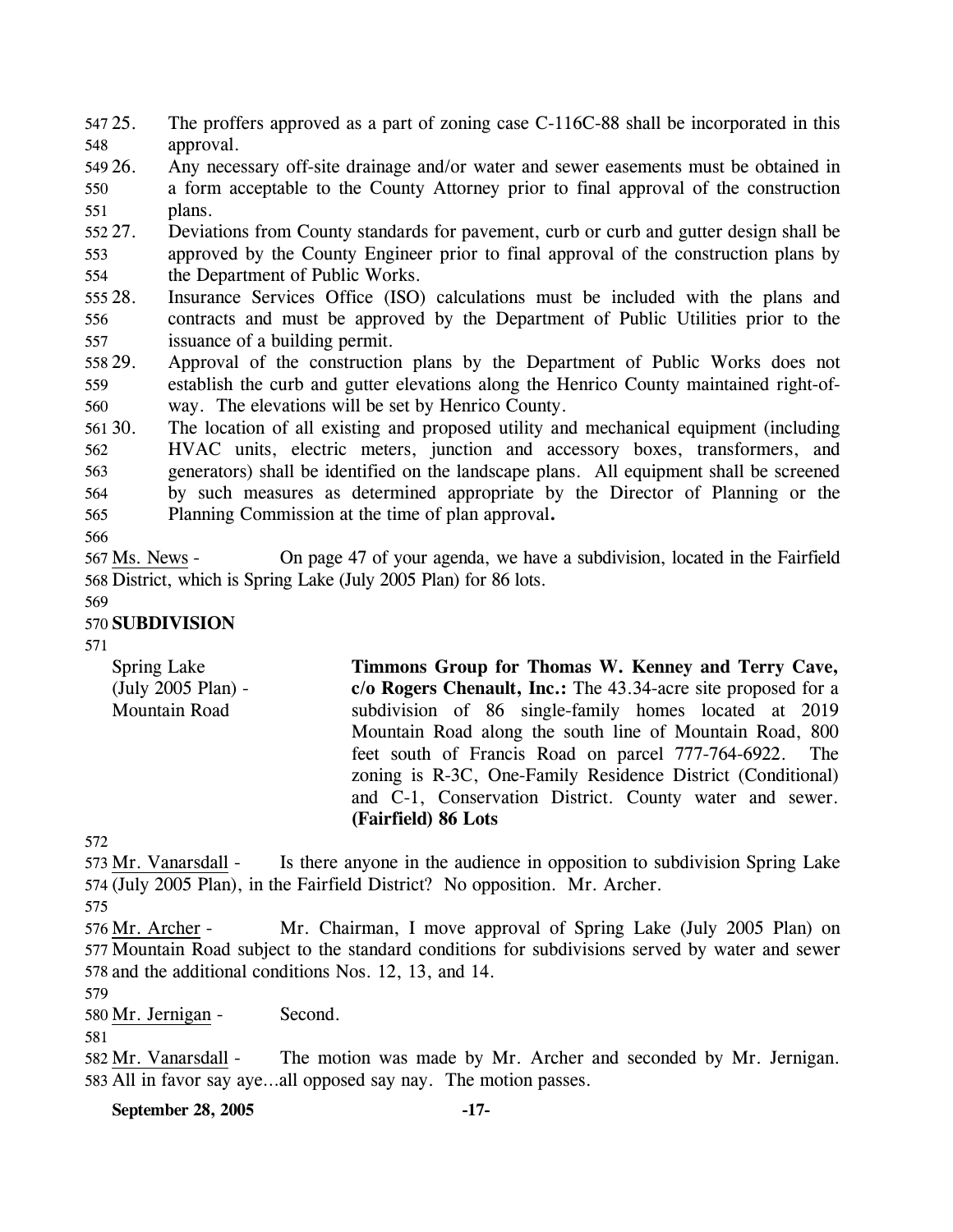The Planning Commission granted conditional approval to Spring Lake (July 2005 Plan) subdivision, subject to the standard conditions attached to these minutes for subdivisions served by public utilities, the annotations on the plans, and the following additional conditions: 587

588 12. 589 The proffers approved as part of zoning case  $C-11C-05$  shall be incorporated in this approval.

590 13. 591 13. The limits and elevation of the 100-year frequency flood shall be conspicuously noted on the plat and construction plans and labeled "Limits of 100-year floodplain." Dedicate

592 floodplain as a "Variable Width Drainage & Utilities Easement."

593 14. 594 595 The detailed plant list and specifications for the landscaping to be provided within the 25-foot-wide planting strip easement along Mountain Road shall be submitted to the Department of Planning for review and approval prior to recordation of the plat.

596

Our final item is found on page 49 of the agenda, and it is located in the 598 Tuckahoe District, this is a subdivision for the Starling Drive Extension (September 2005 Plan) 597 Ms. News -599 which is the extension of Starling Drive in front of the new Tuckahoe Library.

600

## 601 **SUBDIVISION**

602

Starling Drive Extension (September 2005 Plan) Starling Drive @ Tuckahoe Library

**Hankins & Anderson, Inc. for Henrico County, VA:** The 9.25-acre site proposed for a public road dedication is located at 1901 Starling Drive, approximately 630 feet west of the intersection of the existing Starling Drive and Parham Road, on parcel 753-747-1611. The zoning is O-2, Office District, B-1, Business District and R-6C, General Residence District (Conditional). County water and sewer. **(Tuckahoe) 0 Lot** 

603

Is there anyone in the audience in opposition to this case, in the Tuckahoe District, which is the Starling Drive Extension in the Tuckahoe Library? No 605 606 opposition. Mrs. Jones. 604 Mr. Vanarsdall -

607

I move for approval of Starling Drive Extension subdivision (September 2005 Plan) subject to the annotations on the plans and the standard conditions for subdivisions 609 610 served by public utilities and the additional conditions Nos. 12 and 13. 608 Mrs. Jones -

611

612 Mr. Jernigan - Second.

613

The motion was made by Mrs. Jones and seconded by Mr. Jernigan. All 615 in favor say aye...all opposed say nay. The motion passes. 614 Mr. Vanarsdall -

616

 The Planning Commission granted conditional approval to Starling Drive Extension (September 2005 Plan) Starling Drive @ Tuckahoe Library, subject to the standard conditions attached to these minutes for subdivisions served by public utilities and the following additional conditions:

621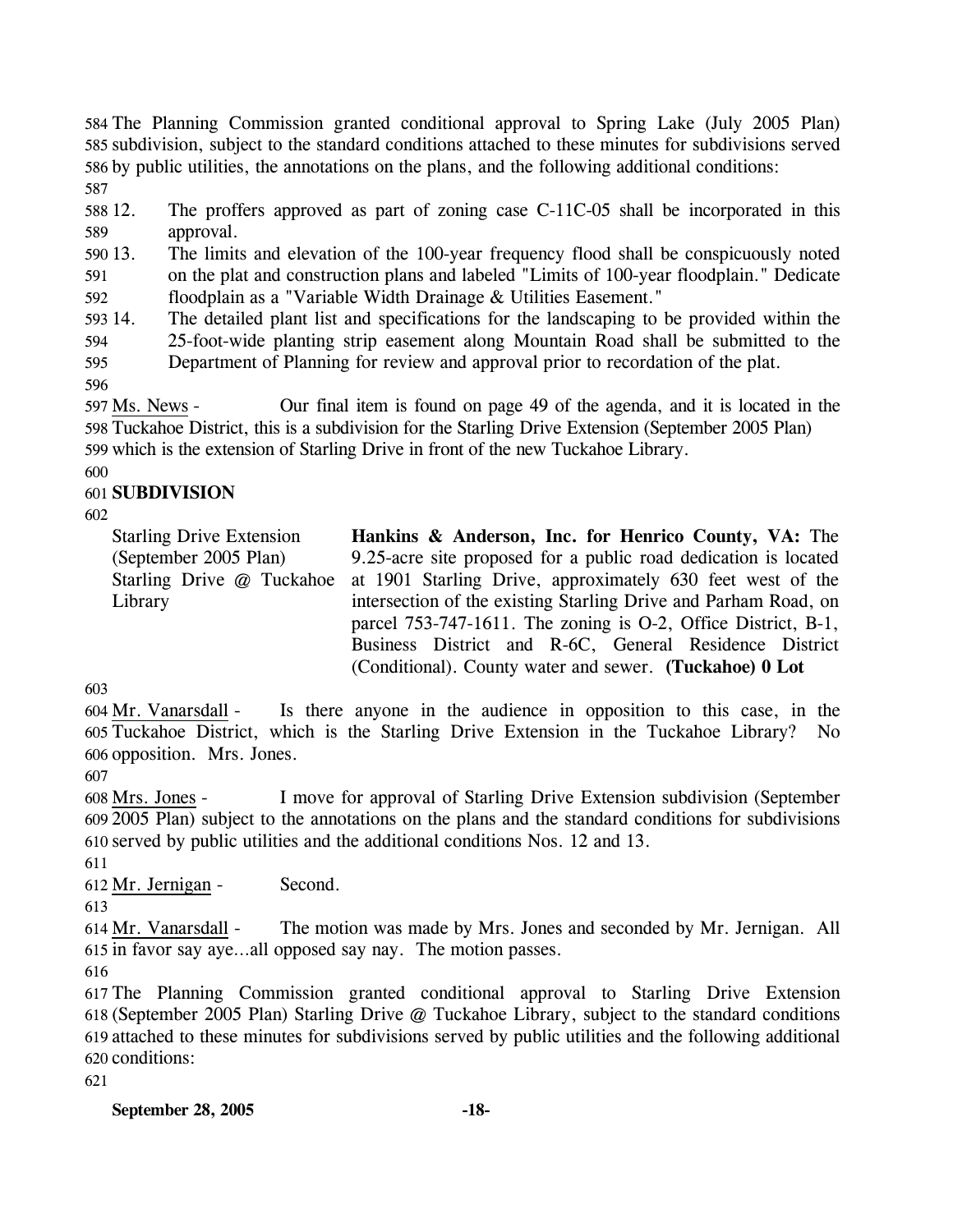622 12. 623 Any necessary offsite drainage easements must be obtained prior to approval of the construction plan by the Department of Public Works.

624 13. 625 626 The applicant shall submit a request for vacation of the excess right-of-way in the existing Starling Drive to the Real Property Office prior to the recordation of the subdivision plat.

627

628 Mr. Vanarsdall - I believe that is the last one. 629 630 Ms. News - That's all we have. 631 632 Mr. Vanarsdall - Thank you, Ms. News, you did a good job. 633 634 Mr. Silber -

Next on the agenda would be the consideration of subdivision extensions 635 of conditional approval. All of those on the agenda today are being handled administratively. 636 So, these are listed for the Planning Commission's information only. It does not require any 637 action by the Planning Commission. Ms. Goggin is here if you have any questions of her on 638 any of these on any of these six subdivisions that are up for extension.

639

# 640 **FOR INFORMATIONAL PURPOSES ONLY**

641

| <b>Subdivision</b>             | <b>Magisterial</b> | Original | <b>Remaining</b> | <b>Previous</b>   | Year(s)         |
|--------------------------------|--------------------|----------|------------------|-------------------|-----------------|
|                                | <b>District</b>    | No. of   | Lots             | <b>Extensions</b> | <b>Extended</b> |
|                                |                    | Lots     |                  |                   | Recom-          |
|                                |                    |          |                  |                   | mended          |
| <b>Bridleton Landing</b>       | <b>Varina</b>      | 158      | 158              | $\boldsymbol{0}$  | 1 Year          |
| (September 2004 Plan)          |                    |          |                  |                   | 9/27/06         |
| <b>Britton Oaks, Section 1</b> | <b>Varina</b>      | 26       | 26               | $\bf{0}$          | 1 Year          |
| (September 2004 Plan)          |                    |          |                  |                   | 9/27/06         |
| <b>Eagle's Nest</b>            | <b>Varina</b>      | 77       | 41               | $\mathbf{1}$      | 1 Year          |
| (September 2003 Plan)          |                    |          |                  |                   | 9/27/06         |
| <b>Gill Dale Forest</b>        | Varina             | 34       | 34               | $\boldsymbol{0}$  | 1 Year          |
| (September 2004 Plan)          |                    |          |                  |                   | 9/27/06         |
| <b>Hidden Haven</b>            | <b>Varina</b>      | 50       | 50               | $\bf{0}$          | 1 Year          |
| (September 2004 Plan)          |                    |          |                  |                   | 9/27/06         |
| <b>Newstead Landing</b>        | <b>Varina</b>      | 30       | 17               | $\overline{2}$    | 1 Year          |
| (September 2002 Plan)          |                    |          |                  |                   | 9/27/06         |
|                                |                    |          |                  |                   |                 |

642

Are there any questions by Commission members? Mr. Jernigan, you 644 have all of them. 643 Mr. Vanarsdall -

645

| 646 Mr. Jernigan -   |             | Yes, I do. That was the five-acre scare there. |
|----------------------|-------------|------------------------------------------------|
| -647                 |             |                                                |
| 648 Mr. Vanarsdall - | Is that it? |                                                |
| 649                  |             |                                                |

650 Mr. Jernigan - Yes, sir.

**September 28, 2005 -19-**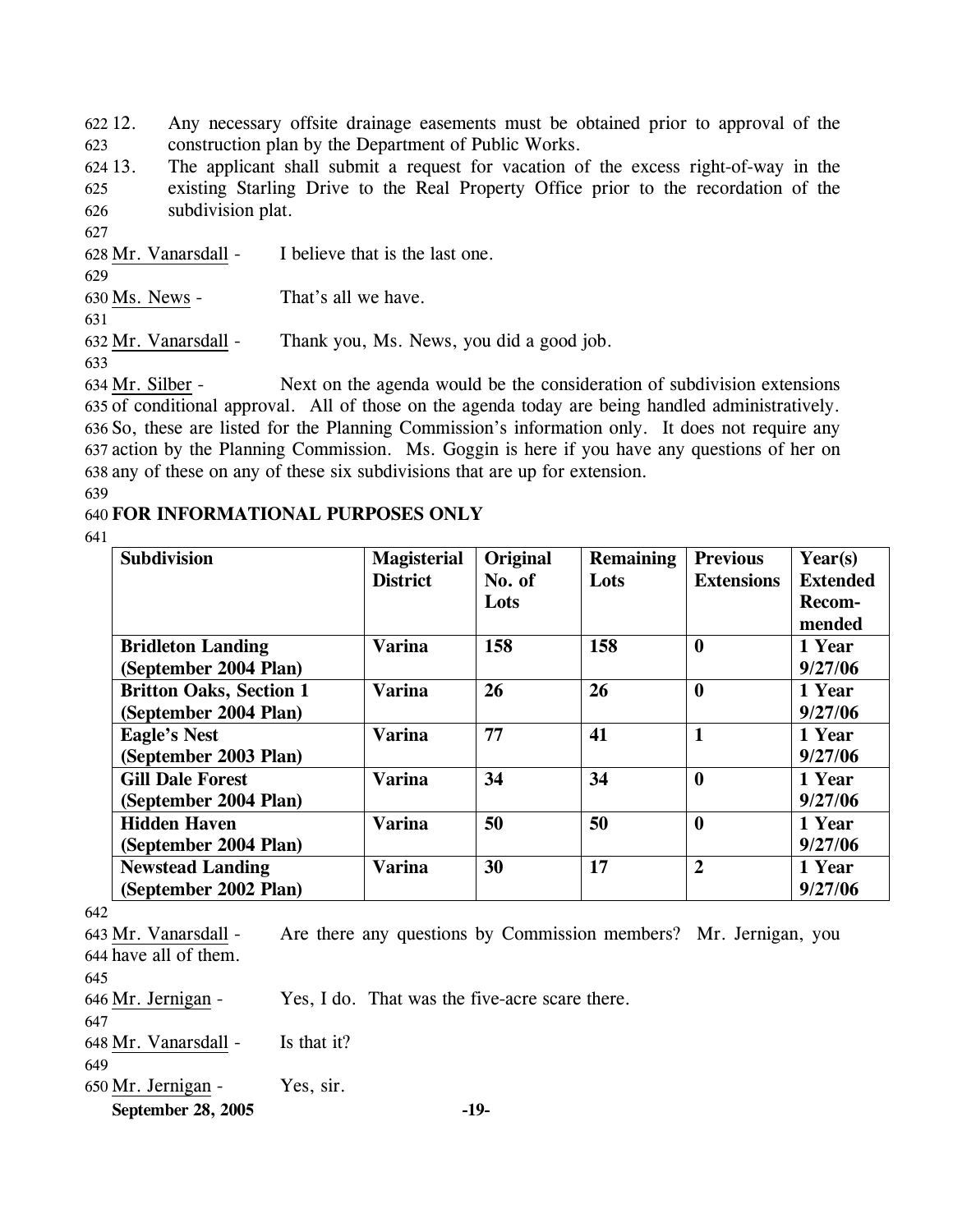If there are no questions on these extensions of subdivisions, we will move on to the regular agenda to page 11. There is an addendum on this case with an 652 653 additional condition No. 7.  $651$  Mr. Silber -

654

## 655 **LANDSCAPE & LIGHTING PLAN**

656

LP/POD-21-04 Bowl America – Pouncey Tract Road **Dayton Thompson & Associates for Bowl America:** Request for approval of a landscape and lighting plan, as required by Chapter 24, Sections 24-106 and 24-106.2 of the Henrico County Code. The 3.61-acre site is located at the southwest corner of Pouncey Tract Road and I-64 on parcel 739-763- 7089. The zoning is M-1C, Light Industrial District (Conditional). **(Three Chopt)** 

657

Is there anyone in the audience in opposition to LP/POD-21-04, Bowl 659 America, in the Three Chopt District? No opposition. Good morning, Mr. Kennedy. 658 Mr. Vanarsdall -660

Good morning. The revised landscape plan satisfies staff's 662 concerns regarding peripheral landscape screening around the Bowl America site. However, additional peripheral and interior parking lot landscaping is required around the additional 663 parking provided next to the American Family Fitness site and that has not been shown. So, 664 staff has added a condition that would require that portion of the plan to come back to the 665 666 Planning Commission, at that time. They won't be able to get a CO until that time, but this 667 gives them the ability to start construction on the lighting and landscaping improvements on the 668 Bowl America site. There is an additional concern that staff has with regard to access to ring 669 Road of the Short Pump Town Center and that will be addressed prior to that time as well. We 670 will have that addressed as well before then. I should note, as part of the landscaping, that 671 there is a specimen oak tree on the site that staff have the developer redesign their site to save, 672 that specimen oak tree, which is over sixty inches in diameter has been saved and it's thriving 673 and was protected during construction. And they have maintained it, and we hope to maintain 674 it through the development of the complete shopping center. 661 Mr. Kennedy -

675

676 Mr. Vanarsdall - Are there any questions of Mr. Kennedy by Commission members? 677

678 Mr. Branin - Mr. Kennedy, is the applicant here today?

679

I'm Stephen Weisensale of Architects, Dayton & Thompson, 681 representing Bowl America. 680 Mr. Weisensale? -

682

Okay, Mr. Thompson, (sic) with your plan I don't see the additional 684 road that is suppose to go around the back of Bowl America into the mall. Wouldn't this affect 685 your landscaping plan? I know in the original POD.... 683 Mr. Branin -

686

687 Mr. Weisensale - Mr. Kennedy, do you have the actual plan from Jordan that shows it? 688

**September 28, 2005 -20-**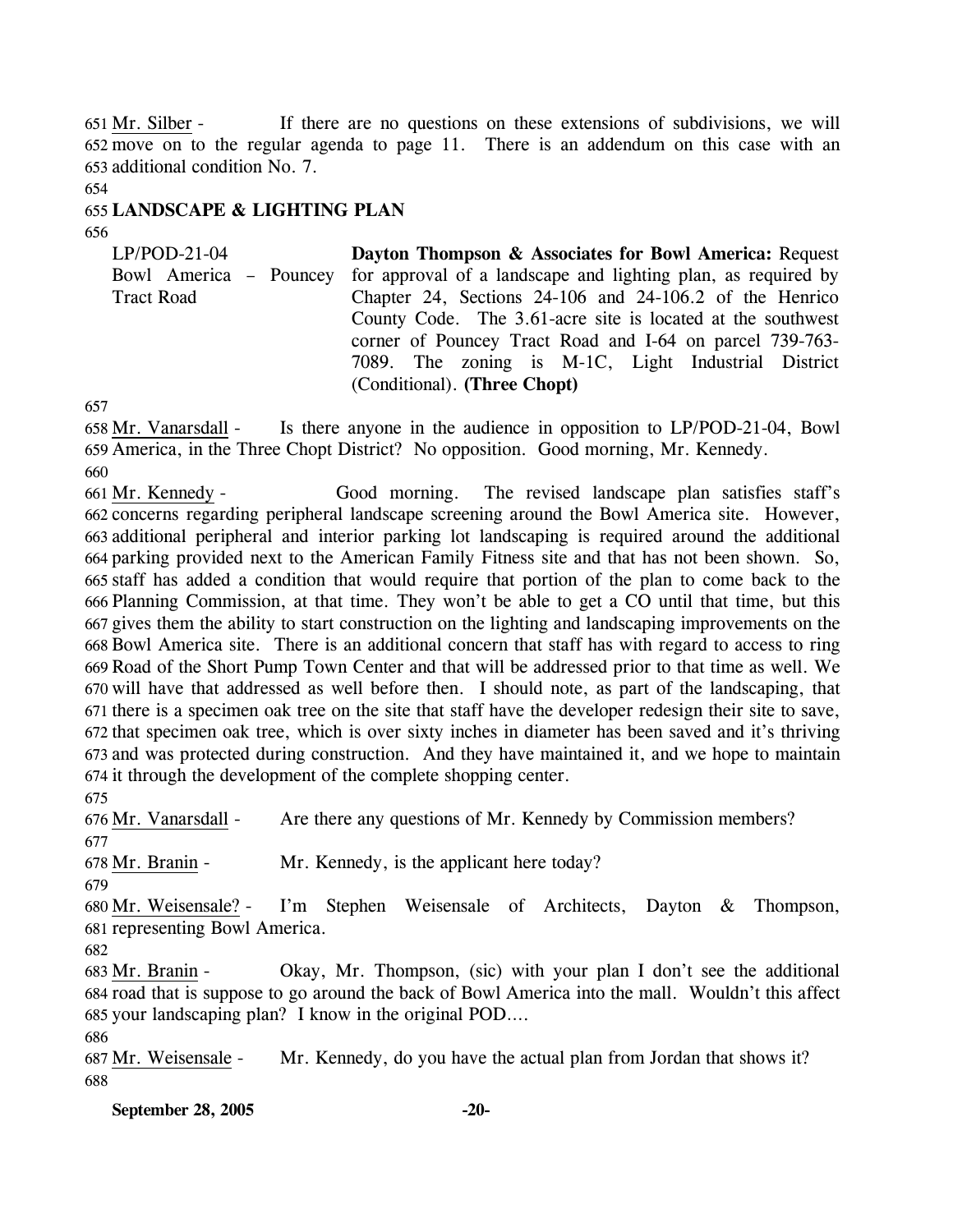689 Mr. Branin - Are you familiar with what I am referring to?

Not entirely because Bowl America actually hired Jordan Engineers to 692 develop the original POD for all of the site improvement, when we were retained, we are 693 designing the building, and we were retained to do the landscape and lighting plan subsequent 694 to that because Jordan Engineers does not do landscape and lighting plans. So, I'm not familiar, unfortunately, with the road issues. I do know there are some agreements in hand 695 696 between Levy Properties and Bowl America on some of that development. 691 Mr. Weisensale -

697

690

And that is the one thing that is concerning me because if I'm going to 699 approve the landscaping plan and the actual site is going to change then the landscaping plan 700 that I'm going to hold you to won't include that. 698 Mr. Branin -

701

Oh, you are talking about the road that runs along side which is shown 703 as Short Pump Mini Storage, a future development off of the Bowl America site. 702 Mr. Weisensale -

704

The Planning Commissioner is referring to an access from this property 706 to the west that would go through the Park Place development and tie into the ring road at the 707 Town Center. 705 Mr. Silber -

708

And while Bowl America does not have direct control over that because 710 that is off of their property, Bowl America purchased their property from Levy some time ago, 711 but purchased the Bowl America property only. And, then also agreed to facilitate the 712 landscape and lighting approval on the expanded parking lot that you see down at the bottom of 713 the sheet above the American Family (referring to rendering). That's the extent of the Bowl 714 America involvement. I also have Mr. Tom Elbel here from Sandmarks & Anderson who may 715 be able to address that somewhat. He's Bowl America counsel. But in terms of Levy's, I'm 716 not sure of a schedule for Levy's plans in terms of developing that road but we could certainly 717 pose that question to them as we develop the landscape and lighting plan for them on the other 718 parcel. We will certainly have them address that. 709 Mr. Weisensale -719

I would like for the counsel to speak as well, but I would just hate to get 721 tied into a plan that I approve with you that's going to change and then you have to go through 722 the whole process again to alter it. 720 Mr. Branin -

723

And unfortunately, as I said, being that that's actually another property 725 owner that we are not working for, I can't speak to whether they have changed anything 726 regarding that mini-storage parking lot layout that you see there. I can't speak to whether they 727 have changed anything on there or not. I'm not aware that they have, but I can't say that they 728 haven't. I would think that would have to come back via Jordan Engineering through the 729 process since that road is already shown on here. I think it is implied that, that it is agreed to, 730 I would certainly agree to that but I can't speak on Levy's behalf because I'm not here to 731 represent them. 724 Mr. Weisensale -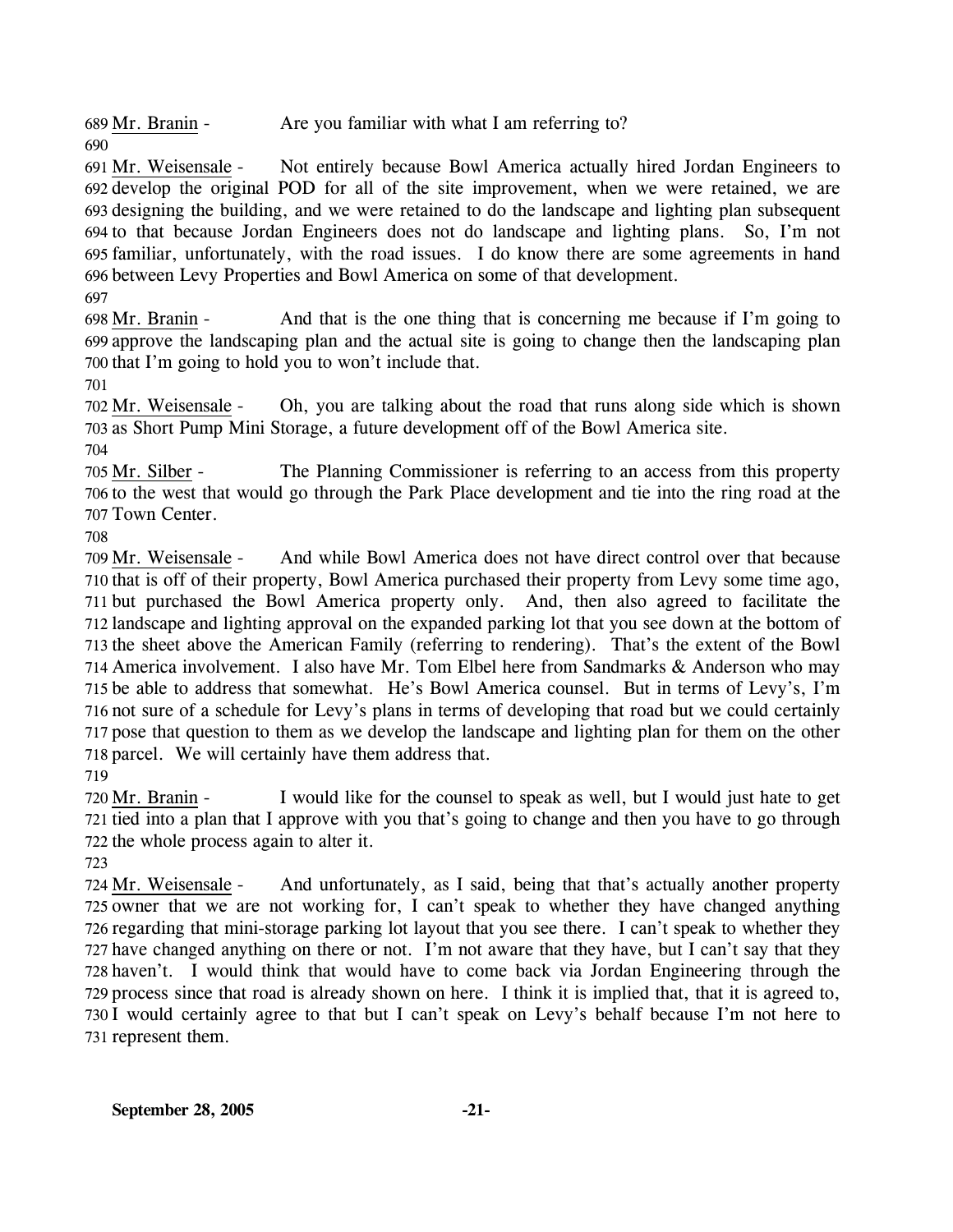Mr. Branin, I think it would be appropriate to hear from the legal 733 adviser for Bowl America. I think in this particular case there is a condition that was approved 734 with the Bowl America plan of development that does require that access be provided to the 735 west, as a part of that POD, and I think that it indicates that has to be provided prior to the 736 issuance of a certificate of occupancy. I believe there is some requirement that ties Bowl 737 America to having this completed, and who make those improvements may be elaborated on by 738 their attorney. 732 Mr. Silber -

739

Good morning. I'm Tom Ebel with Sandsmark & Anderson for Bowl 741 America. It is my understanding, and we are focusing today on the landscape and lighting 742 plan, but it is my understanding that the issues, with respect to the ring road or in the process 743 of being resolved, and I haven't seen this particular site plan, but I believe that that road goes 744 across the Short Pump property. And if that road is required and is put in, in advance of this 745 CO, then it would be part of the landscape and lighting plan on the Short Pump property and 746 that is what we would be coming back with. I do have to say that I am not.... It was my 747 understanding that that road would not necessarily be required in order to get a CO because it 748 is in part something beyond our control and I have the documentation on that in my office. 749 But, it's certainly something I understand that everybody is working on and we are negotiating 750 with the Park Place people in order to get that road through there. It was my understanding 751 that the final, at the time of the issuance of the POD, that was an issue and it would not 752 necessarily be required in order for Bowl America to get its CO but it would be required in 753 order for Short Pump to develop its property. 740 Mr. Ebel -

754

755 Mr. Vanarsdall - Was there any kind of proffer on it at the rezoning case? 756

I do not believe there was a proffer condition that required it. I do 758 believe there was a condition with a plan of development for the Bowl America. 757 Mr. Silber -

759

760 Mr. Vanarsdall - I think it was on something because I remember us discussing it. 761

What I may recommend to the Commission is that this landscape plan be 763 approved as it has been indicated their obligation is to provide a landscape and lighting plan for 764 Bowl America and the access that heads out, basically, to the south. I think the obligation to 765 provide landscaping to this access to the west, would fall in someone else's dime. I think that it 766 is important that everyone be informed that that road will be expected to be constructed and it may be required, we may need to check the conditions, but maybe required prior to the 767 768 issuance of CO for Bowl America. So, I think that needs to be explored further and clarified. 762 Mr. Silber -769

We will certainly look into it further. I know that was an issue at the 771 time of the issuance of the POD and there was discussion about it. It was my understanding 772 that everyone certainly hoped it would be there and we are working to try to get it through 773 there, but some of it is beyond the control of Short Pump and Bowl America. I understand the 774 Commission's position. We will definitely explore that. 770 Mr. Ebel -

775

776 Mr. Branin - Counsel, what is your name, again?

**September 28, 2005 -22-**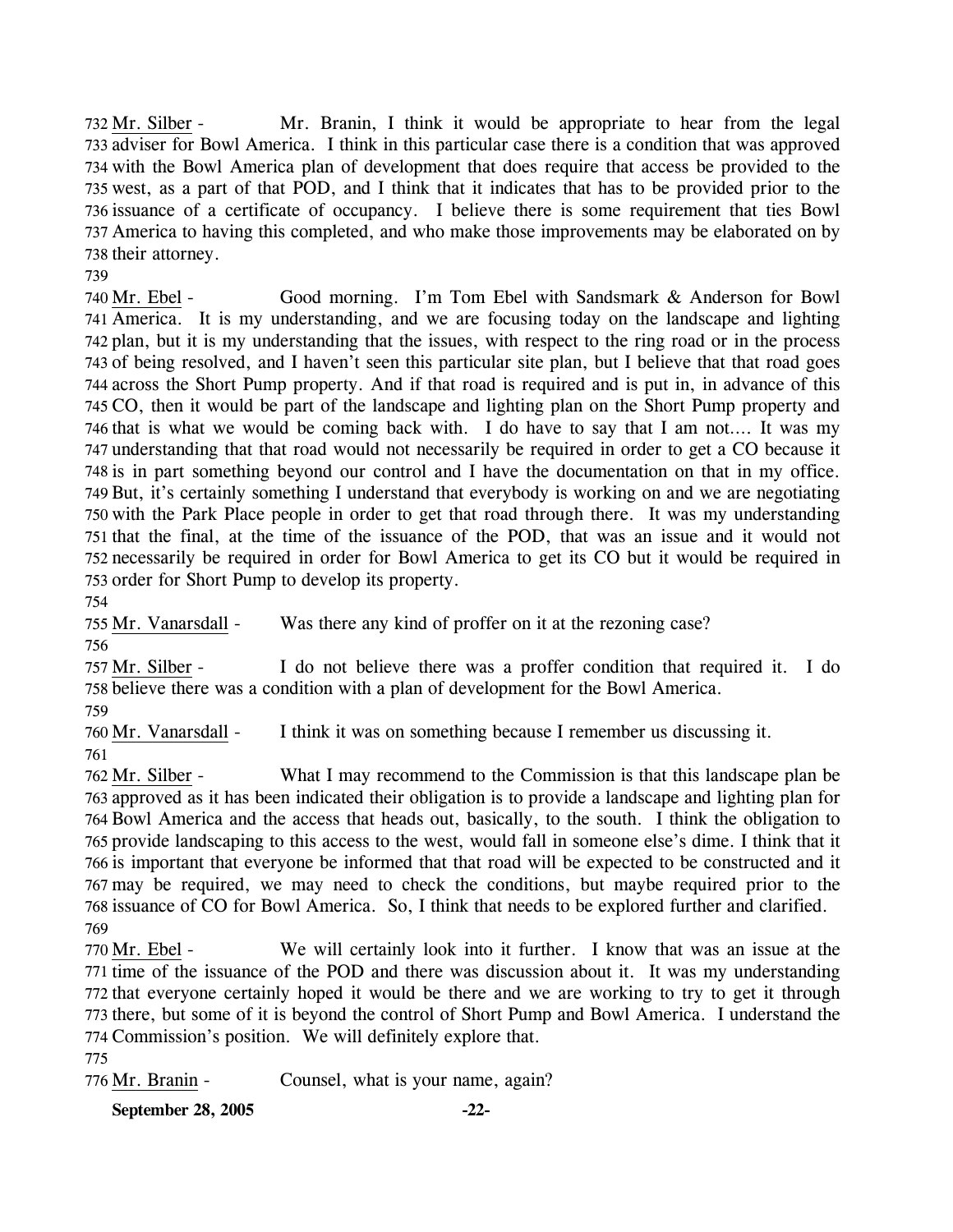777 Mr. Ebel - My name is Tom Ebel, E B E L. 778

Tom, if you could, we will proceed further with this, but it does concern 780 me because I know that that road is in the original conditions, which was prior to me being on 781 the Commission. I'm going to give you my card, when you come off the stand, please. And 782 give me a call and update me as soon as possible. 779 Mr. Branin -

783 784 Mr. Ebel - I will and we will definitely explore it. 785 786 Mr. Branin - I don't want to hold up Bowl America with its CO. 787 788 Mr. Ebel - Thank you. We will look into it. 789 790 Mr. Branin - Okay. Thank you. 791 Mr. Secretary, how will this be notated other than this conversation we 793 just had? Should something be added to the plan? 792 Mr. Vanarsdall -794 Mr. Chairman, I'm not sure if we need to add anything to the plan. I 796 think staff will stay on top of this. It is an issue that's important to us and I think we will be 797 tracking it. 795 Mr. Silber -798 All right. Are there any questions by Commission members? Mr. 800 Branin. 799 Mr. Vanarsdall -801 Mr. Chairman, I move for approval of LP/POD-21-04, Bowl America, 803 per the staff's recommendation including addendum No. 7. 802 Mr. Branin -804 805 Mr. Archer - Second. 806 The motion was made by Mr. Branin and seconded by Mr. Archer. All 808 in favor say aye...all opposed say nay. The motion passes. 807 Mr. Vanarsdall -809 810 The Planning Commission approved the landscape and lighting plan for LP/POD-21-04, Bowl 811 America, subject to the standard conditions attached to these minutes for landscape and lighting 812 plans, the annotations on the plans and the following additional condition: 813 814 7. 815 816 7. A landscape and lighting plan for the additional parking area adjacent to American Family Fitness site shall be submitted for Planning Commission review and approval prior to the approval of a final Certificate of Occupancy.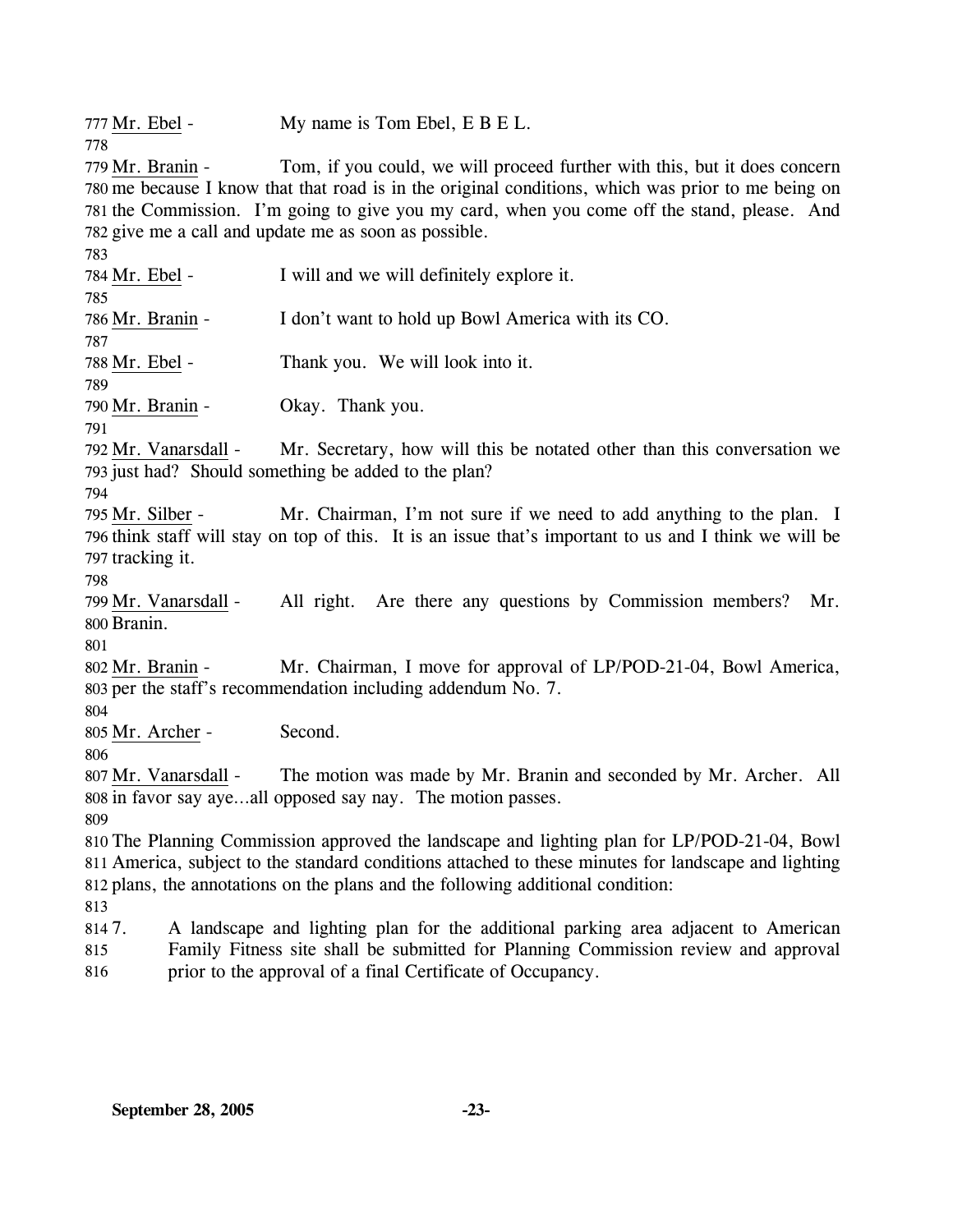#### 817 **PLAN OF DEVELOPMENT RECONSIDERATION**

818

POD-91-04 Nova Addition and Temporary Trailer – Gayton Road

**Wiley & Wilson, Inc. for Ridgeview Inc. and Nova of Virginia Aquatics:** Request for reconsideration of a plan of development, as required by Chapter 24, Section 24-106 of the Henrico County Code, for approval of a revised, phased plan to construct the previously approved one-story building addition totaling 53,880 square feet with a pool addition, parking, site improvements, and to authorize a temporary sales/office trailer. The 5.5-acre site is located on the east side of Gayton Road, 925 feet north of Cambridge Drive on parcel 732-749-5405. The zoning is B-1, Business District. County water and sewer. **(Tuckahoe)** 

819

Is there anyone in the audience in opposition to POD-91-04, Nova Addition and Temporary Trailer, in the Tuckahoe District? No opposition. Good morning, 821 822 again, Mr. Kennedy. 820 Mr. Vanarsdall -

823

Good morning, again. The plan submitted for reconsideration permits 825 the proposed pool expansion to be constructed in phases. Basically, what they are doing, they 826 ran out of money to construct the whole thing. So, what they are going to be doing is 827 constructing the first pool addition which is to the north which is a 25-meter pool. There is a 828 plan for a future expansion of the existing 25-meter pool to the south which would turn that 829 into a 50-meter pool, that will be a later phase, and a therapeutic pool in the front which will 830 also be a later phase. So, what they are going to move forward with now is the 25-meter pool 831 to the north and all of the parking improvements that they proposed. 824 Mr. Kennedy -

832

 In the meantime, what they are also requesting is a temporary trailer, office trailer/sales trailer, to put their shop in. The intention is just to permit them to do, on a temporary basis, to relocate those facilities rather than do any construction. They intend to relocate those facilities back inside the building because their sales are actually better when it's inside the building. People won't shop when it's separated by a construction area. But, they do need to relocate those facilities temporarily, so they have requested a temporary trailer. And this would authorize the trailer for a two-year period.

| September 28, 2005   | $-24-$                                                            |
|----------------------|-------------------------------------------------------------------|
| 850 Mr. Vanarsdall - | Good morning.                                                     |
| 849                  |                                                                   |
| 848 forward.         |                                                                   |
| 847 Mrs. Jones -     | I have just one or two questions, if someone wouldn't mind coming |
| 846                  |                                                                   |
| 845 Mr. Kennedy -    | Yes.                                                              |
| 844                  |                                                                   |
| 843 Mrs. Jones -     | Mr. Kennedy, is the applicant here?                               |
| 842                  |                                                                   |
| 841 Mr. Vanarsdall - | Are there any questions for Mr. Kennedy?                          |
| 840                  |                                                                   |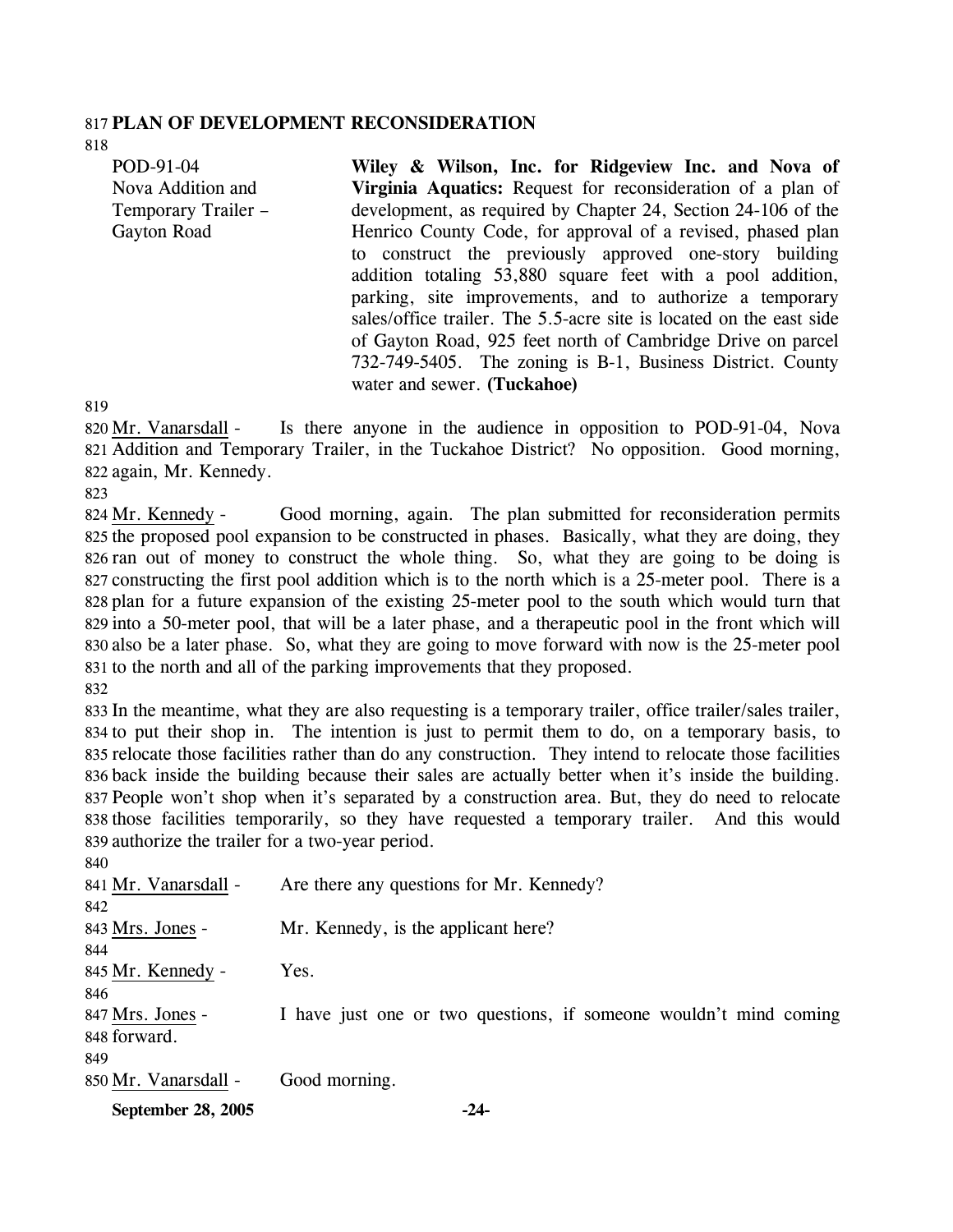851 Mrs. Jones - Good morning. 852

Good morning. My name is Norman Downey with Wiley  $&$  Wilson. 854 We are representing Nova of Virginia. With me today is Wayne Kitch. He is on the Board of 855 Directors with Nova. 853 Mr. Downey -

856

Let me just ask, either one of you. The trailer for sale of bathing suits 858 and other items, if this is approved, it is a two-year approval? Realistically, how long do you 859 think you are going to have it on the site? 857 Mrs. Jones -

860

The plans are to move forward with the front expansion as soon as 862 money is available. The fundraising is looking for about a million dollars to get to that point. 863 Realistically, I think it's going to take all of two years to do that. 861 Mr. Downey -

864

And there are other trailers on the site related to construction at the 866 moment, is there not? 865 Mrs. Jones -

867

There are construction trailers on site which will move off-site once the 869 Phase I is complete, that's the project that is under construction now. If money becomes 870 available, appropriately, they may stay on site for the Phase II construction which will be the 871 front area. The front area would then house the main entrance to the pool. It would house the 872 swim shop and also some coach's offices. 868 Mr. Downey -

873

How has the unfortunately, unearthing, of the Gayton mines impacted 875 your construction? 874 Mrs. Jones -

876

That's interesting. In my opinion, it's a little bit overzealous the way the 878 articles are read. We have found what they call maybe a vent shaft, which is a small diameter 879 shaft, that may run out into where the parking lot is but it is fairly deep, which runs down to a 880 fairly deep shaft that is overlaid by rocks. We are having some CORP samples taking around 881 the building now. But, the fee that was giving to us by the geotechnical engineer indicates that 882 there's going to be about 20 feet of rock just that we have bore though just to get into the area 883 where they expect they may find a mine shaft. What we have done with the vent shaft is we 884 filled that with concrete, and that is completely closed off. And that vent shaft actually falls 885 into a portion of the pool and a portion of the building. So, we feel like we have covered the 886 building support and the pool support by the vent shaft with the concrete. The shaft that they 887 are exploring, that may be out there farther, is located in the north parking lot. That's where 888 they seem to think that is. And with the loads that we are putting on the parking loads, we 889 have actually taking about seven feet of fill material to get down to the parking lot grade. The 890 loads that we are taking off the ground by taking the fill off is much more than what the load 891 of the parking area would be. So, we feel like we are unloading the weight on the shaft as it 892 may be, so to speak, as opposed to putting more weight on it. 877 Mr. Downey -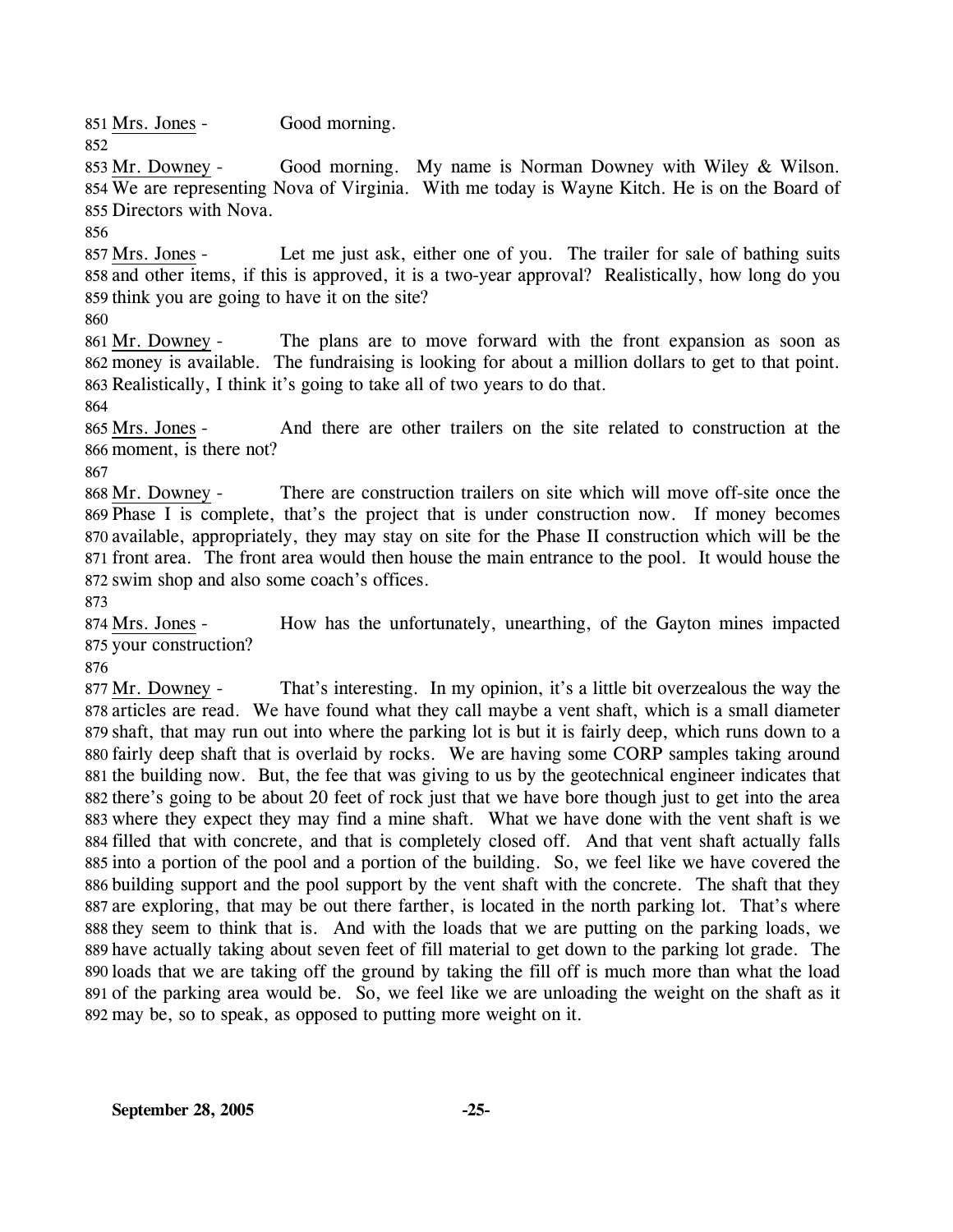Would you say that's a major contributor to the request to phase or it just 894 happen to come along after you needed to phase it anyhow? 893 Mrs. Jones -

895

It came along after we needed to phase it anyhow. I think the funding…. The issue is, basically, from the time we did our initial concept design for the pool, the cost of 897 898 construction has skyrocketed and these initial concepts we did several years ago. And also the 899 fundraising has not been as zealous as we have expected. So, we are really looking at a more 900 slower pace as far as expansion goes. But, I think the initial thing is to get the next 25-meter pool in which we are doing now. That will really take a lot of burden off of the pool that is 901 902 there and allow the swimmers to have a better competitive program. The program now is just 903 overloaded. We've got our senior group going in at 4:00 a.m. in the morning as opposed to 4:30. So, that they can have two senior practices, basically. 904 896 Mr. Downey -905

I know this is a successful program and I wish you well with the 907 expansion. I would sincerely expect the sales trailer be gone within the timeframe and 908 hopefully no extension of that will need to be requested. 906 Mrs. Jones -

909

We hope so too. And the sales are very important to the club. If we 911 could locate that off site, we would do that. But, do feel like it's primarily there to serve the 912 kids and pool. To get their mother's a bathing suit and everything like that, they have to buy, and they can do that while they are there at practice. And to move it off site would hinder it 913 914 even more. And it's a big fundraiser for Nova. It raises probably \$60,000.00 a year in profits 915 and it's all volunteered. 910 Mr. Downey -

916

917 Mrs. Jones - Well, I just wanted to let you know how I felt about that. 918 919 Mr. Downey - We understand. We feel the same. 920 921 Mrs. Jones - We wish you well in the next two years. Thank you. 922 923 Mr. Vanarsdall - Are there any more questions by Commission members? All right. 924 I move for the approval of POD-91-04, Nova Addition and Temporary Trailer on Gayton Road. In addition to the standard conditions for this type of development, 926 927 there will be additional conditions Nos. 23 through 32. 925 Mrs. Jones -

928

929 Mr. Jernigan - Second.

930

The motion was made by Mrs. Jones and seconded by Mr. Jernigan. All 932 in favor say aye...all opposed say nay. The motion passes. 931 Mr. Vanarsdall -

933

 The Planning Commission approved POD-91-04, Nova Addition and Temporary Trailer, subject to the standard conditions attached to these minutes for developments of this type, the annotations on the plans and the following additional conditions: 937

| September 28, 2005 |  |
|--------------------|--|
|                    |  |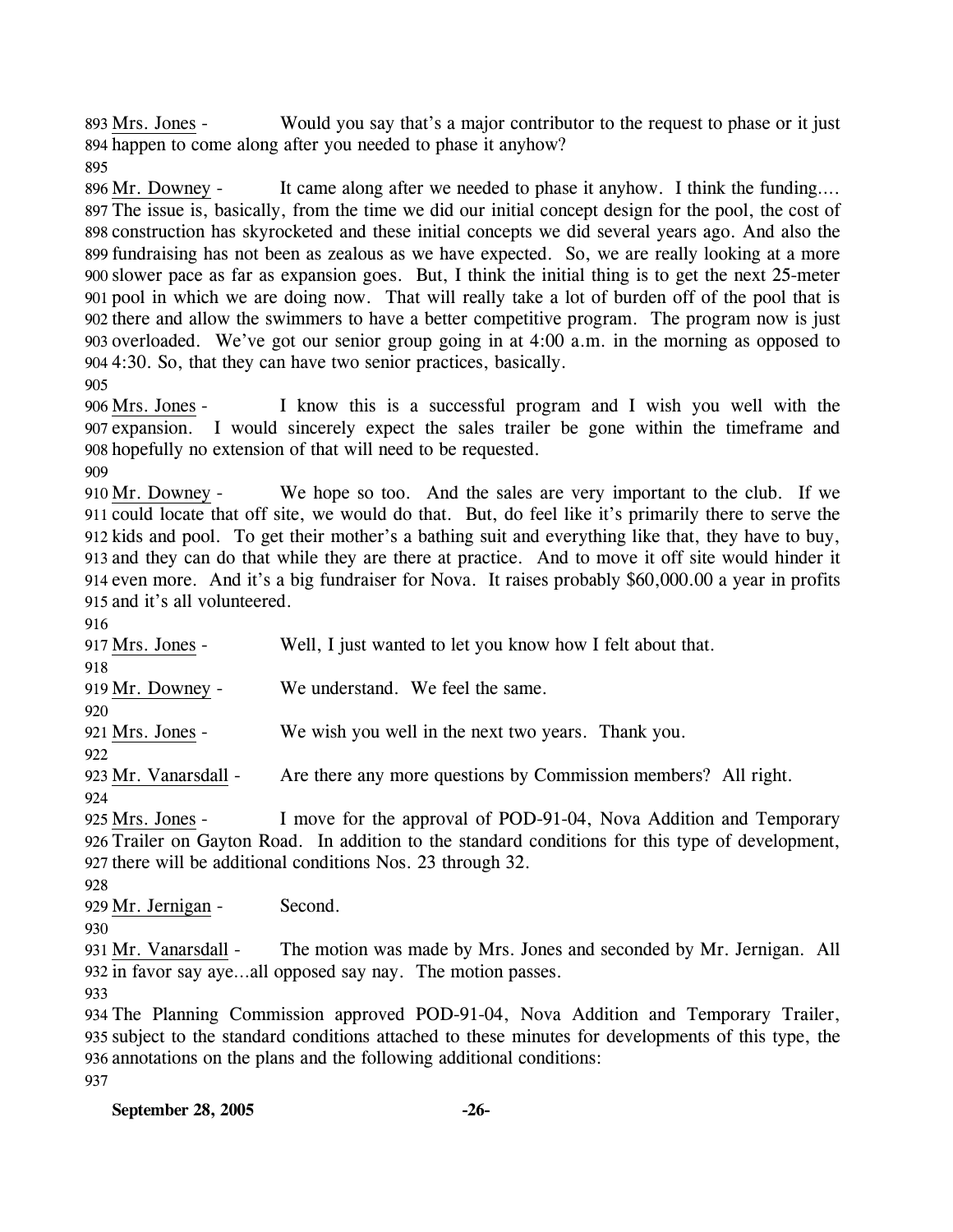938 23. 939 940 941 The site including paving, pavement markings, signage, curb and gutter, dumpster screens, walls, fences, lighting and other site improvements shall be properly maintained in good condition at all times. Any necessary repairs shall be made in a timely manner.

942.24 943 944 945 24. The right-of-way for widening of Gayton Road as shown on approved plans shall be dedicated to the County prior to any occupancy permits being issued. The right-of-way dedication plat and any other required information shall be submitted to the County Real Property Agent at least sixty (60) days prior to requesting occupancy permits.

- 946 25. 947 948 949 950 The easements for drainage and utilities as shown on approved plans shall be granted to the County in a form acceptable to the County Attorney prior to any occupancy permits being issued. The easement plats and any other required information shall be submitted to the County Real Property Agent at least sixty (60) days prior to requesting occupancy permits.
- 951 26. 952 The developer shall provide fire hydrants as required by the Department of Public Utilities and Division of Fire.

953 27. 954 955 Any necessary off-site drainage and/or water and sewer easements must be obtained in a form acceptable to the County Attorney prior to final approval of the construction plans.

- 956 28. 957 958 28. Deviations from County standards for pavement, curb or curb and gutter design shall be approved by the County Engineer prior to final approval of the construction plans by the Department of Public Works.
- 959 29. 960 961 Insurance Services Office (ISO) calculations must be included with the plans and contracts and must be approved by the Department of Public Utilities prior to the issuance of a building permit.
- $962.30.$ 963 964 Approval of the construction plans by the Department of Public Works does not establish the curb and gutter elevations along the Henrico County maintained right-ofway. The elevations will be set by Henrico County
- 965 31. 966 967 968 969 The location of all existing and proposed utility and mechanical equipment (including HVAC units, electric meters, junction and accessory boxes, transformers, and generators) shall be identified on the landscape plans. All equipment shall be screened by such measures as determined appropriate by the Director of Planning or the Planning Commission at the time of plan approval**.**
- 970 32. 971 A plan for the removal of the trailer shall be submitted or the trailers shall be removed within two years of the date of this approval.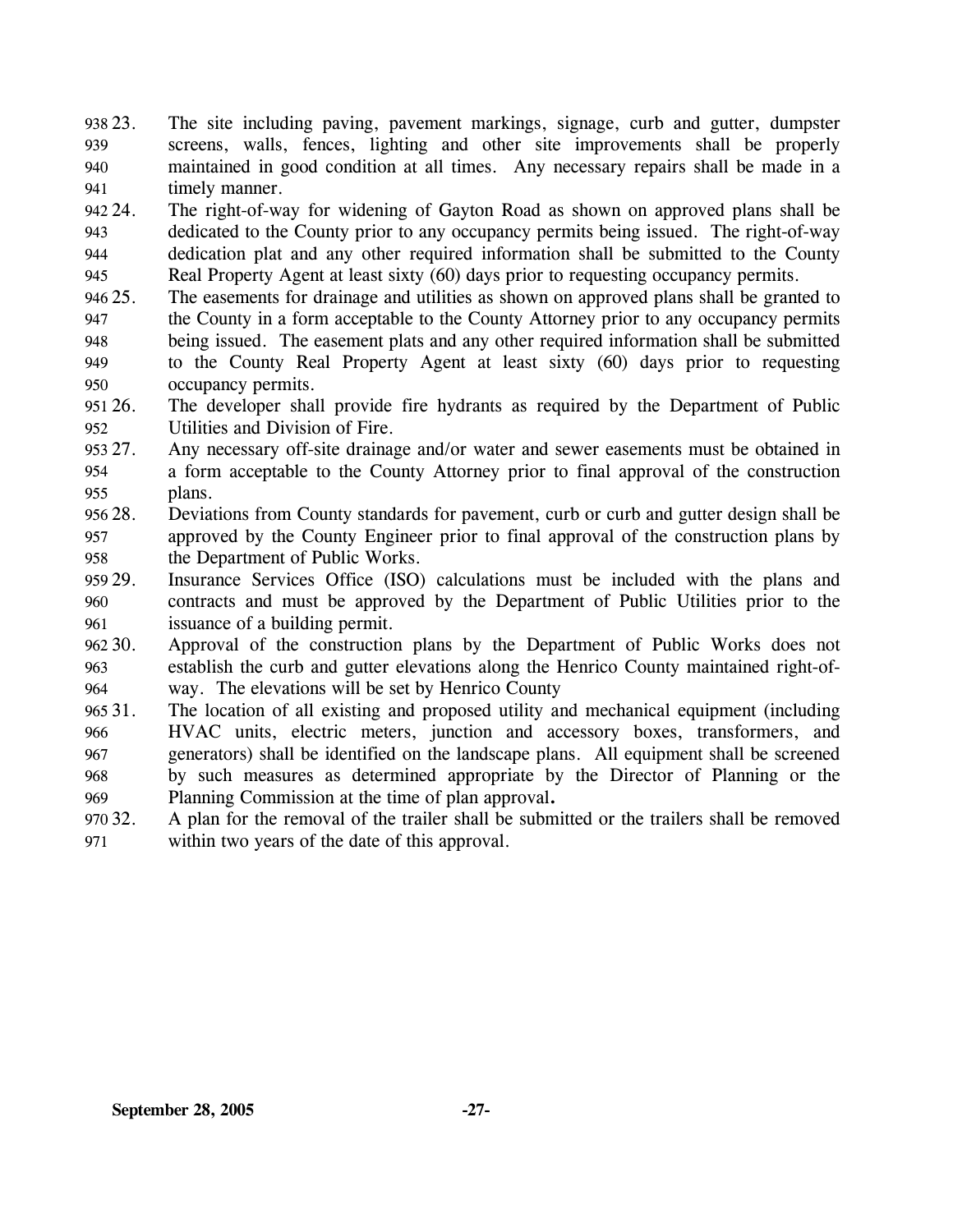#### 972 **PLAN OF DEVELOPMENT & MASTER PLAN**

973

POD-25-05 –Rocketts Landing Phase I – Land Bay 4B – Old Osborne Turnpike **Wiley & Wilson, Inc. for Central Virginia Investments/Rocketts Landing LLC:** Request for approval of a plan of development and master plan as required by Chapter 24, Section 24-106 of the Henrico County Code, to construct Phase 1 improvements in Land Bay 4B consisting of a 39,000 square foot, four-story office building (12E), a 100,000 square foot, five-story building containing 83 residential condominium units (14A), an 11,000 square foot, three-story office building (14B), seven, three and four-story buildings containing a total of 32 residential townhouse units each having an attached 2-car garage (14C-F and 15A-C), an 88,000 square foot, four-story parking deck for 242 vehicles (12C) and a 113,000 square foot, seven-story building containing 49 residential condominium units with parking under the building (15E). The master plan would authorize proposed improvements to be constructed in separate phases. The 9.82-acre site is located on the south side of Old Osborne Turnpike (State Route 5), where it intersects the Richmond City line, 150 feet east of Orleans Street on parcels 797-713-5542 and 797-713- 4210. The zoning is UMUC, Urban Mixed Use District (Conditional). County water and sewer. **(Varina)** 

974

In addition to that, I see that Mr. R. L. Ablehoff has just joined us. We 976 call him Rocketts Landing Ablehoff now. Is there anyone in the audience in opposition to 977 POD-25-05, Rocketts Landing Phase I, in the Varina District? No opposition. Mr. Strauss. 975 Mr. Vanarsdall -978

Thank you, Mr. Chairman. The application before you this morning is 980 for Phase I of the Rocketts Landing project which is one of three UMU (Urban Mixed Uses) 981 districts currently in progress in Henrico County. This phase is for POD approval of 982 approximately 10 acres of the project area. That is referred to as Land Bay 4B which is 983 bounded by Orleans Street to the north, Route 5 to the east, and Hudson Street to the south. At the center of the site is Old Main Street and Rocketts Way which intersects in a roundabout 984 985 and there are two other land bays, Land Bay 5 and 6 which this Commission will see at a later 986 date. The applicant currently has subdivision plan approval, subdivision construction plan 987 approval, and water and sewer plan approval for the utilities on Old Main street. This POD 988 approval would allow the applicant to pursue approval of final construction plans for some of 989 the buildings in Land Bay 4B. You can see in this graphic (referring to rendering on the 990 screen) there are heavily shaded or colored in buildings. These are the buildings which this POD would grant approval for. These buildings, here, in 4B would be approved later. And 991 992 Randy read the list of buildings. We have a four-story office building, 12E, here, that's a 41foot-high four-story office building. There is a parking deck to the immediate west of that, a 993 242-space parking deck. There is also a condominium project, the Cedar Works 14A, in this 994 995 location. That's a five-story building of 62 feet in height. And then the rest of these buildings, here, are townhouses. There are 32 townhouses of three and four stories. And 996 979 Mr. Strauss -

**September 28, 2005 -28-**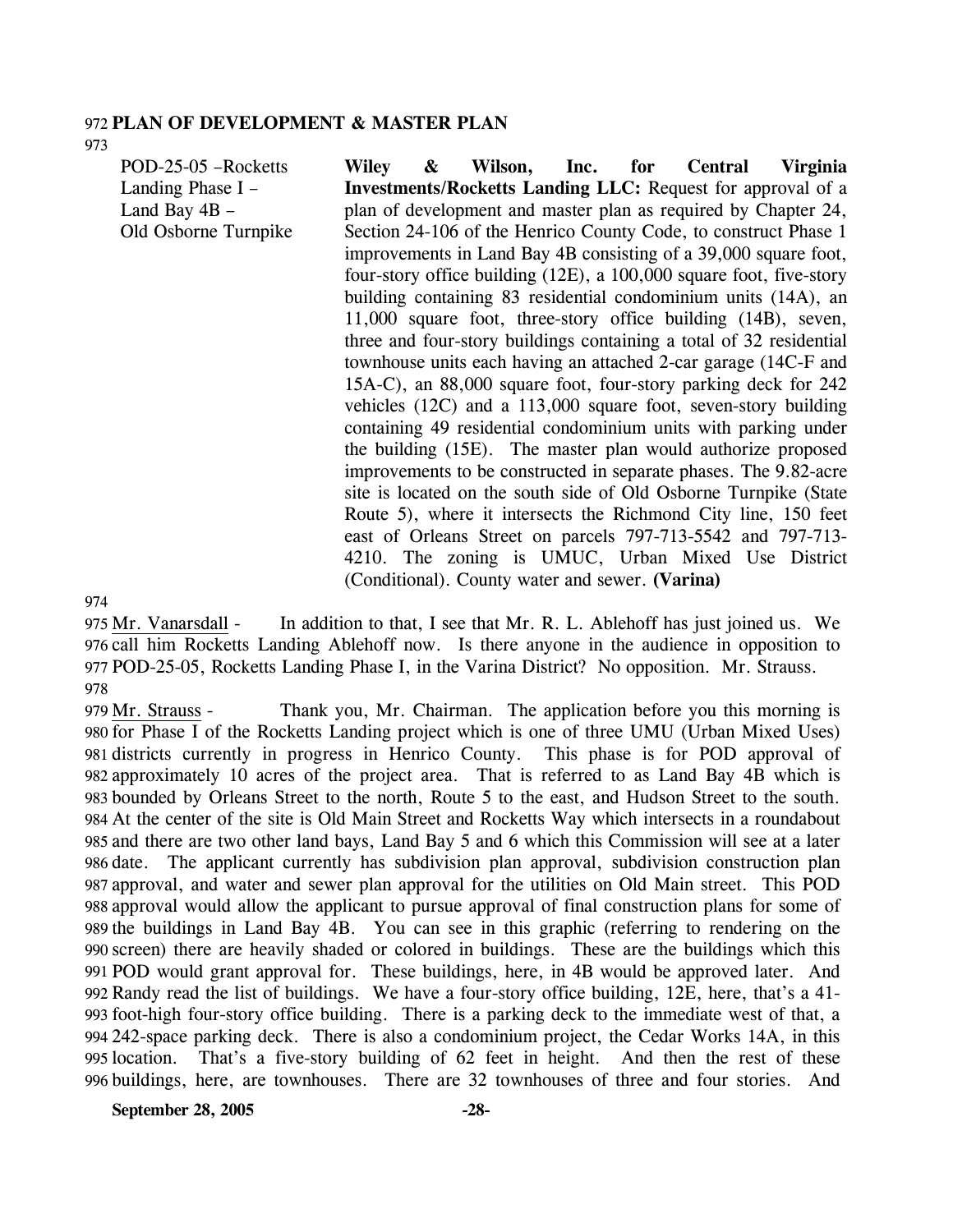finally there is a condominium building, here, I believe it is called the Fall Line Condominium, with 49 dwelling units.

 The staff and various agencies have reviewed this plan of development extensively and they are recommending approval. You will note in your agenda this morning that there are numerous conditions of approval some of which are unique to this project. This is a multi-jurisdictional project involving the City of Richmond, it involves Route 5 and then it, again, involves VDOT and CSX Railroad, they are also involved.

 The applicant is currently working through the road design issues with those agencies in order to get final approval of the road widening and the construction plans for Route 5. Therefore, we have conditions Nos. 36 through 56 many of which deal with the timing and approval of the right-of-way dedication plats, easement plats, for the widening of Route 5 and the extension of utilities and the internal streets to Route 5. And that would be conditions Nos. 39, 40, 41, 42, 44 and 45.

 There are also conditions Nos. 46 and 47 that address the need to bond the improvements for Route 5 prior to building permit, and to complete these road-widening improvements, prior to CO. Conditions Nos. 48 through 51 address the need for the applicant to come back to this Commission to seek conditional approval for subdivision plats for the dedication of the internal streets and the townhouse unit lots and the timing of recordation of these plats prior to approval of construction plans and building permits.

 The last conditions Nos. 52 through 56 address such things as decorative treatment of service alleyways, traffic control and construction operation staging plans and a CEPTED plan to follow through with recommendation from the Division of Police.

 So, you can see that there are quite a few details to this first phase of the project and of course this Commission will be seeing this project again in the near future. With that, I will be happy to answer any questions you may have and we have Mr. Ablehoff here, and he has his architect and civil engineer here with us today as well.

Are there any questions for Mr. Strauss? Thank you, Jim. Do you want 1030 to hear from the applicant, Mr. Jernigan? 1029 Mr. Vanarsdall -

No. I think staff and myself have been over this enough. I think we 1033 have got all of the basics covered on this. I want to start out by saying that I want to thank Jim 1034 Strauss and Mike Kennedy for both putting a lot of effort in on this case. It required a lot of 1035 detail work. Of course, one of the things is that we do not have Route 5 yet and we wanted to 1036 move forward with this project and that is what we normally don't do. We like to have all of 1037 our roads and everything correct. And staff had on the addendum their concerns and they are 1038 so noted in the conditions Nos. 39 through 45. But with that, unless Mr. Ablehoff, or Jason, 1039 Richard, y'all want to say anything, I'm ready to make a motion on this. 1032 Mr. Jernigan -

1041 Mr. Silber - Mr. Jernigan, let me maybe just point out one comment, if I may, before

**September 28, 2005 -29-**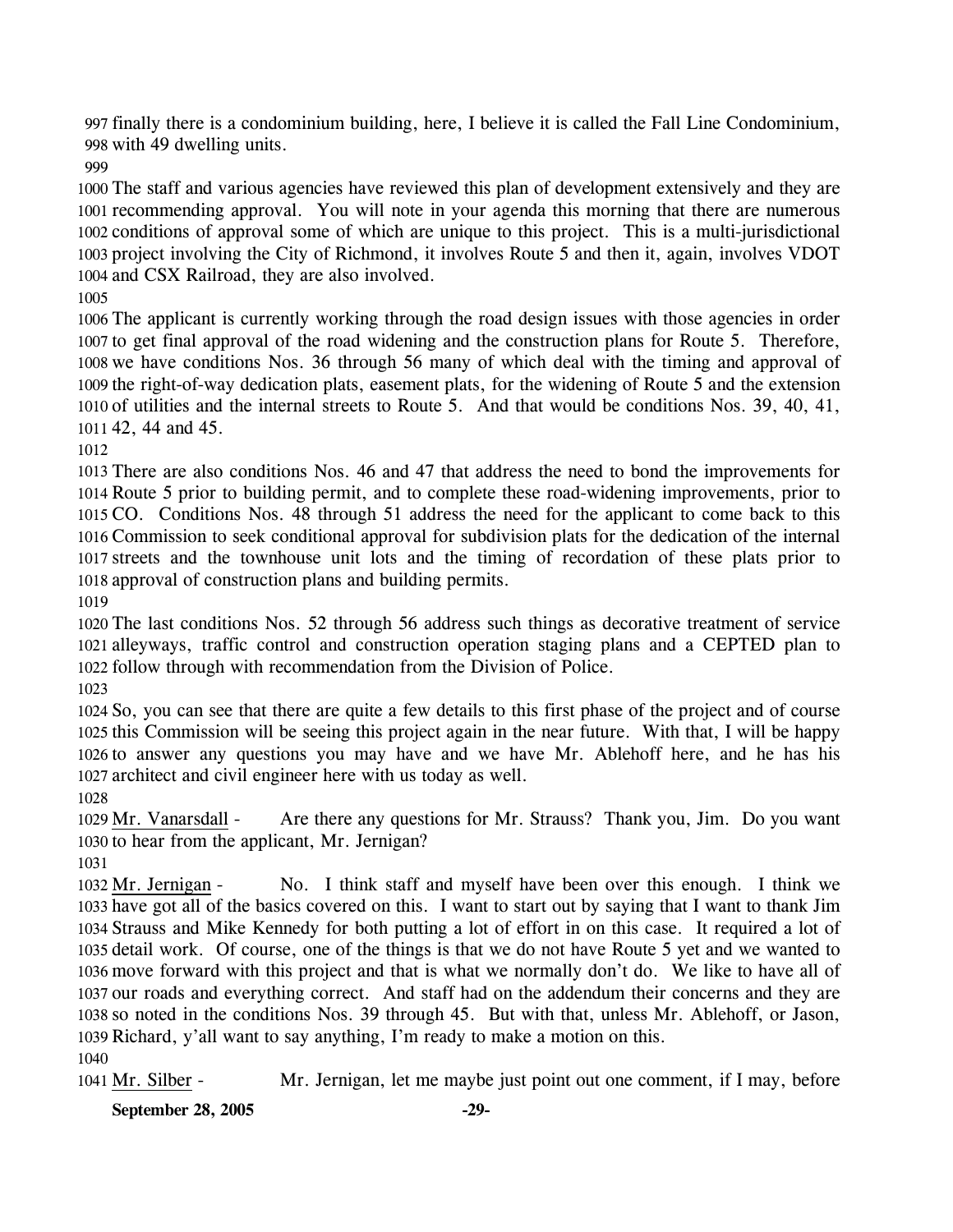1042 you make a motion. 1043 1044 Mr. Jernigan - Okay. 1045

As you can see there are a lot of conditions that staff has placed on this 1047 plan of development. Many of these conditions reflect the lack of information we have on 1048 Route 5 at this point. I just want to put the applicant on notice that we are moving forward. We are excited about this. We do want to move forward but there is a lot that's in your court 1049 1050 as far as needing information. We need information that relates to Route 5. Without that 1051 information there will be delays in the future. We are satisfied with moving forward at this 1052 point but there are many conditions here that have requirements that need to be fulfilled in the 1053 near future. So, I just wanted to remind you that we are looking forward to more detailed 1054 information on Route 5. It does involve some additional information and property from the 1055 Railroad, but there are a lot of conditions here that will be expected to be met. I just wanted to 1056 make that comment. I think there is also, on condition No. 47, there may be a word missing. 1046 Mr. Silber -1057

1058 Mr. Vanarsdall - Yes, I marked that too.

1059

On the third line I think it should say "Land Bay 4 shall "be" completed 1061 prior to...." Insert the word "be" after the word shall. Thank you, Mr. Jernigan. 1060 Mr. Silber -1062

I just want to say as long as I've been on the Commission I've never 1064 seen one to equal this. And I don't mean the three or four pages of conditions, I mean.... 1065 When I came to Richmond I always wondered why there was nothing on the river because I've 1066 traveled a bit in the Air Force and different places and cities, in and out of the country, and 1067 they always had something at the river. So, this is wonderful. 1063 Mr. Vanarsdall -

1068

Mr. Chairman, I would like to congratulate Mr. Jernigan on hard work. When other districts started to take on UMUs, like Three Chopt is about to, it is a ton of work 1070 1071 and a lot goes into it. So, Mr. Jernigan, congratulations. 1069 Mr. Branin -

1072

Thank you. Well, I want to tell you. Staff did the work on this. I mean, 1074 when they gave it to me it was (unintelligible). Mr. Kennedy and Mr. Strauss did a lot of 1075 work on this. Plus, the owners, the developers and all. 1073 Mr. Jernigan -

1076

You ought to see the plans when they roll them up. They look like one 1078 of the drainpipes that they are going to use. 1077 Mr. Vanarsdall -

1079

1080 Mr. Jernigan - This is the small version.

1081

1082 Mr. Vanarsdall - Yes, we got the small version.

1083

But, anyway, we are happy to have this project in Varina and we are 1085 happy to have it in Henrico County and we are looking forward to it and that's reason we are 1086 willing to work with you a little bit and get this Route 5 situation straight, but as Mr. Silber 1084 Mr. Jernigan -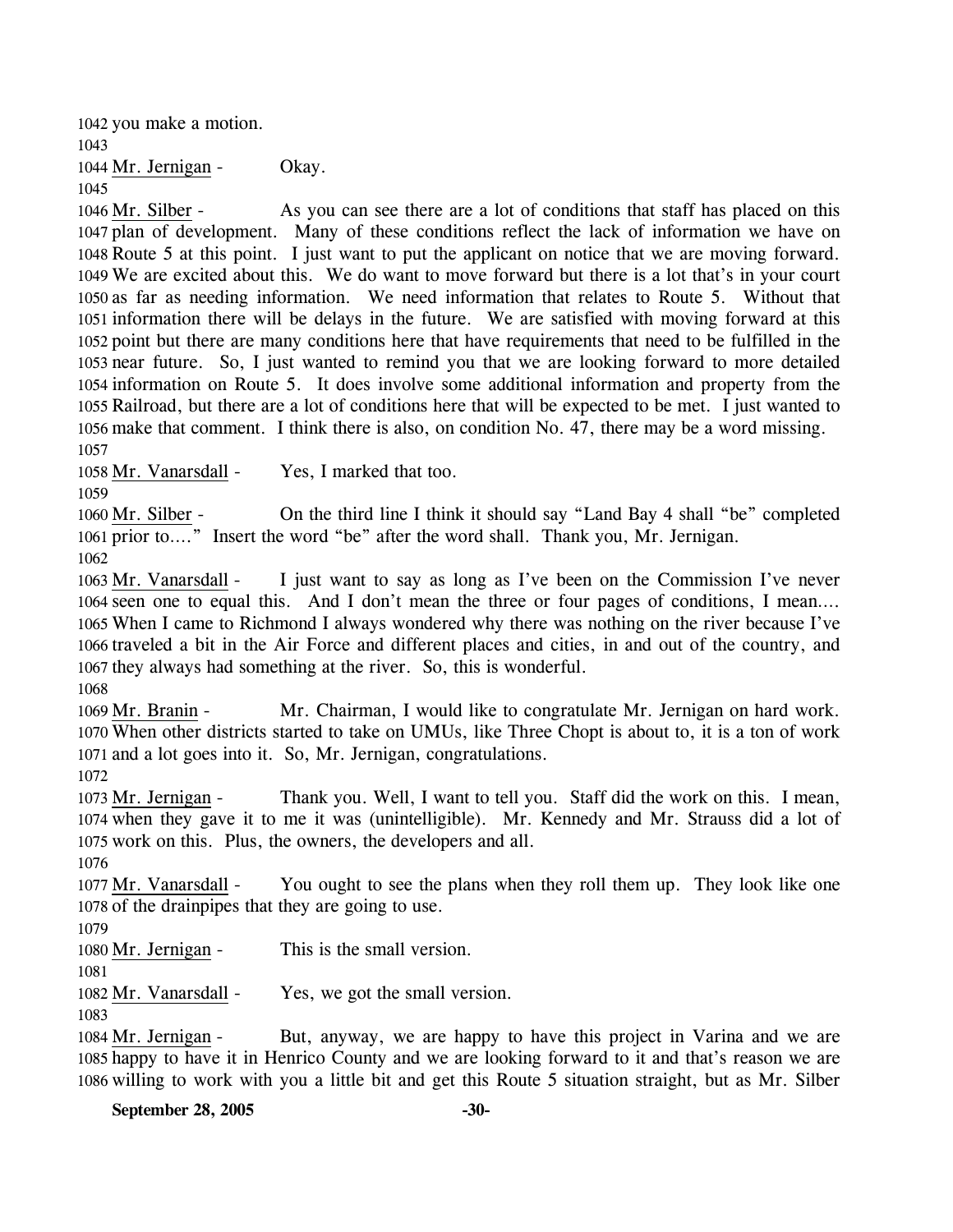said the ball is in your court and you need to move with it. So, Mr. Chairman, with that, I will move for approval of POD-25-05, Rocketts Landing Phase 1 – Land Bay 4B on Old Osborne Turnpike subject to the annotations on the plans, the standard conditions for developments of this type and the following additional conditions Nos. 23 through 56. And with staff's recommendation, but also note in there the staff concerns on the addendum.

1092

1093 Mrs. Jones - Second.

1094

The motion was made by Mr. Jernigan and seconded by Mrs. Jones. All 1096 in favor say aye...all opposed say nay. The motion passes. 1095 Mr. Vanarsdall -

1097

1098 The Planning Commission approved POD-25-05, Rocketts Landing Phase 1 – Land Bay 4B, 1099 subject to the standard conditions attached to these minutes for developments of this type, the 1100 annotations on the plans and the following additional conditions are recommended:

1101

1102.23 1103 1104 1105 The site including paving, pavement markings, signage, curb and gutter, dumpster screens, walls, fences, lighting and other site improvements shall be properly maintained in good condition at all times. Any necessary repairs shall be made in a timely manner.

1106 24. The unit house numbers shall be visible from the parking areas and drives.

1107 25. 1108 1109 1110 25. The names of streets, drives, courts and parking areas shall be approved by the Richmond Regional Planning District Commission and such names shall be included on the construction plans prior to their approval. The standard street name signs shall be ordered from the County and installed prior to any occupancy permit approval.

 $111126.$ 1112 1113 1114 1115 26. The easements for drainage and utilities as shown on approved plans shall be granted to the County in a form acceptable to the County Attorney prior to any occupancy permits being issued. The easement plats and any other required information shall be submitted to the County Real Property Agent at least sixty (60) days prior to requesting occupancy permits.

1116 27. 1117 1118 1119 27. The limits and elevations of the 100-year frequency flood shall be conspicuously noted on the plan "Limits of 100 Year Floodplain." In addition, the delineated 100-year floodplain must be labeled "Variable Width Drainage and Utility Easement." The easement shall be granted to the County prior to the issuance of any occupancy permits.

1120 28. 1121 28. The entrances and drainage facilities on Old Osborne Turnpike (State Route 5) shall be approved by the Virginia Department of Transportation and the County.

1122 29. 1123 1124 29. A notice of completion form, certifying that the requirements of the Virginia Department of Transportation entrances permit have been completed, shall be submitted to the Department of Planning prior to any occupancy permits being issued.

1125 30. 1126 The developer shall provide fire hydrants as required by the Department of Public Utilities and Division of Fire.

1127 31. 1128 The proffers and conditions approved as a part of zoning case C-55C-04 and provisional use permit cases P-14-04 and P-4-05 shall be incorporated in this approval.

1129 32. 1130 1131 Any necessary off-site drainage and/or water and sewer easements must be obtained in a form acceptable to the County Attorney prior to final approval of the construction plans.

**September 28, 2005** -31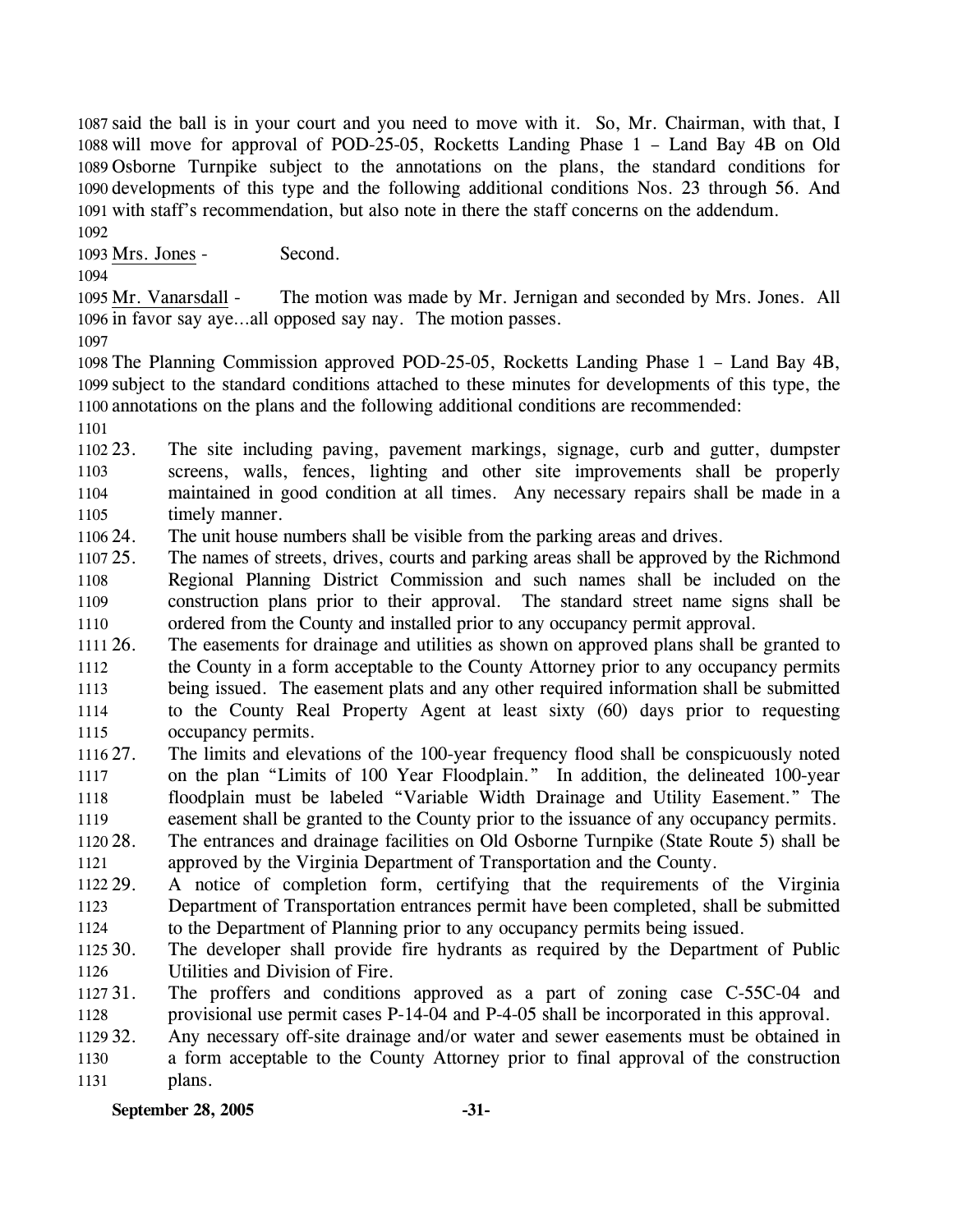1132 33. 1133 1134 Deviations from County standards for pavement, curb or curb and gutter design shall be approved by the County Engineer prior to final approval of the construction plans by the Department of Public Works.

1135 34. 1136 1137 Insurance Services Office (ISO) calculations must be included with the plans and contracts and must be approved by the Department of Public Utilities prior to the issuance of a building permit.

- 1138 35. 1139 1140 1141 Approval of the construction plans by the Department of Public Works does not establish the curb and gutter elevations along the Virginia Department of Transportation maintained right-of-way. The elevations will be set by the contractor and approved by the Virginia Department of Transportation.
- 1142 36. 1143 1144 1145 The portion of proposed Main Street right of way located within the City of Richmond and any necessary offsite easements for the proposed sanitary sewer outfalls into the City of Richmond system shall be recorded prior to the approval of final construction plans.
- 1146 37. 1147 1148 The portion of proposed Main Street right of way located within the County and any necessary offsite easements shown on the tentative plat for Rocketts Landing Phase One shall be recorded prior to the approval of final construction plans.
- 1149 38. 1150 1151 1152 The proposed sanitary sewer outfall into the City of Richmond system shall be accepted by the City for maintenance prior to the issuance of any Certificates of Occupancy. The Developer shall coordinate plan review with the City and provide evidence to the Director of Public Utilities that the City's requirements are satisfied.
- 1153 39. 1154 1155 1156 1157 1158 The owner of the strip of property adjacent to the west side of State Route 5 (Old Osborne Turnpike) shall dedicate all right of way and easements determined necessary by the Director of Public Works and the Virginia Department of Transportation (VDOT), for the widening of State Route 5 (Old Osborne Turnpike), in accordance with the proffers and the traffic impact study, prior to the approval of final construction plans for any portion of the property adjacent to State Route 5.
- 1159 40. 1160 1161 1162 1163 The owner of the strip of property adjacent to the west side of State Route 5 (Old Osborne Turnpike) shall dedicate all right of way easements determined necessary by the Director of Public Works for the extension of Rocketts Way and Old Hudson Street in accordance with the proffers and the traffic impact study, prior to the approval of final construction plans for any portion of the property adjacent to State Route 5.
- 116441. 1165 1166 1167 1168 1169 A construction plan for the proposed offsite water main extension along State Route 5 (Old Osborne Turnpike) and connection into the City of Richmond system shall be approved by the Department of Public Utilities, the City of Richmond, VDOT and the State Health Department prior to the approval of final construction plans. The Developer shall coordinate plan review with the City of Richmond, VDOT and the State Health Department, and provide evidence that their requirements are satisfied.
- 1170 42. 1171 1172 offsite easements necessary for the proposed offsite water main extension along State Route 5 (Old Osborne Turnpike) and connection into the City of Richmond system shall be recorded prior to the approval of final construction plans.
- 1173 43. 1174 1175 1176 The proposed water main connection into the City of Richmond system shall be accepted by the City for maintenance prior to the issuance of any Certificates of Occupancy. The developer shall coordinate plan review with the City and provide evidence to the Director of Public Utilities that the City's requirements are satisfied.

**September 28, 2005 -32-**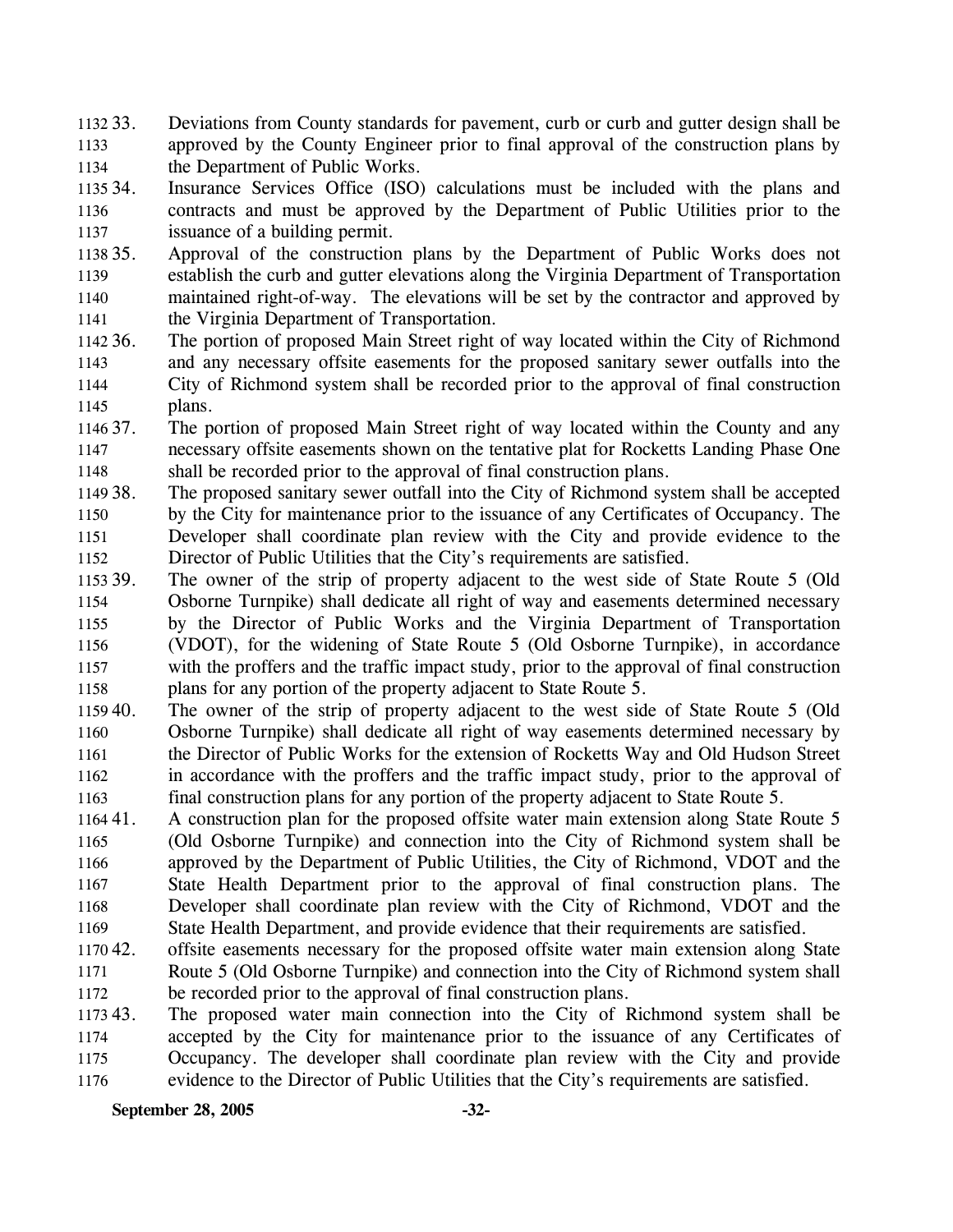117744. 1178 1179 44. The proposed offsite water main extension along State Route 5 (Old Osborne Turnpike) shall be accepted by the County for maintenance prior to the issuance of any Certificates of Occupancy.

1180 45. 1181 1182 1183 1184 1185 1186 45. A construction plan for the widening of State Route 5 (Old Osborne Turnpike) and streetscape improvements along the west side of State Route 5 (Old Osborne Turnpike) abutting Land Bay 4, in accordance with the proffers and the developer's traffic study, shall be approved by the Department of Public Works, the Department of Planning, and VDOT prior to the approval of final construction plans for any portion of the property adjacent to State Route 5 (Old Osborne Turnpike). The Developer shall coordinate plan review with VDOT, and provide evidence that VODT's requirements are satisfied.

118746. 1188 1189 1190 1191 46. A performance bond for all required improvements to State Route 5 (Old Osborne Turnpike) including streetscape improvements along the west side of State Route 5 (Old Osborne Turnpike) abutting Land Bay 4 shall posted prior to the issuance of any building permits for any portion of the property adjacent to State Route 5 (Old Osborne Turnpike).

1192 47. 1193 1194 1195 1196 All improvements to State Route 5 (Old Osborne Turnpike) including streetscape improvements along the west side of State Route 5 (Old Osborne Turnpike) abutting Land Bay 4 shall be completed prior to the issuance of any Certificates of Occupancy for any portion of the property adjacent to State Route 5 (Old Osborne Turnpike), unless an exception is approved by the Directors of Public Works and Planning.

119748. 1198 1199 48. A conditional subdivision plat for the dedication of Rocketts Way and Old Hudson Street shall be submitted for Planning Commission review and approval prior to the approval of any final construction plans abutting any portion of those proposed streets.

1200 49. 1201 1202 49. A subdivision plat for the dedication of Rocketts Way and Old Hudson Street shall be recorded prior to the approval of any building permits for property abutting any portion of those proposed streets.

 $1203, 50.$ 1204 1205 50. A conditional subdivision plat for the townhouse lots shall be submitted for Planning Commission review and approval prior to the approval of any construction plans for any portion of the proposed townhouses.

1206 51. 1207 A subdivision plat for the townhouses shall be recorded prior to the approval of any building permits for any portion of the proposed townhouses.

1208 52. 1209 1210 The service alleys shall be improved in accordance with the proffered design guidelines with a decorative pavement treatment that shall be submitted for review and approval by the Director of Planning prior to approval of final construction plans.

1211 53. 1212 53. A traffic control plan shall be approved by the County Traffic Engineer prior to the final approval of construction plans for any restricted structured parking.

1213 54. 1214 1215 54. A CPTED plan shall be submitted to the Division of Police for review, prior to the approval of construction plans for any office building or multi-family residential building.

1216 55. 1217 1218 55. A construction staging plan which includes details for traffic control, fire protection, stockpile locations, construction fencing, and construction trailer locations, shall be submitted for County review and prior to the approval of any final construction plans.

1219 56. 1220 1221 The unfinished walls of the parking deck (Building No. 12C) shall be covered with a cityscape mural, of such design as approved by the Director of Planning, within no more than two years from the date a Certificate of Occupancy is issued for the parking

**September 28, 2005 -33-**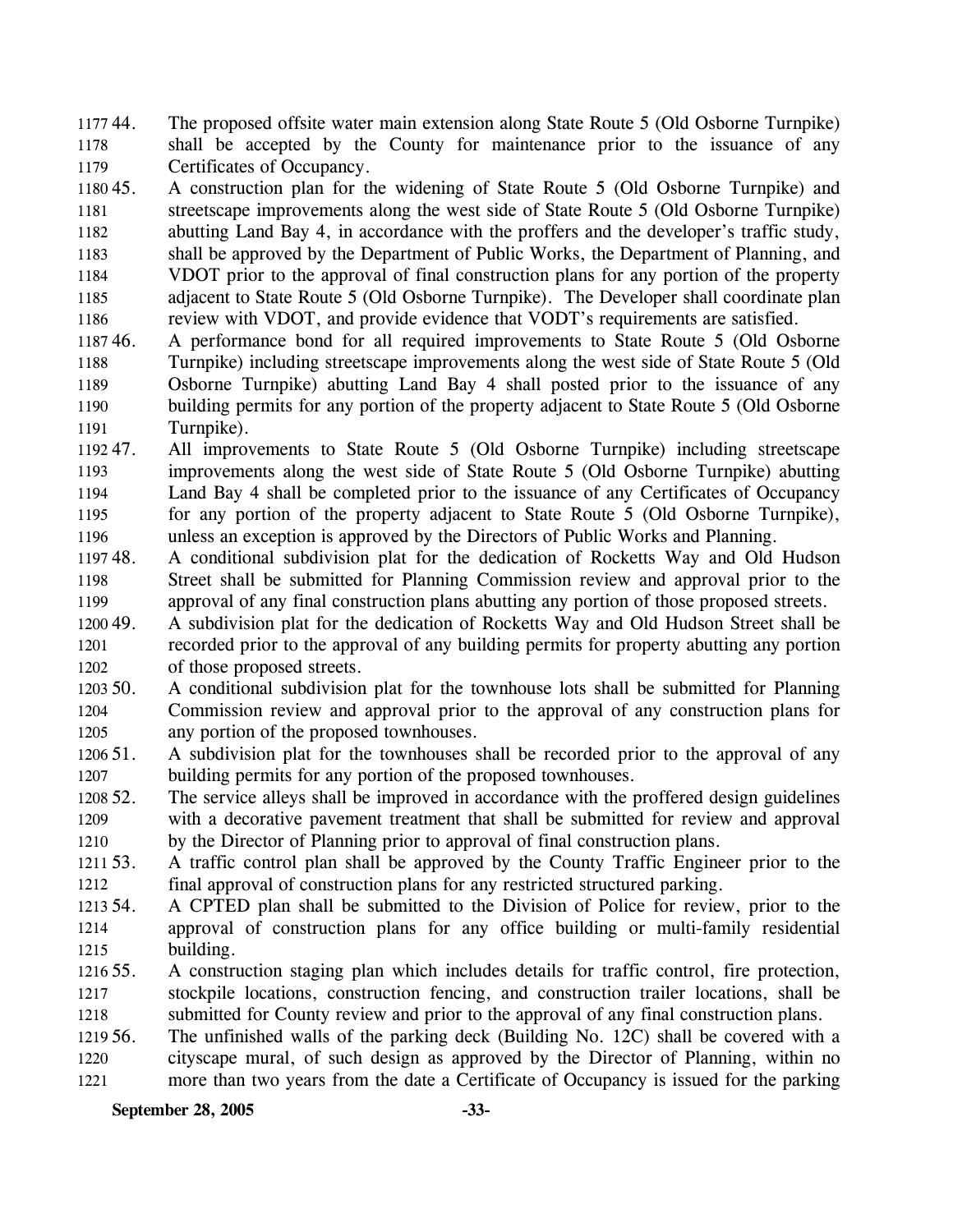1222 1223 1224 1225 deck. However, this requirement may be waived at the discretion of the Director of Planning, if a POD is approved for the adjoining property within two years; or if a building permit is approved for an adjoining property within three years; or other cause. This requirement shall apply separately to each unfinished face of the building.

## 1227 **PLAN OF DEVELOPMENT RECONSIDERATION**

1228

1226

POD-53-03 Revised Dominion Village – Creighton Road and Laburnum Avenue (Formerly POD-53-03 and POD-47-03) **Koontz & Bryant for EDJ Associates, Inc.:** Request for reconsideration of a plan of development as required by Chapter 24, Section 24-106 of the Henrico County Code, to construct a one-story, 4,030 square foot retail building, a onestory, 3,400 square foot bank and a one-story, 12,187 square foot day care center. The 2.92-acre site is located at the southeast corner of Creighton Road and Laburnum Avenue on parcels 809-728-3075 and 809-729-7165. The zoning is B-3C, Business District (Conditional). County water and sewer. **(Fairfield)** 

1229

Is there anyone in the audience in opposition to POD-53-03, Revised 1231 Dominion Village, in the Fairfield District? No opposition. Mr. Kennedy. 1230 Mr. Vanarsdall -1232

Good morning, again. This plan was substituted for a previous plan that 1234 authorize a slightly smaller day care center, a smaller bank facility with fewer drive-thru lanes, 1235 and add in an office building. Otherwise, it's coordinated with the design of the previous plan. All of the buildings are of colonial design. We have a landscape plan which will be moved 1236 1237 forward next month. It is a significant development in the area, and behind it is a large 1238 townhouse project which is considered a part of this project and we are happy to recommend 1239 approval. 1233 Mr. Kennedy -

1240

1241 Mr. Vanarsdall - Are there any questions of Mr. Kennedy by Commission members? 1242

I don't have any, Mr. Chairman. I don't think we need to hear from 1244 anyone on this. Mr. Kennedy and I discussed this yesterday and it seems like everything has 1245 been worked out satisfactorily. There was a little more than a minor deviation from original 1246 plan but certainly acceptable. So with that, I would move for approval subject to the 1247 annotations on the plan, the standard conditions for developments of this type, and the 1248 additional conditions Nos. 23 through 35. 1243 Mr. Archer -

1249

1250 Mr. Jernigan - Second.

1251

The motion was made by Mr. Archer and seconded by Mr. Jernigan. 1253 All in favor say aye...all opposed say nay. The motion passes. 1252 Mr. Vanarsdall -

1254 The Planning Commission approved POD-53-03, Revised Dominion Village (Formerly POD-1255 53-03 and POD-47-03) subject to the standard conditions attached to these minutes for 1256 developments of this type, the annotations on the plans and the following additional conditions:

**September 28, 2005 -34-**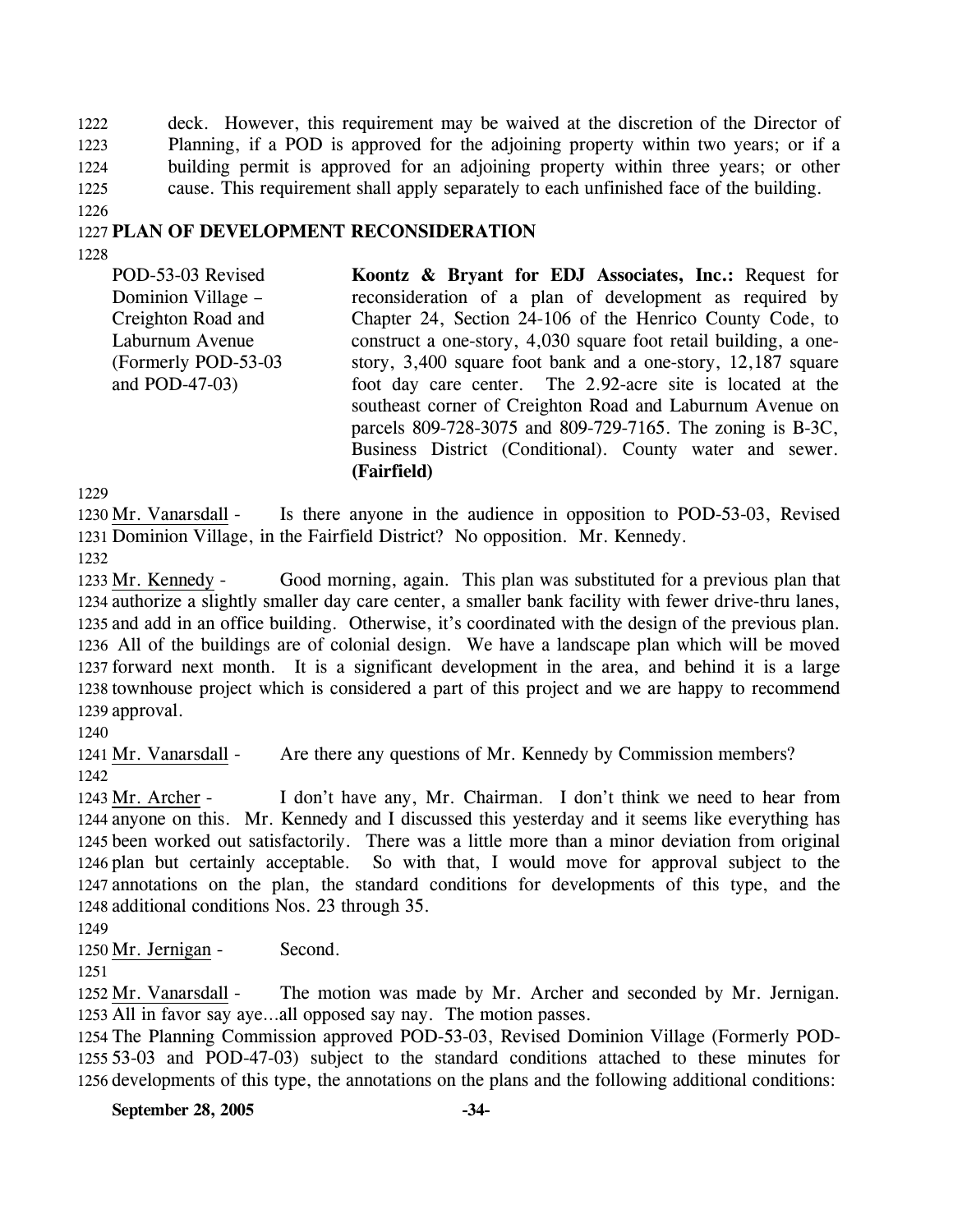1257 1258 23 1259 1260 1261 The site including paving, pavement markings, signage, curb and gutter, dumpster screens, walls, fences, lighting and other site improvements shall be properly maintained in good condition at all times. Any necessary repairs shall be made in a timely manner.

1262 24. Only retail business establishments permitted in a B-3 zone may be located in this center.

- 1263 25. 1264 The ground area covered by all the buildings shall not exceed in the aggregate 25 percent of the total site area.
- 1265 26. No merchandise shall be displayed or stored outside of the building(s) or on sidewalk(s).
- 1266 27. 1267 1268 1269 27. The right-of-way for widening of Laburnum Avenue as shown on approved plans shall be dedicated to the County prior to any occupancy permits being issued. The right-ofway dedication plat and any other required information shall be submitted to the County Real Property Agent at least sixty (60) days prior to requesting occupancy permits.
- 1270 28. 1271 1272 1273 1274 The easements for drainage and utilities as shown on approved plans shall be granted to the County in a form acceptable to the County Attorney prior to any occupancy permits being issued. The easement plats and any other required information shall be submitted to the County Real Property Agent at least sixty (60) days prior to requesting occupancy permits.
- 1275 29. Outside storage shall not be permitted.
- 1276 30. 1277 The proffers approved as a part of zoning case C-9C-03 shall be incorporated in this approval.
- 1278 31. 1279 1280 Any necessary off-site drainage and/or water and sewer easements must be obtained in a form acceptable to the County Attorney prior to final approval of the construction plans.
- 1281 32. 1282 1283 32. Deviations from County standards for pavement, curb or curb and gutter design shall be approved by the County Engineer prior to final approval of the construction plans by the Department of Public Works.
- 1284 33. 1285 1286 Insurance Services Office (ISO) calculations must be included with the plans and contracts and must be approved by the Department of Public Utilities prior to the issuance of a building permit.
- 1287 34. 1288 1289 34. Approval of the construction plans by the Department of Public Works does not establish the curb and gutter elevations along the Henrico County maintained right-ofway. The elevations will be set by Henrico County.
- 1290 35. 1291 1292 1293 1294 The location of all existing and proposed utility and mechanical equipment (including HVAC units, electric meters, junction and accessory boxes, transformers, and generators) shall be identified on the landscape plans. All equipment shall be screened by such measures as determined appropriate by the Director of Planning or the Planning Commission at the time of plan approval**.**
- 1295

## 1296 **PLAN OF DEVELOPMENT & TRANSITIONAL BUFFER DEVIATION**  1297

POD-43-05 Dave's Auto Spa – Sadler Road **Bay Design Group, P.C. for The Allante Corporation and Dave's Auto Spa:** Request for approval of a plan of development and transitional buffer deviation as required by Chapter 24, Sections 24-106 and 24-106.2(e)(3) of the Henrico

**September 28, 2005 -35-**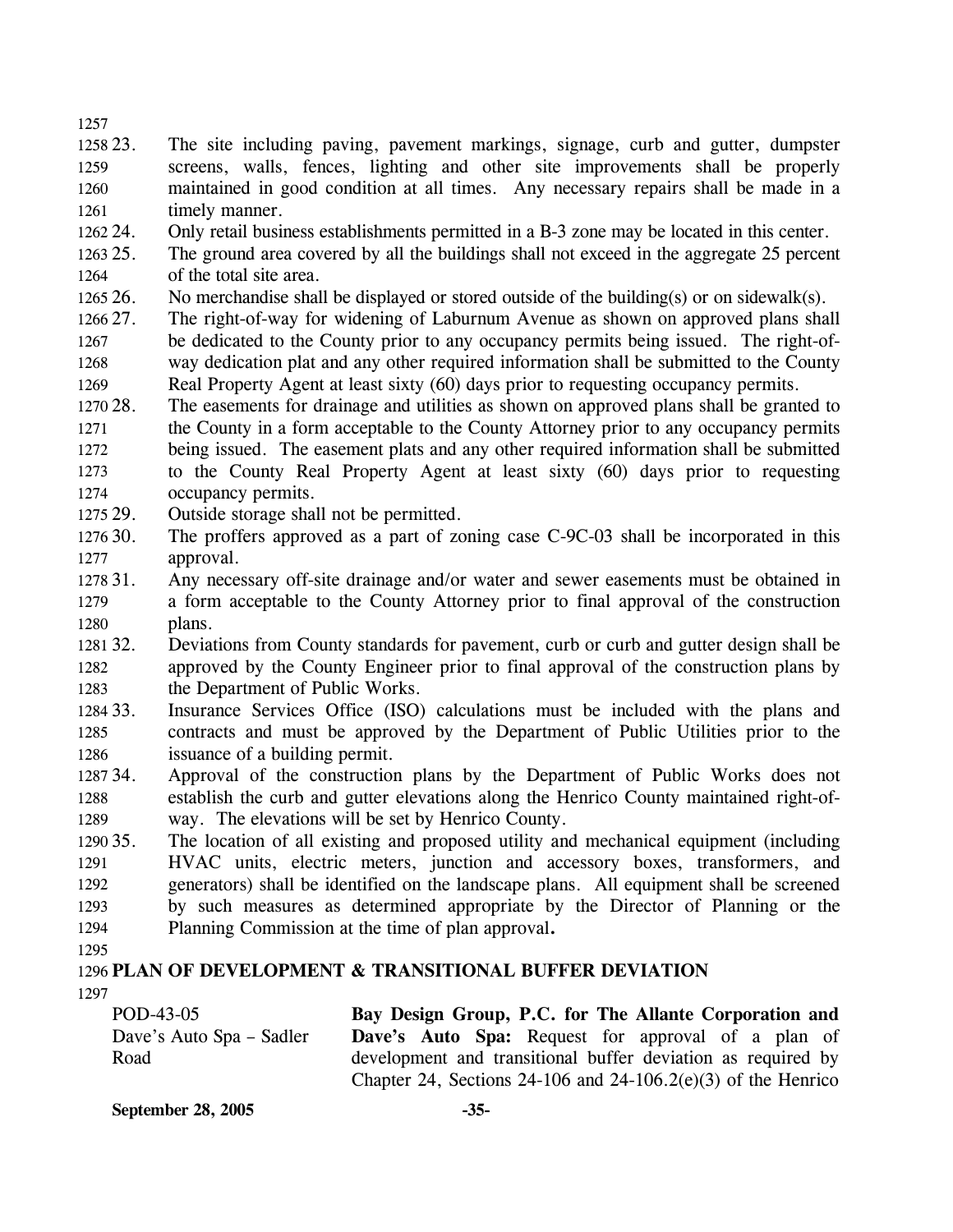County Code, to construct a 3,720 square foot automatic car wash facility. The 1.16-acre site is located on the south line of Sadler Road, approximately 350 feet west of Dominion Boulevard on part of parcel 747-761-2937. The zoning is B-3C, Business District (Conditional). County water and sewer. **(Three Chopt)** 

1298

Is there anyone in the audience in opposition to POD-43-05, Dave's Auto 1300 Spa, in the Three Chopt District? No opposition. Good morning, Ms. Goggin. 1299 Mr. Vanarsdall -

1301

Good morning. The site is adjacent to R-6 zoning on the western 1303 property line and the new Moore Hummer on the south and eastern property lines. Code 1304 requires a 35-foot transitional buffer which is being reduced with a proffered six-foot, 1305 decorative, concrete wall to 23 feet. The applicant can provide 19 feet from the western 1306 property line and request that the Planning Commission reduce the buffer an additional four 1307 feet to meet Public Works Traffic Division's drive aisle with requirements and still provide a 1308 parking lot landscape strip between the proposed vehicle drying area and the Hummer 1309 Dealership. A four-foot deviation was requested and approved by the Planning Commission 1310 for the Hummer Dealership earlier this year, so this development will not be any closer to the 1311 western property line than the dealership. 1302 Ms. Goggin -

1312

 I would like to take a moment to note that on the annotated plan in your agenda, it indicates that a 24-foot buffer is required, after the wall reduction, but the annotation should be 23 feet. Should the Commission choose to grant this transitional buffer deviation, staff can recommend approval subject to the annotations on the plans, the standard conditions for developments of this type, conditions Nos. 23 through 35 in the agenda. A separate motion should be made if the Commission chooses to grant this transitional buffer reduction. Dan Caskie, the site engineer and the developer, are here if you have any questions for them. And I will be happy to answer any questions the Commission may have.

1321

Are there any questions for Ms. Goggin by Commission members? No 1323 questions. Do you want to hear from the applicant, Mr. Branin? 1322 Mr. Vanarsdall -1324 1325 Mr. Branin - No, I don't think it's necessary. 1326

1327 Mr. Vanarsdall - Thank you, Ms. Goggin. Entertain a motion.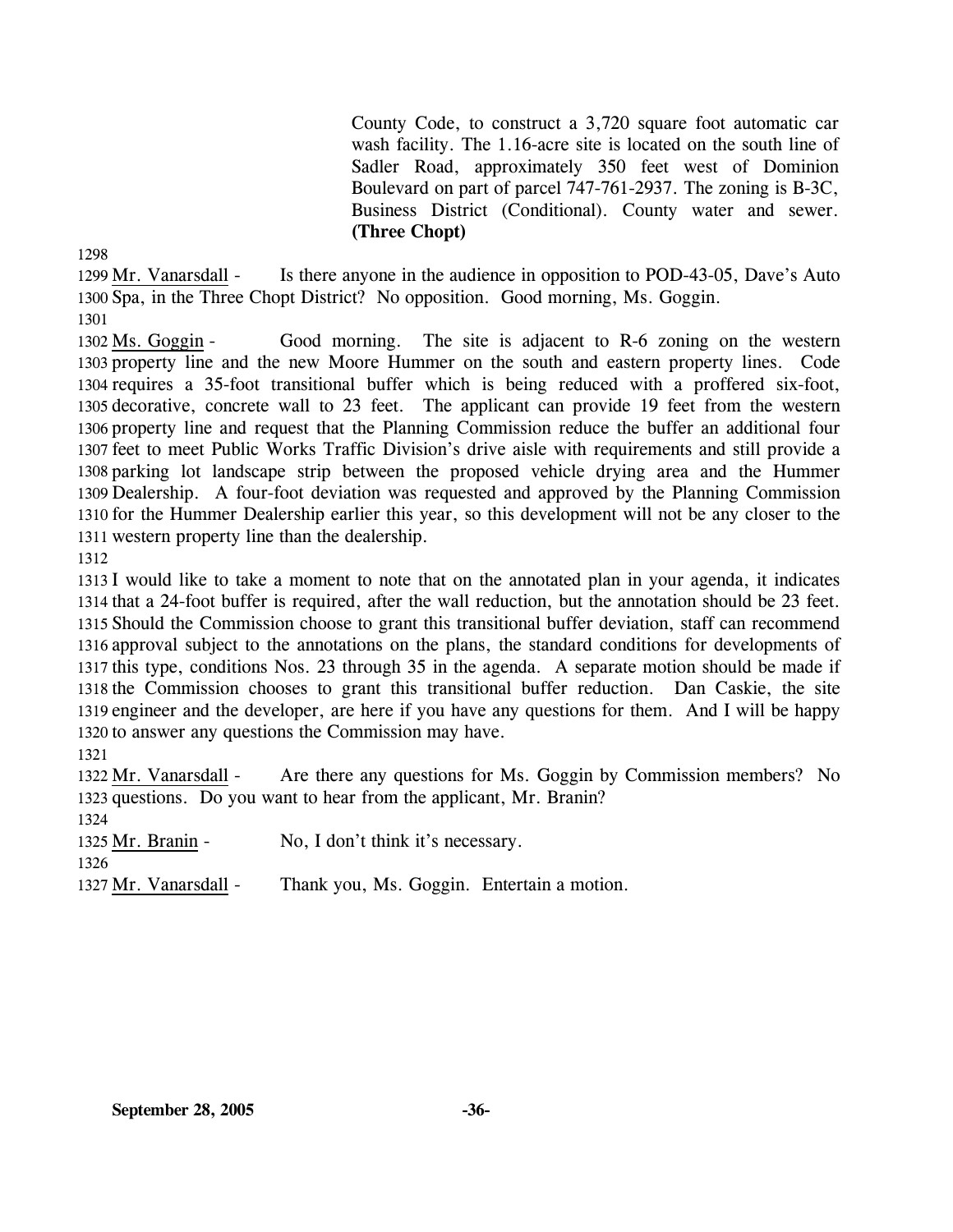Okay, Mr. Chairman. I move for approval of POD-43-05, Dave's Auto 1329 Spa, per staff's recommendations and standard conditions, the annotations on the plans and 1330 including conditions Nos. 23 through 35 as well as the transitional buffer of four feet 1331 deviation. 1328 Mr. Branin -

1332

1333 Mr. Archer - Second.

1334

The motion was made by Mr. Branin and seconded by Mr. Archer. All 1336 in favor say aye...all opposed say nay. The motion passes. 1335 Mr. Vanarsdall -

1337

1338 The Planning Commission approved POD-43-05, Dave's Auto Spa, subject to the standard 1339 conditions attached to these minutes for developments of this type, the annotations on the 1340 plans, the transitional buffer deviation and the following additional conditions:

1341

1342 23. 1343 1344 1345 The site including paving, pavement markings, signage, curb and gutter, dumpster screens, walls, fences, lighting and other site improvements shall be properly maintained in good condition at all times. Any necessary repairs shall be made in a timely manner.

- 1346 24. 1347 1348 1349 1350 The easements for drainage and utilities as shown on approved plans shall be granted to the County in a form acceptable to the County Attorney prior to any occupancy permits being issued. The easement plats and any other required information shall be submitted to the County Real Property Agent at least sixty (60) days prior to requesting occupancy permits.
- 1351 25. 1352 The developer shall provide fire hydrants as required by the Department of Public Utilities and Division of Fire.
- 1353 26. Outside storage shall not be permitted.
- 1354 27. 1355 The proffers approved as a part of zoning case C-26C-05 shall be incorporated in this approval.
- 1356 28. 1357 1358 The certification of building permits, occupancy permits and change of occupancy permits for individual units shall be based on the number of parking spaces required for the proposed uses and the amount of parking available according to approved plans.
- 1359 29. 1360 1361 Any necessary off-site drainage and/or water and sewer easements must be obtained in a form acceptable to the County Attorney prior to final approval of the construction plans.
- 1362 30. 1363 1364 30. Deviations from County standards for pavement, curb or curb and gutter design shall be approved by the County Engineer prior to final approval of the construction plans by the Department of Public Works.
- 1365 31 1366 1367 Insurance Services Office (ISO) calculations must be included with the plans and contracts and must be approved by the Department of Public Utilities prior to the issuance of a building permit.
- 1368 32. 1369 1370 Approval of the construction plans by the Department of Public Works does not establish the curb and gutter elevations along the Henrico County maintained right-ofway. The elevations will be set by Henrico County.
- 1371 33. 1372 The owner or manager on duty shall be responsible for temporarily closing the car facility when the on-site stacking space is inadequate to serve customer demand to

### **September 28, 2005 -37-**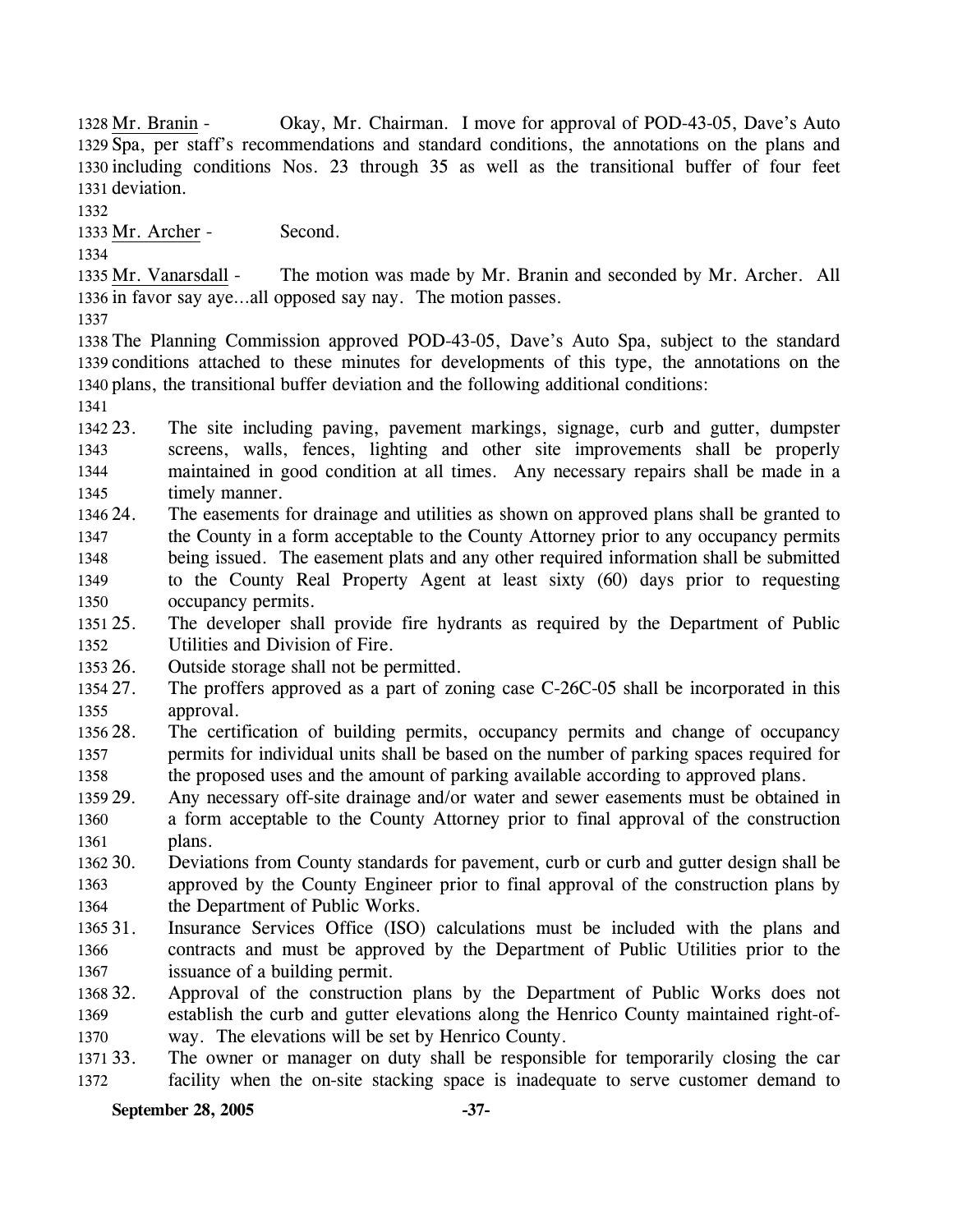1373 1374 1375 1376 prevent a backup of vehicles onto the public right-of-way.The owner shall arrange with the Traffic Engineer to provide standard traffic control signs to notify customers that stopping or standing on the public right-of-way shall not be permitted near the entrances to the car wash facility.

1377 34 1378 1379 Evidence of a joint ingress/egress and maintenance agreement must be submitted to the Department of Planning and approved prior to issuance of a certificate of occupancy for this development.

1380 35. 1381 1382 1383 1384 The location of all existing and proposed utility and mechanical equipment (including HVAC units, electric meters, junction and accessory boxes, transformers, and generators) shall be identified on the landscape plans. All equipment shall be screened by such measures as determined appropriate by the Director of Planning or the Planning Commission at the time of plan approval**.**

1385

### 1386 **PLAN OF DEVELOPMENT**

1387

POD-49-05 Ridgefield Commons – Ridgefield Parkway and Pump Road **Dean Hawkins, ASLA for Ridgefield Commons, LLC:**  Request for approval of a plan of development as required by Chapter 24, Section 24-106 of the Henrico County Code, to construct three, one-story office buildings totaling 17,700 square feet. The 2.06-acre site is located at the northeast corner of Pump Road and Ridgefield Parkway on parcel 741- 751-7865. The zoning is O-2C, Office District (Conditional). County water and sewer. **(Tuckahoe)** 

1388

There is an addendum item for this case which includes the addition of 1390 No. 9 and No. 11 amended. 1389 Mr. Silber -

1391

Is there anyone in the audience in opposition to POD-49-05, Ridgefield 1393 Commons, in the Tuckahoe District? No opposition. Mr. Kennedy. 1392 Mr. Vanarsdall -1394

You may know that this building is readily recognized by the flag painted 1396 on the side of the cinderblock building. It is an old farmhouse that is currently abandon. The 1397 farm has fallen into disrepair. The neighborhood has significant participation in this process 1398 and as of a result there are significant transitional buffers around all four sides of the property 1399 that are required. In order to keep the involvement of the process we are recommending Nos. 1400 9 and 11 amended and with that we can recommend approval. The neighborhood hopes we 1401 move forward to remove the building that's there, it is kind of an eyesore now, and to get 1402 started with construction as soon as possible. The buildings themselves will be one-story brick 1403 buildings with gable roofs. We have asked for the decorative gables to be added on all sides of 1404 the buildings and the developer has agreed to that. So, they will have residential appearance 1405 and will have minimal impact on the adjoining neighborhood. It's at a significant intersection 1406 so it is not appropriate for residential use but a great transitional use and we feel that this will 1407 be a very successful project. Thank you. 1395 Mr. Kennedy -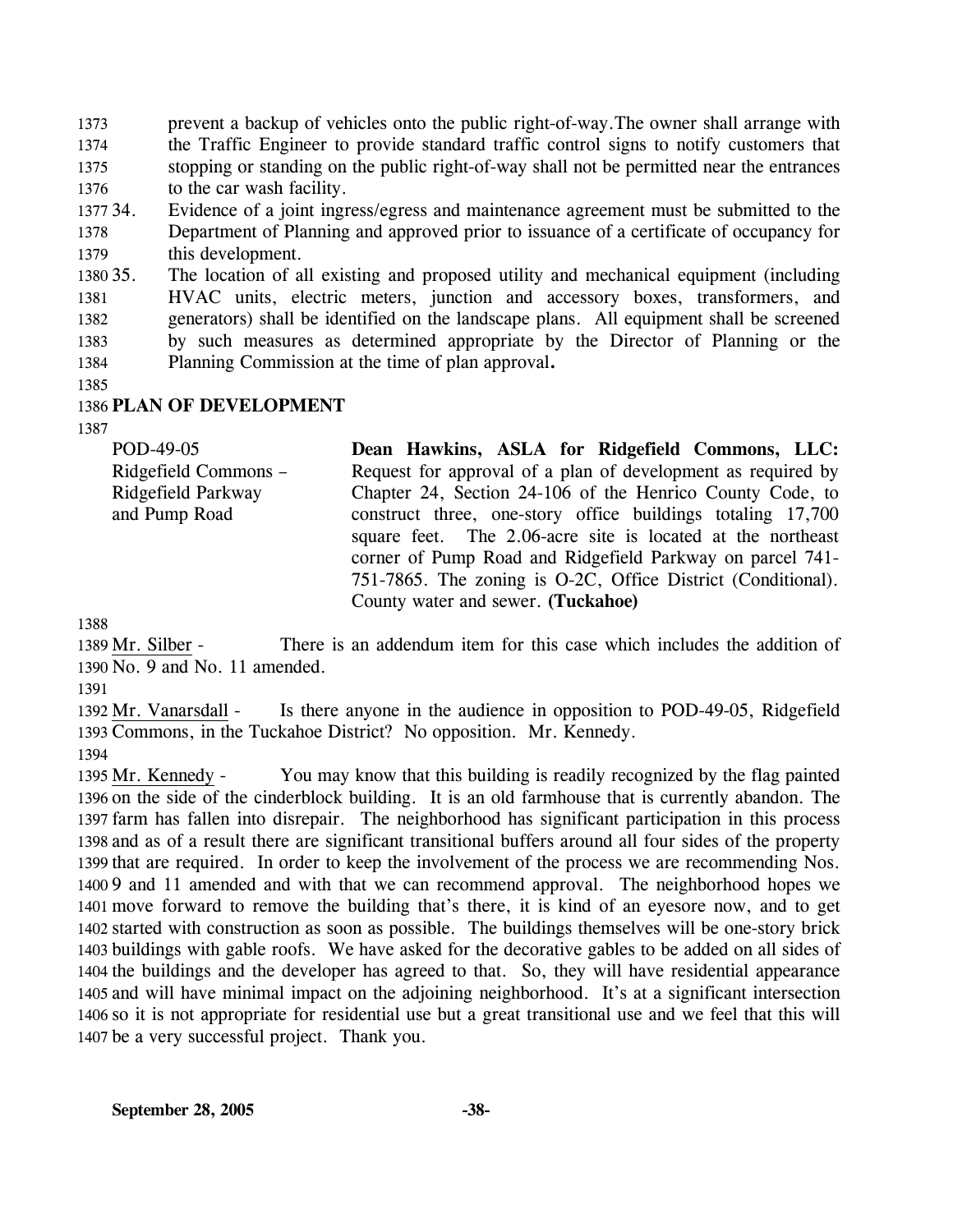Are there any questions for Mr. Kennedy? No questions. Would you 1409 like to hear from the applicant, Mrs. Jones? 1408 Mr. Vanarsdall -1410

1411 Mrs. Jones - No, I don't think so.

1412

1413 Mr. Vanarsdall - All right, entertain a motion.

1414

This is another one of these cases that far predates me but I'm happy to 1416 see it moving forward. I move for approval of POD-49-05, Ridgefield Commons, subject to 1417 the annotations on the plans, the standard conditions for developments of this type, additional 1418 conditions Nos. 23 through 34 and Nos. 9 and 11 amended. 1415 Mrs. Jones -

1419

1420 Mr. Jernigan - Second.

1421

The motion was made by Mrs. Jones and seconded by Mr. Jernigan. All 1423 in favor say aye...all opposed say nay. The motion passes. 1422 Mr. Vanarsdall -

1424

Before we move on, Mr. Hawkins were you representing the applicant 1426 on this case? It has come to our attention that there is an existing house on the property that is 1427 vacant and may be being vandalized and there is some concern expressed by adjacent property 1428 owners. Can you speak to that please? 1425 Mr. Silber -

1429

We are glad to have the approval this morning and we are ready to move 1431 ahead as soon as we possibly can to remove the structures from the site. If you give me a land 1432 disturbance permit this afternoon, we will do it tomorrow. 1430 Mr. Hawkins -

1433

1434 Mr. Silber - We will move as quickly as we can.

1435

1436 Mrs. Jones - Full speed ahead.

1437

1438 The Planning Commission approved POD-49-05, Ridgefield Commons, subject to the standard 1439 conditions attached to these minutes, the annotations on the plans and the following additional 1440 conditions:

1441

1442 9. 1443 1444 AMENDED - A detailed landscaping plan shall be submitted to the Department of Planning for review and Planning Commission approval prior to the issuance of any occupancy permits.

 $1445$   $11$ . 1446 1447 1448 **AMENDED** - Prior to the installation of the site lighting equipment, a plan including depictions of light spread and intensity diagrams, and fixture and specifications and mounting height details shall be submitted for Department of Planning review and Planning Commission approval.

1449 23. 1450 1451 1452 The site including paving, pavement markings, signage, curb and gutter, dumpster screens, walls, fences, lighting and other site improvements shall be properly maintained in good condition at all times. Any necessary repairs shall be made in a timely manner.

**September 28, 2005 -39-**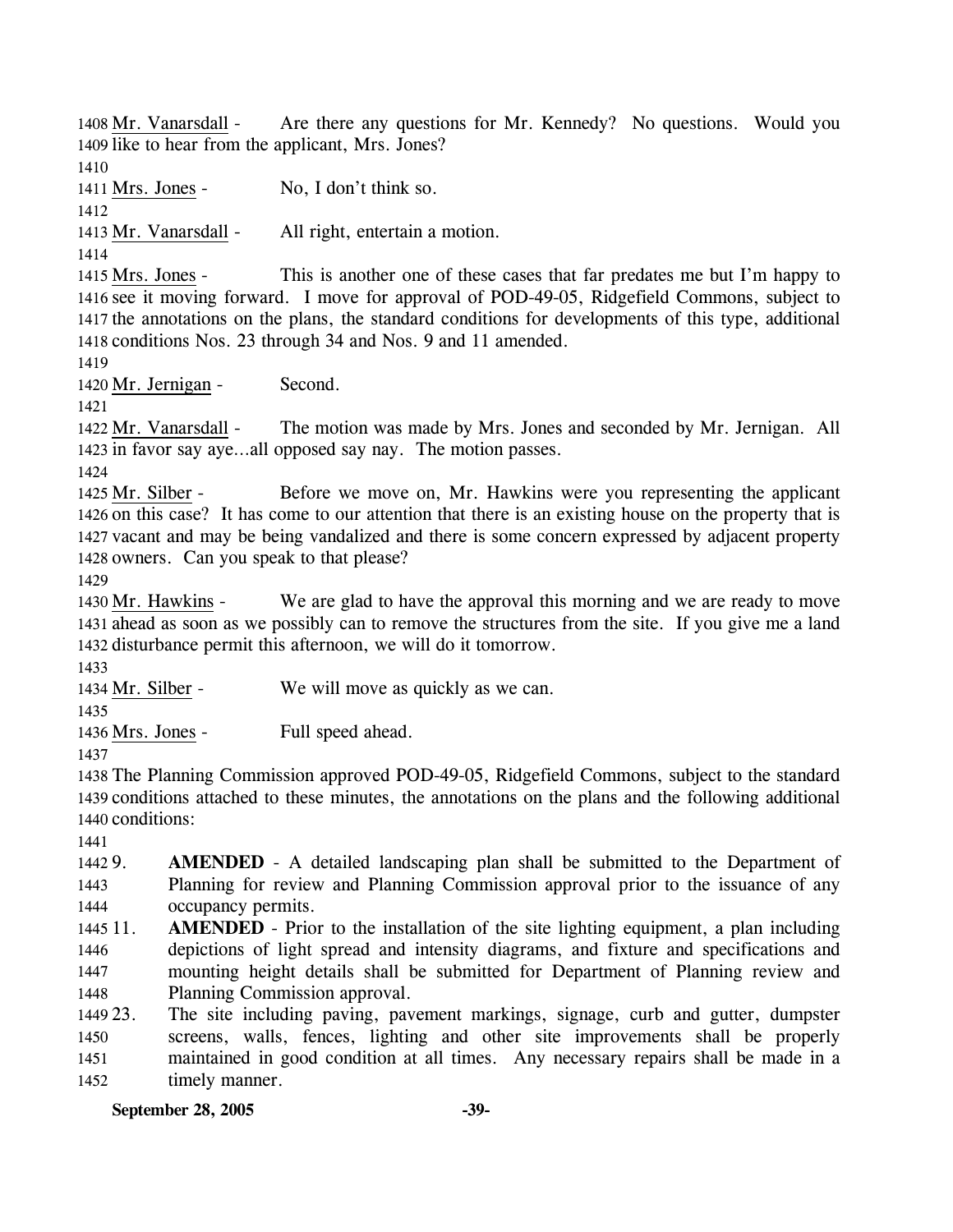- 1453 24. 1454 1455 1456 1457 The easements for drainage and utilities as shown on approved plans shall be granted to the County in a form acceptable to the County Attorney prior to any occupancy permits being issued. The easement plats and any other required information shall be submitted to the County Real Property Agent at least sixty (60) days prior to requesting occupancy permits.
- 1458 25. Outside storage shall not be permitted.
- 1459 26. 1460 The proffers approved as a part of zoning case C-63C-03 shall be incorporated in this approval.
- 1461 27. 1462 1463 Any necessary off-site drainage and/or water and sewer easements must be obtained in a form acceptable to the County Attorney prior to final approval of the construction plans.
- 1464 28. 1465 1466 Deviations from County standards for pavement, curb or curb and gutter design shall be approved by the County Engineer prior to final approval of the construction plans by the Department of Public Works.
- 1467 29. 1468 Storm water retention, based on the 50-10 concept, shall be incorporated into the drainage plans.
- 1469 30. 1470 1471 Insurance Services Office (ISO) calculations must be included with the plans and contracts and must be approved by the Department of Public Utilities prior to the issuance of a building permit.
- 1472 31. 1473 1474 Approval of the construction plans by the Department of Public Works does not establish the curb and gutter elevations along the Henrico County maintained right-ofway. The elevations will be set by Henrico County.
- 1475 32. 1476 1477 1478 1479 The location of all existing and proposed utility and mechanical equipment (including HVAC units, electric meters, junction and accessory boxes, transformers, and generators) shall be identified on the landscape plans. All equipment shall be screened by such measures as determined appropriate by the Director of Planning or the Planning Commission at the time of plan approval**.**
- 1480 33. 1481 1482 1483 1484 33. Prior to approval of construction plans a draft declaration of covenants and deed restrictions for the maintenance of the common area by a owners association and for architectural control must be submitted for review and approval by the Department of Planning and shall be in form and substance satisfactory to the County Attorney and shall be recorded prior to the issuance of Building Permits.
- 1485 34. 1486 1487 The certification of building permits, occupancy permits and change of occupancy permits for individual units shall be based on the number of parking spaces required for the proposed uses and the amount of parking available according to approved plans.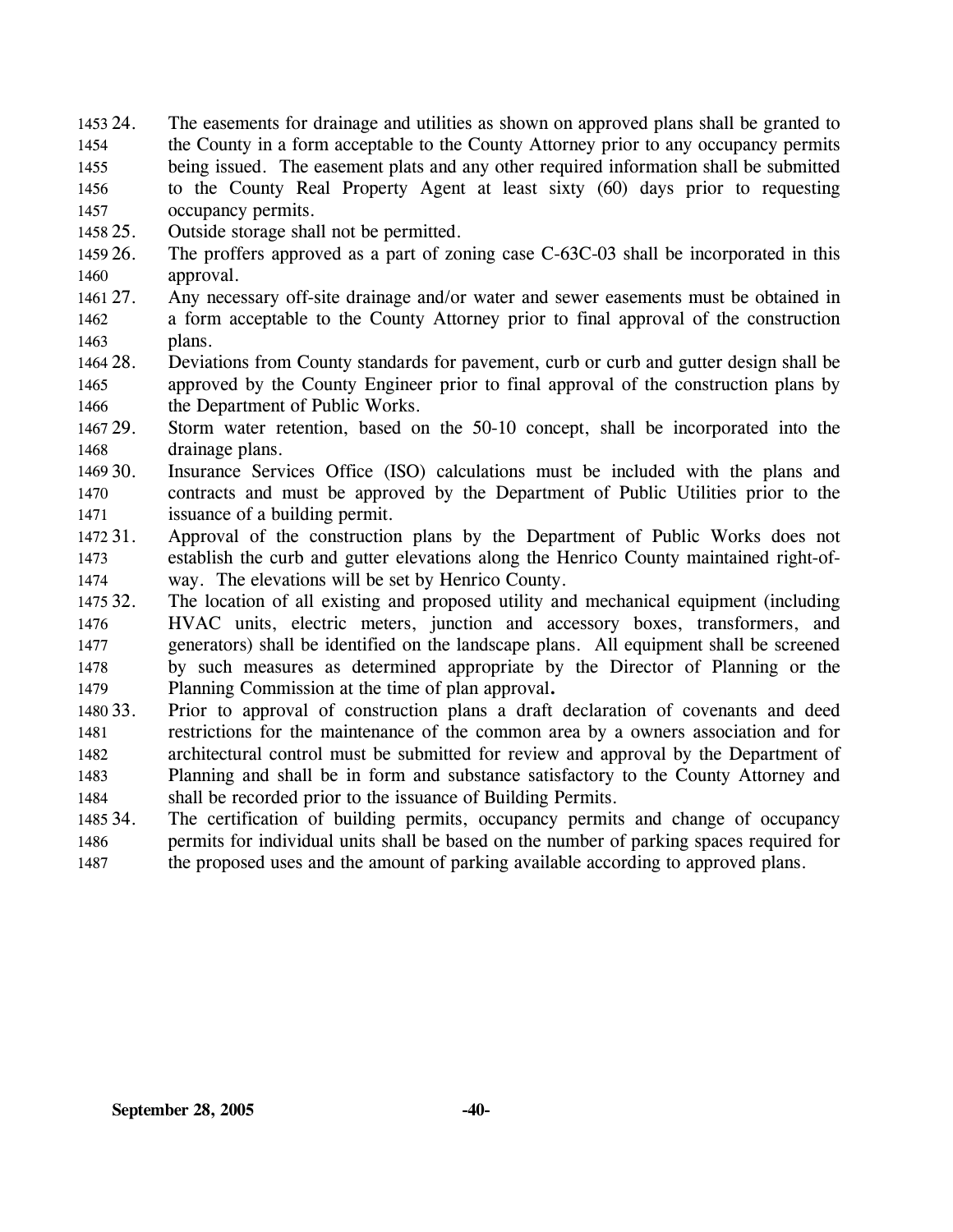# 1488 **PLAN OF DEVELOPMENT & LIGHTING PLAN**

1489

POD-51-05 Cracker Barrel @ Gaskins Place

**Design & Engineering, Inc. for Commonwealth Foundation for Cancer Research and Cracker Barrel Old Country Stores, Inc.:** Request for approval of a plan of development and lighting plan as required by Chapter 24, Section 24-106 of the Henrico County Code, to construct a one-story, 10,101 square foot restaurant and retail building. The 2.87-acre site is located along the east line of Gaskins Road, approximately 300 feet south of Mayland Drive, on part of parcel 752-757-0556. The zoning is M-1C, Light Industrial District (Conditional). County water and sewer. **(Three Chopt)** 

1490

Is there anyone in the audience in opposition to POD-51-05, Cracker 1492 Barrel @ Gaskins Place, in the Three Chopt District? It will seem funny to go to a nearby 1493 Cracker Barrel without a suitcase. When you travel you stop by the Cracker Barrel. I guess 1494 we'll just have to pack a smaller bag. No opposition. Mr. Wilhite. 1491 Mr. Vanarsdall -

1495

Good morning. You just received a revised lighting plan. One was 1497 included in your packet but staff did not have the opportunity to do the review. We have 1498 completed a review of that plan at this time and the annotations that staff have is provided on 1499 the copy that you just received. There are a couple of issues dealing with the lighting. First of 1500 all, along Gaskins Road there is an area of low-light levels which staff has recommended that 1501 the applicant address either by adding another light fixture along Gaskins Road or possibly it 1502 could be done by moving the two light fixtures at either corner of that parking lot there, more 1503 towards the middle. The applicant has agreed to address that situation. In addition, there are 1504 two decorative post type fixtures in the front of the building along the Gaskins Road side which 1505 are using 250-watt metal halide fixtures which staff feels could cause a glare problem. We 1506 recommended the applicant reduce that down to 175-foot watt fixtures. I think the applicant is 1507 in agreement with the rest of the staff's comments on the revised lighting plan. 1496 Mr. Wilhite -1508

 As far as the architectural plans are concerned, there are no proffers on this site that deal with architectural design. However, there are covenants which require the applicant to go through architectural review approval through the Deep Run Association. At this point, staff had requested a confirmation that they had approved the plans and we have yet to receive that at this point. The applicant is here, Kevin Kerbo, from Cracker Barrel can address that item. I'll be happy to answer any questions that you have.

1515

1516 Mr. Vanarsdall - Are there any questions of Mr. Wilhite from Commission members? 1517 1518 Mr. Branin - I would like to hear from the applicant. Good morning. 1519 Good morning. My name is Kevin Kerbo with Cracker Barrel Old 1521 Country Stores. 1520 Mr. Kerbo -

| <b>September 28, 2005</b> |  |  |
|---------------------------|--|--|
|---------------------------|--|--|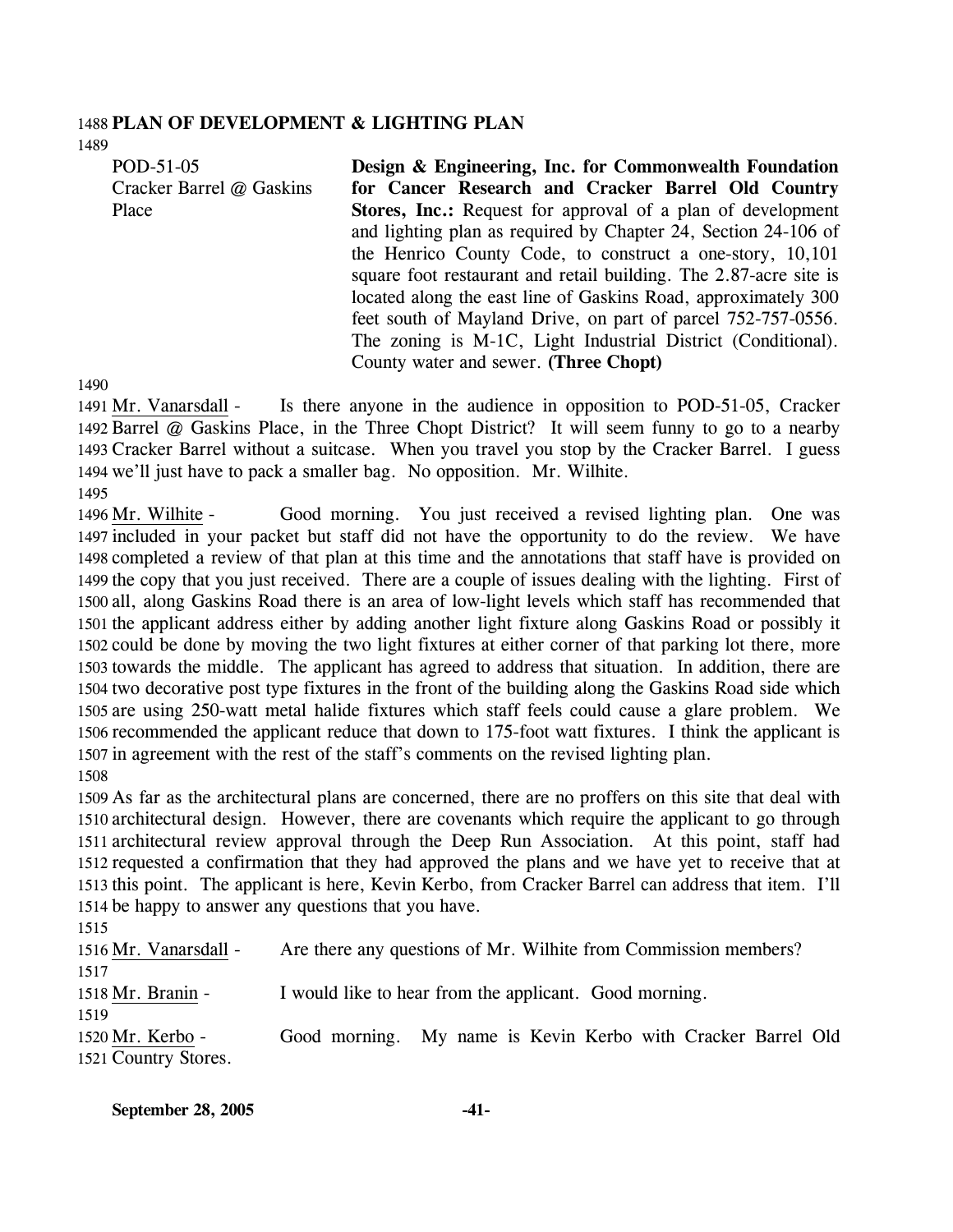| 1522 Mr. Branin - | Good morning, Mr. Kerbo. How are you? |
|-------------------|---------------------------------------|
| 1523              |                                       |
| 1524 Mr. Kerbo -  | I'm doing fine.                       |
| 1525              |                                       |
| 1526 Mr. Branin - | Have you guys spoken with Deep Run?   |
| 1527              |                                       |

Yes, sir. I know it seems unbelievable that we are here this morning 1529 asking you folks to approve our plans when we don't have the architectural review board 1530 approval. We have had more than a couple of meetings with them and we are making very 1531 good progress in my estimation toward that. There are a couple of issues out there that... Let 1532 me say that I think they are going to be worked out. We know that we have to work them out. 1533 It has nothing to do with the color of the building or the size of the building or the location of 1534 the building on the plans. You know, as much as we travel trying to open the number of 1535 stores that we do every year. One of the reasons that we don't have resolution on this is 1536 because we have been trying to work in earnest with the other party and they are working with 1537 us, but the last conversation we had was a couple of weeks ago and I know it is hard to believe 1538 but it's going to be the end of October before the travel schedules of both parties permit us to 1539 have another meeting up here with them. I'm basically, and this may fall on death ear, but I'm 1540 asking you to please give consideration and go ahead and approve our plans with the 1541 understanding that we know that we can't go forward with breaking ground or anything like 1542 that or pulling permits until we have the ARB approval, and we think that we are going to get  $1543$  that. 1528 Mr. Kerbo -

1544

First, I would like to say I think Cracker Barrel is a great restaurant and 1546 I would be happy to have it in Henrico County and I would be happy to have it in the Three Chopt District. Now I know you guys have a standard design and I want to know what, if you 1547 1548 may allow me to know, what is being discussed between you and Deep Run because their 1549 architectural standards are very strict and from what I understand, Cracker Barrel has a pretty 1550 strict idea of what you all want your shops to look like. 1545 Mr. Branin -

1551

I'll answer the questions in the order that you posed them. The concern 1553 that Deep Run has to my understanding, and this was in a meeting that I was present at back in 1554 mid August. To the best of my knowledge it has to do with the board and batten appearance of 1555 our building. 1552 Mr. Kerbo -

1556

1557 Mr. Branin - Correct.

1558

Okay. There was some confusion in some submittals that were made 1560 early on, and that wasn't faired out until deep into the process. To my knowledge that is the 1561 outstanding issue. 1559 Mr. Kerbo -

1562

1563 Mr. Branin - And can you tell me where you all stand on that issue?

1564

To my knowledge, we are going to have to have those battens. That's 1566 my understanding. But, there again, sir, both parties are going to be meeting just as soon as 1565 Mr. Kerbo -

**September 28, 2005 -42-**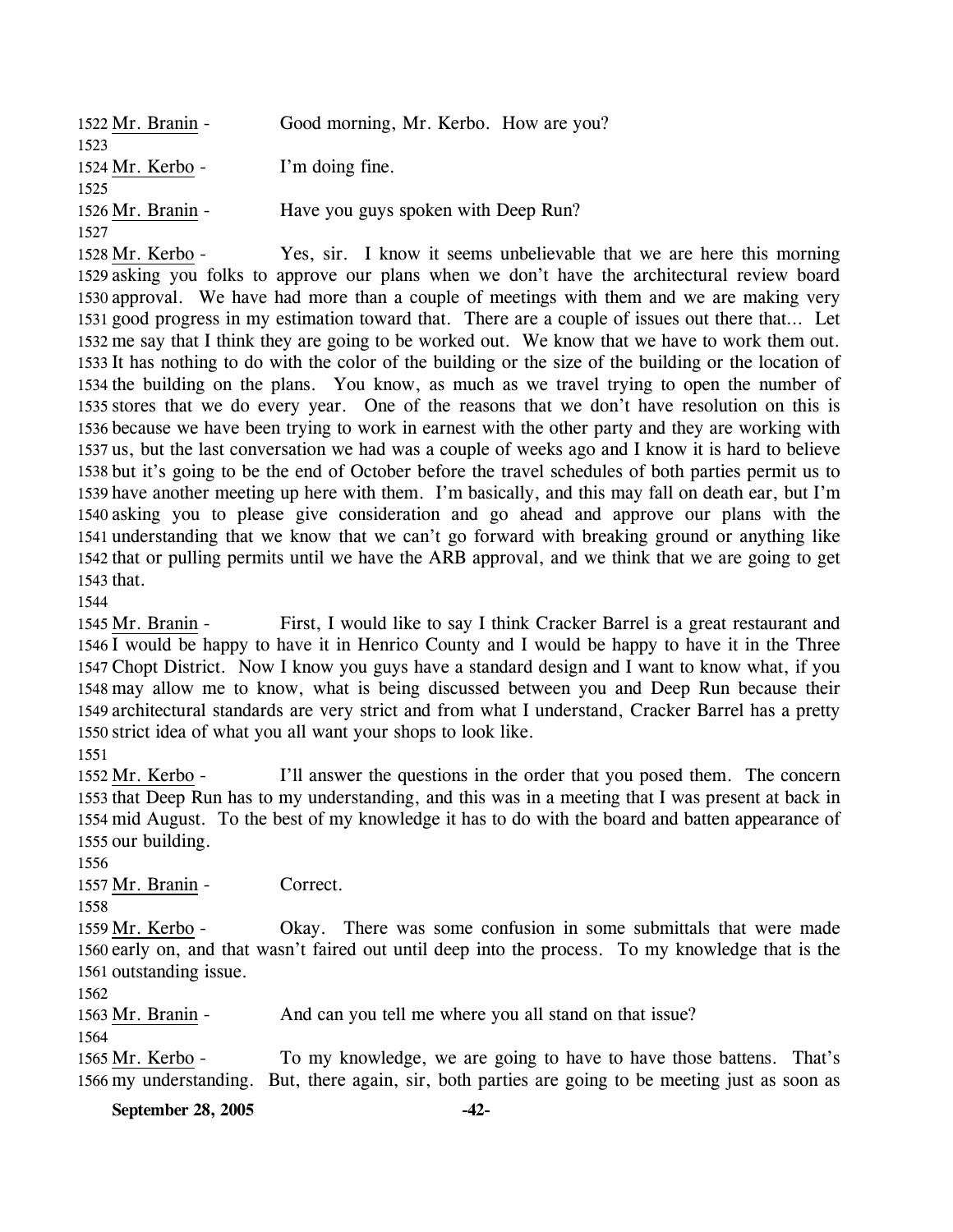schedules allow. And, again, I've been told it will be late October before that's possible. To answer your second question, in recent years we've moved off of the, this is the way it's going to be or we are not going into this development. We have moved off of that quite a bit. I think that, I know Mr. Wilhite has a lot projects he works on, but I think that we have come in with quite a few embellishments to the building from our standard prototype. I think from everything I've heard from Deep Run so far that they are okay. They are impressed with our efforts to be aware that we are in a very nice, upscale, development and we want to fit in as much as we can. I know when you go into a development like this you want the theme to run through the entire development. For instance, we are putting about a 32-inch stone knee wall all around the building. That's one of the many things that we are doing. We are doing more to this building than we did at the building we constructed about two years ago in Chesterfield County, down on Highway 360.

1579

1580 Mr. Silber - Mr. Kerbo, do you ever put pitched roofs on your buildings?

1581

No, sir. We just typically have the straight walls and then on the front 1583 of the building we will have the slanted, metal, porch overhang. 1582 Mr. Kerbo -

1584

I guess the question I might have, and maybe Mr. Wilhite can help me 1586 with this, if the Planning Commissioner approves this plan of development and lighting plan 1587 with these elevations, and some other plan comes out of this approval process with Deep Run, 1588 to what extent would the Planning Commission need to see those elevations, or reconsider 1589 those elevations? 1585 Mr. Silber -

1590

That's the key question. Depending on what happens with the 1592 architectural review committee we may see changes from where the plan was submitted here. 1593 We would have to make a determination whether or not the changes are significant enough to 1594 have them to come back before the Planning Commission for re-approval. At this point, we 1595 can't anticipate what those changes are going to be. 1591 Mr. Wilhite-

1596

Okay. So as long as the applicant understands that if the Commission 1598 decides to move forward today, it may require them to come back before the Planning 1599 Commission if significant changes are made. 1597 Mr. Silber -

1600

1601 Mr. Wilhite - Yes.

1602

I want to ask Mr. Kerbo a question. Anywhere in the country do you 1604 have any buildings that don't look like the rest of them around here that have the lapboard 1605 siding? 1603 Mr. Jernigan -

1606 1607 Mr. Kerbo - No, sir. 1608 1609 Mr. Jernigan- So, you kind of consider that your corporate logo? 1610 1611 Mr. Kerbo - It's a part of our trade dress, yes, sir.

**September 28, 2005 -43-**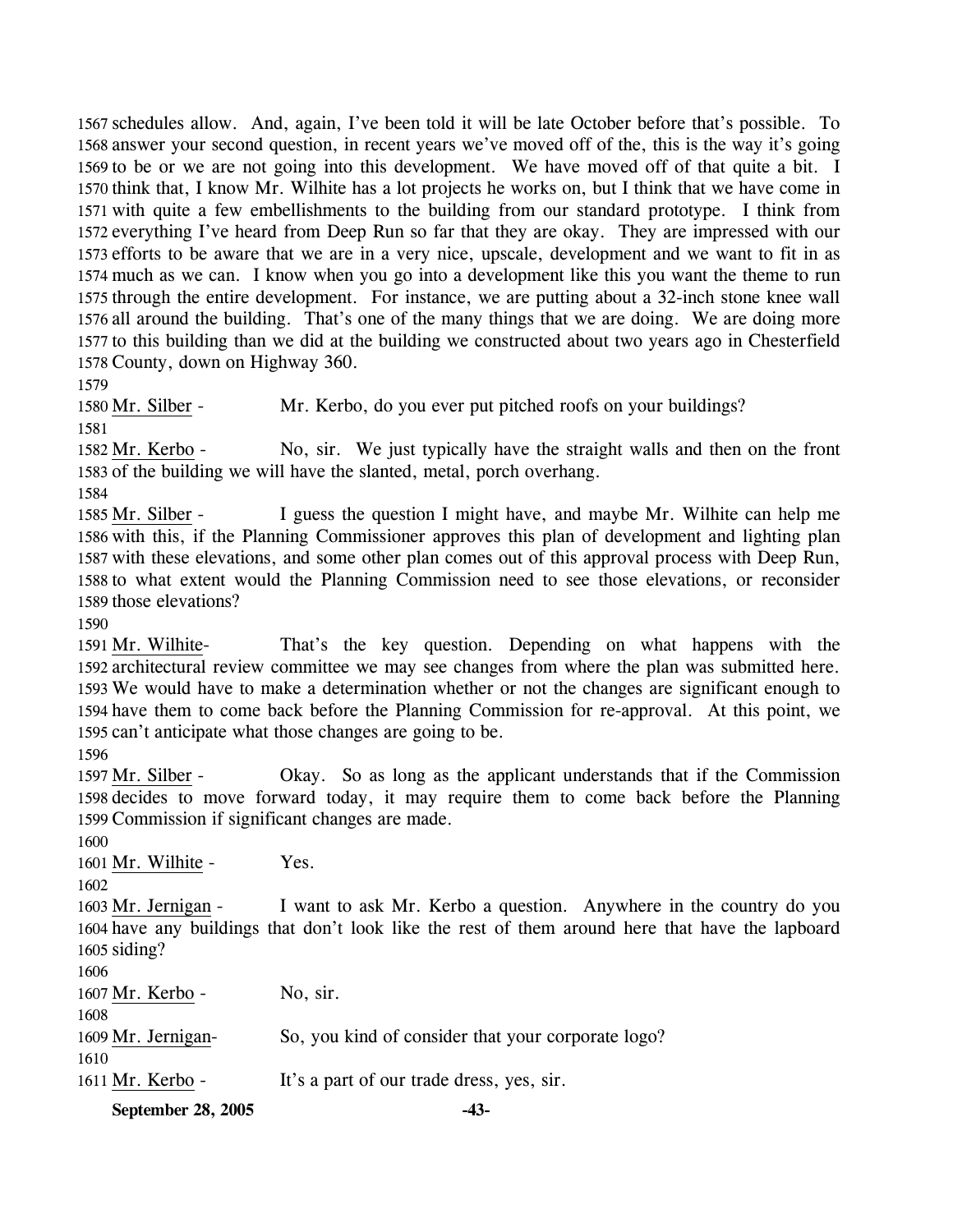You say, you don't have any others in the country that don't look like 1613 each other? Is that what you said? 1612 Mr. Vanarsdall -1614 With regard to the battens on the walls, all the stores have the board and 1616 batten appearance. 1615 Mr. Kerbo -1617 1618 Mr. Branin - Mr. Chairman, they've never done a brick one. 1619 1620 Mr. Jernigan - Yes. Well, that's what I want. 1621 Well, not Chesterfield. We did what we call the brick-knee wall which is 32 inches all the way around the building. That's all that we have done here. 1623 1622 Mr. Kerbo -1624 Now, just for conservation sake, would Cracker Barrel ever consider 1626 doing a complete brick building? 1625 Mr. Branin -1627 With my knowledge of our standards, I'll call them, our desires, no, sir, 1629 we wouldn't. 1628 Mr. Kerbo -1630 1631 Mr. Branin - Okay. 1632 Mr. Kerbo, let me ask you. Were you ever in discussions with another 1634 building in Varina, now off of Route 5, were you around for that? 1633 Mr. Jernigan -1635 Sir, I wouldn't be involved in that. I'm in the construction department in 1637 the permitting section and I'm not involved in the procurement of the land or the seeking out  $1638$  the sites. 1636 Mr. Kerbo -1639 Well, I head at one time that you all were looking down our way but 1641 there was a discussion on brick and your people said flat "no, it's not going to be a brick 1642 building" and I was just wondering if you were involved in that. 1640 Mr. Jernigan -1643 Well, again, I don't know about that particular site but the second part of 1645 what you said, it wouldn't surprise me. 1644 Mr. Kerbo -1646 1647 Mr. Jernigan - I don't blame you. 1648 Mr. Kerbo, can you tell me when your meeting is going to be exactly 1650 with Deep Run? 1649 Mr. Branin -1651 1652 Mr. Kerbo - The latest information I received earlier, well last week, was that it was going to 1653 be toward the end of October. Sir, that's as good as can give you. I know efforts our being 1654 made to secure a date for it.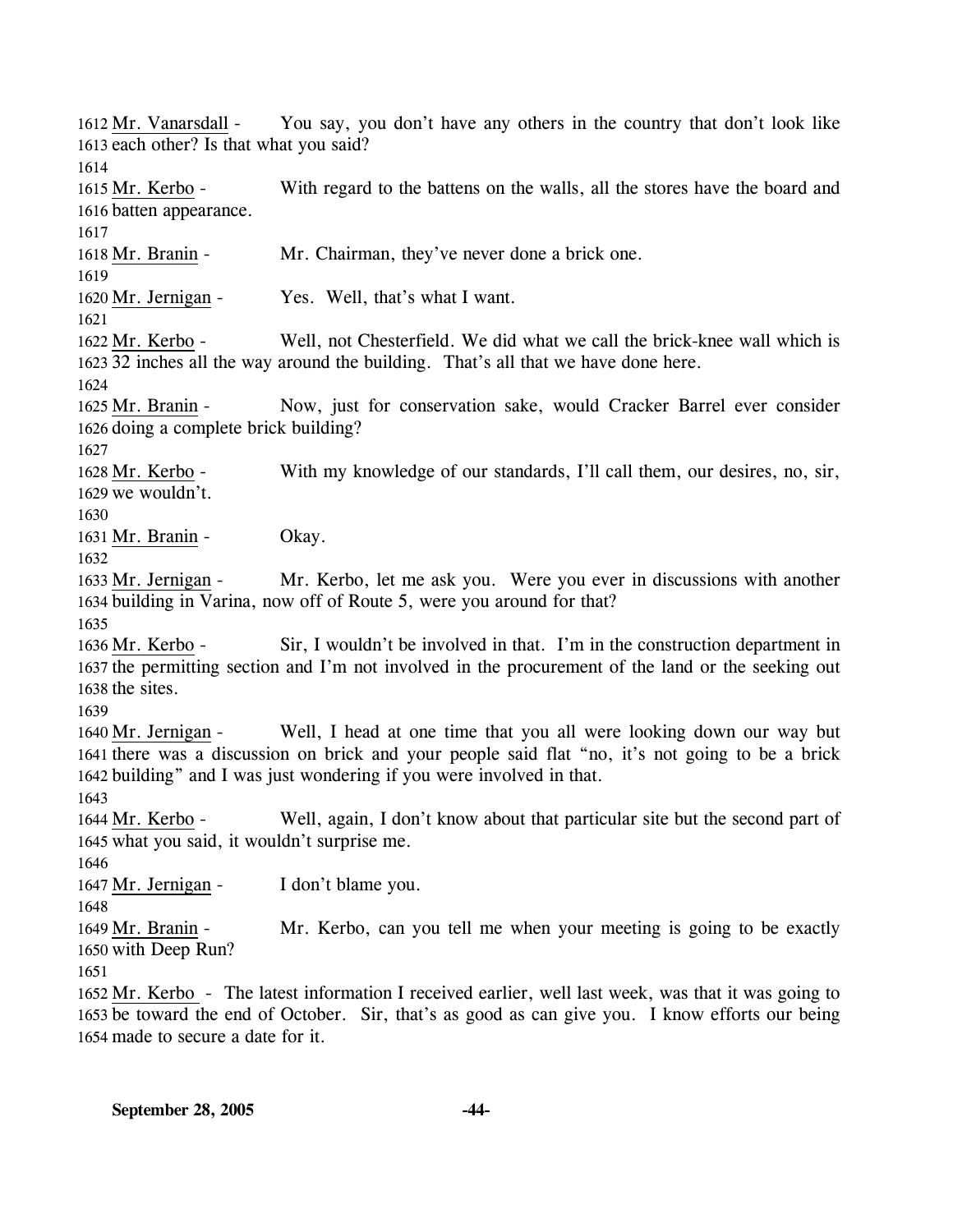I don't know if you have enough information that you want to 1656 recommend approval, Mr. Branin. 1655 Mr. Vanarsdall -

1657

Mr. Chairman, I think Deep Run will be the deciding factor as much as 1659 we would because if they can't come to an understanding, and my main concern is not that the 1660 building itself, it's the Deep Run Association, the standards they've set. And if they are not 1661 capable of meeting the Deep Run standards then it wouldn't be approved by Deep Run. 1658 Mr. Branin -1662

I think both parties want to do this deal. I think when you deal with a 1664 site as long as the period we've been involved in it, you can kind of get a feel as to whether or 1665 not there is some interests on both parties, on both sides, in getting things wrapped up, and I 1666 think that's there. 1663 Mr. Kerbo -

1667

Would you do me one more favor before we make a motion on this? 1669 Would you call your corporate headquarters and tell them that Tommy said they really need to 1670 change their attitude with the siding. Just tell them Tommy said it. 1668 Mr. Branin -

1671 1672 Mr. Kerbo - With the what? 1673 1674 Mr. Branin - With the siding. Tell them we like brick in Virginia. 1675 1676 Mr. Kerbo - Okay. I'll pass it along, I promise you. 1677 1678 Mr. Branin - If they have any questions, tell them to call me. 1679 1680 Mr. Kerbo - Okay. 1681 Mr. Chairman, I'm going to go ahead and proceed forward with this 1683 because if the elevations do change, they will have to bring them back to us and I'll be in 1684 contact with the Deep Run Association to make sure that they are on top of it. 1682 Mr. Branin -1685 1686 Mr. Archer - Is that a condition or a matter of record or what? 1687 I think it is just a matter of record. I think if the elevations change 1689 substantially we will bring them back. 1688 Mr. Silber -1690 1691 Mr. Archer - Okay. 1692 1693 Mr. Vanarsdall - All right. 1694 So, Mr. Chairman, I move for approval of POD-51-05, per staff's 1696 recommendation, including conditions Nos. 11B and 23 through 33. 1695 Mr. Branin -1697 1698 Mr. Jernigan - Second. 1699

**September 28, 2005 -45-**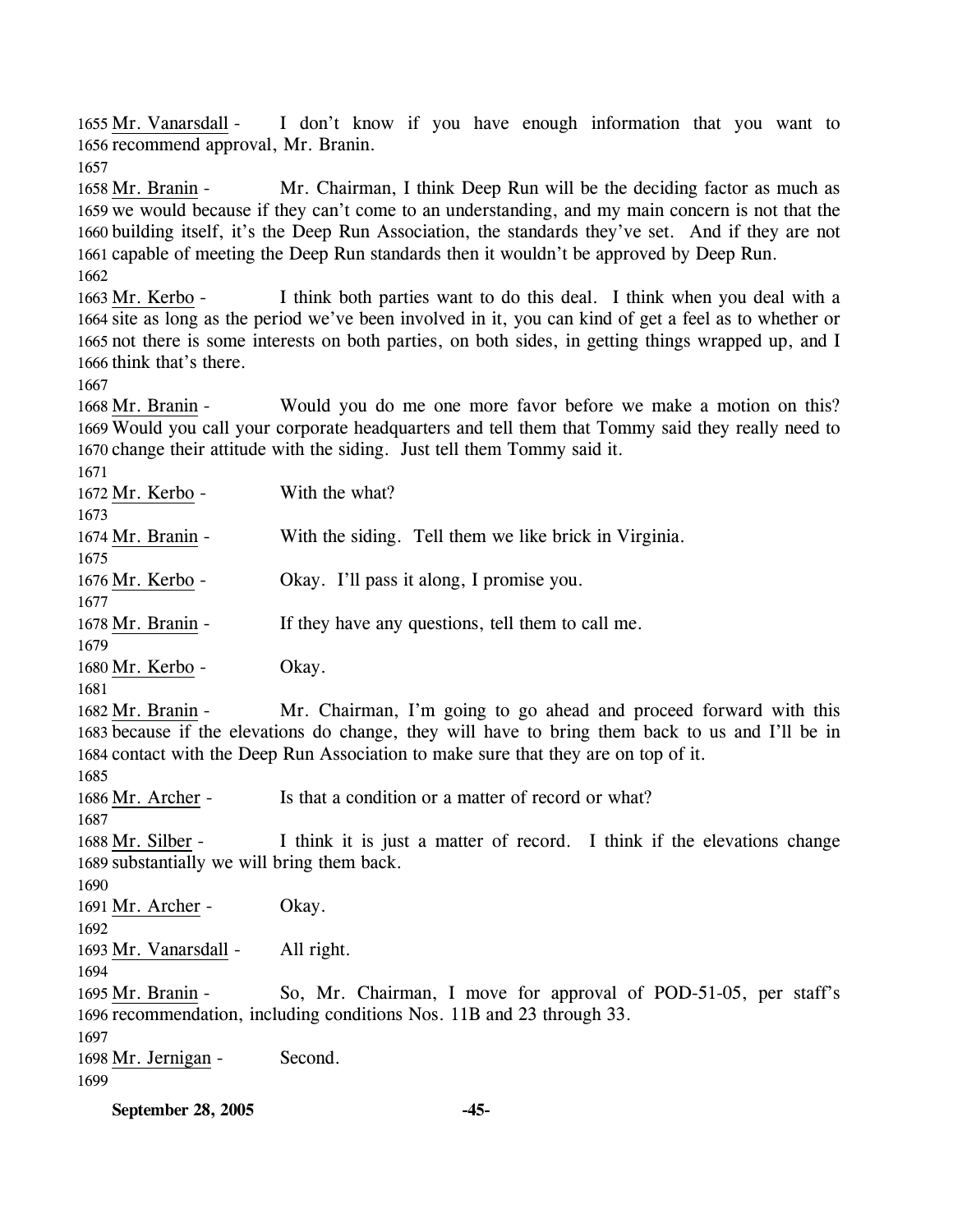The motion was made by Mr. Branin and seconded by Mr. Jernigan. All 1701 in favor say aye...all opposed say nay. The motion passes. 1700 Mr. Vanarsdall -

1702

1703 The Planning Commission approved POD-51-05, Cracker Barrel @ Gaskins Place, subject to 1704 the standard conditions attached to these minutes for developments of this type, the annotations 1705 on the plans and the following additional conditions:

- 1706
- 1707 11B. 1708 1709 11B. Prior to the approval of an electrical permit application and installation of the site lighting equipment, a plan including light spread and intensity diagrams, and fixture specifications and mounting heights details shall be revised as annotated.
- 1710 23. 1711 1712 1713 The site including paving, pavement markings, signage, curb and gutter, dumpster screens, walls, fences, lighting and other site improvements shall be properly maintained in good condition at all times. Any necessary repairs shall be made in a timely manner.
- 1714 24. 1715 1716 1717 1718 The easements for drainage and utilities as shown on approved plans shall be granted to the County in a form acceptable to the County Attorney prior to any occupancy permits being issued. The easement plats and any other required information shall be submitted to the County Real Property Agent at least sixty (60) days prior to requesting occupancy permits.
- 1719 25. 1720 The developer shall provide fire hydrants as required by the Department of Public Utilities and Division of Fire.
- 1721 26. Outside storage shall not be permitted.
- 1722 27. 1723 The proffers approved as a part of zoning case C-7C-81 shall be incorporated in this approval.
- 1724 28. 1725 1726 1727 1728 The developer shall install an adequate restaurant ventilating and exhaust system to minimize smoke, odors, and grease vapors. The plans and specifications shall be included with the building permit application for review and approval. If, in the opinion of the County, the type system provided is not effective, the Commission retains the rights to review and direct the type of system to be used.
- 1729 29. 1730 1731 Any necessary off-site drainage and/or water and sewer easements must be obtained in a form acceptable to the County Attorney prior to final approval of the construction plans.
- 1732 30. 1733 1734 Deviations from County standards for pavement, curb or curb and gutter design shall be approved by the County Engineer prior to final approval of the construction plans by the Department of Public Works.
- 1735 31. 1736 1737 Approval of the construction plans by the Department of Public Works does not establish the curb and gutter elevations along the Henrico County maintained right-ofway. The elevations will be set by Henrico County.
- 1738 32. Evidence of a joint ingress/egress and maintenance agreement must be submitted to the
- 1739 1740 Department of Planning and approved prior to issuance of a certificate of occupancy for this development.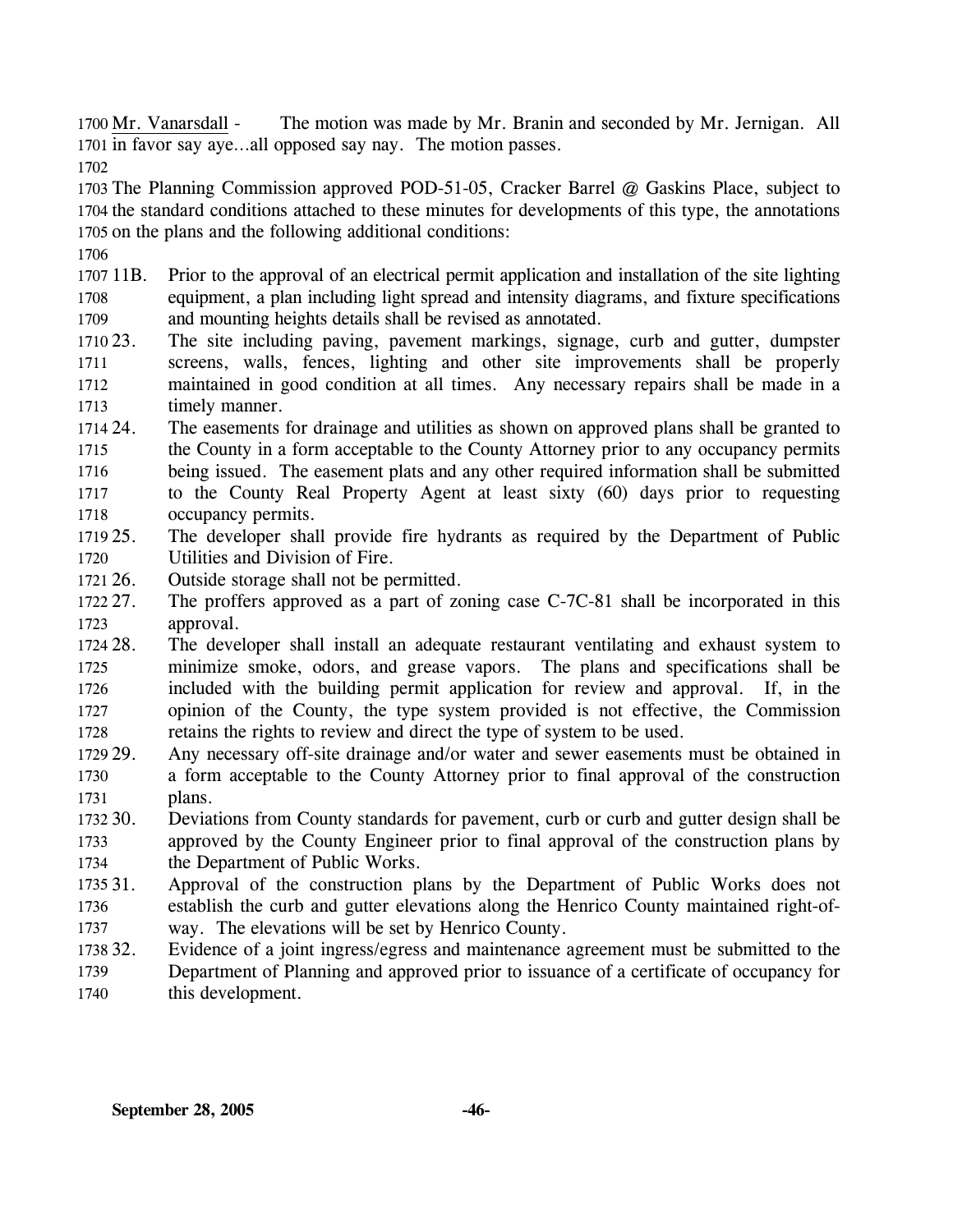1741 33. 1742 1743 1744 1745 33. The location of all existing and proposed utility and mechanical equipment (including HVAC units, electric meters, junction and accessory boxes, transformers, and generators) shall be identified on the landscape plans. All equipment shall be screened by such measures as determined appropriate by the Director of Planning or the Planning Commission at the time of plan approval**.** 

1746

## 1747 **PLAN OF DEVELOPMENT & TRANSITIONAL BUFFER DEVIATION**

1748

POD-53-05 Hillbilly Red's Barbeque – 353 E. Williamsburg Road **Hulcher & Associates, Inc. for D. W. Thomas:** Request for approval of a plan of development and transitional buffer deviation as required by Chapter 24, Sections 24-106 and 24-  $106.2(e)(3)$  of the Henrico County Code, to construct a onestory, 2,200 square foot restaurant. The .5-acre site is located on the south line of E. Williamsburg Road (U.S. Route 60) approximately 100 feet east of Eastlake Drive on parcel 829- 715-7028. The zoning is B-1 Business District and ASO, Airport Safety Overlay District. County water and sewer. **(Varina)** 

1749

Is there anyone in the audience in opposition to POD-53-05, Hillbilly 1751 Red's Barbeque, in the Varina District? No opposition. Good morning, again, Ms. Goggin. 1750 Mr. Vanarsdall -1752

Good morning. A revised annotated plan is in your handout addendum. 1754 The staff has completed its review of the plan and it addresses concerns with possible traffic 1755 conflicts with customer parking and Williamsburg Road. Staff annotated the plan and the 1756 applicant has agreed to work with staff to move the dumpster away from the rear property line 1757 as much as possible while still permitting refuse vehicles maneuvering. The proposed 1758 restaurant is located on a small parcel and is adjacent to Hunters Run subdivision. The zoning 1759 classification requires a 10-foot transitional buffer which can be reduced to a five-foot planting 1760 strip with a six-foot fence. The applicant proposes a six-foot vinyl-clad fence that will match 1761 the fence at Roma's Pizzeria which is located approximately 200 feet east of this development, 1762 right over here (referring to map on screen). Unfortunately, the applicant isn't able to provide 1763 the five-foot planting strip due to site constraints and right-of-way dedication. Therefore, the 1764 applicant requests the Planning Commission approve a transitional buffer deviation to waive 1765 the five-foot planting strip. And, to make Cracker Barrel a little bit jealous, here are their 1766 architecturals (referring to architecturals on the screen). 1753 Ms. Goggin -1767

 Should the Planning Commission approve the transitional buffer deviation request, staff can recommend approval subject to the annotations on the revised plan, the standard conditions for developments of this type, conditions Nos. 23 through 27 on the agenda. A separate motion should be made if the Commission chooses to grant the transitional buffer reduction. Bruce Hulcher, the site engineer, and Mr. Thomas the developer are here for any questions the Commission may have and I will be happy to answer any that the Commission may have.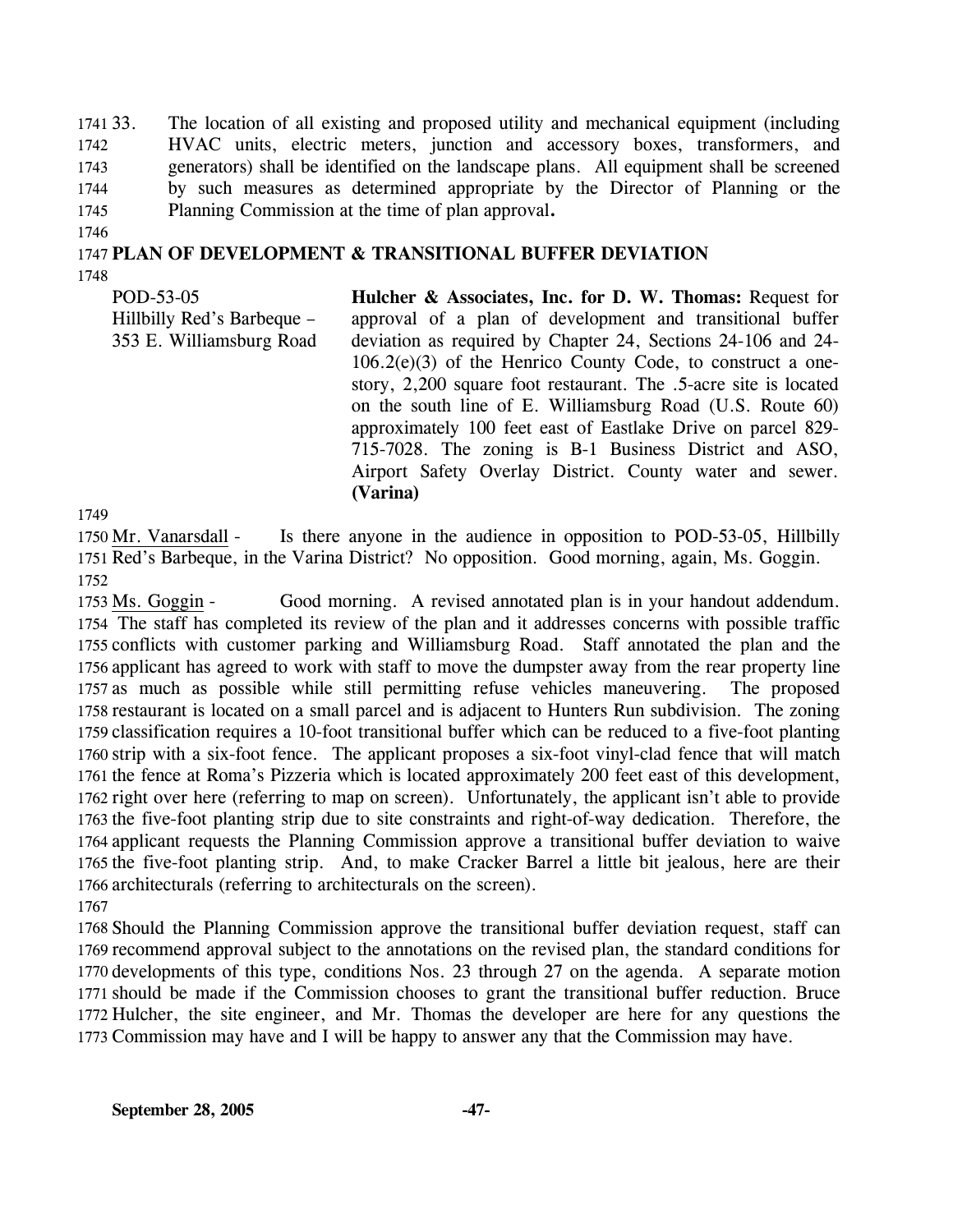Christina, we've worked out all of the additional problems we had the 1775 day we met. 1774 Mr. Jernigan -1776 1777 Ms. Goggin - Yes, sir. 1778 On this building... This is a nice looking building and I think it will be an 1780 asset to the east end. This building originally started out at 2,600 feet and with parking 1781 constraints has cut it to 2,200 square feet. On the transitional buffer I believe Mr. Thomas said 1782 he would be willing to put a little extra landscaping up on the front portion to make sure that 1783 we have plenty because he's not putting it in the back. Correct? 1779 Mr. Jernigan -1784 1785 Ms. Goggin - Yes, sir. 1786 Are there any more questions for Ms. Goggin? Thank you, Ms. Goggin. 1788 Do you want to hear from the applicant, Mr. Jernigan? 1787 Mr. Vanarsdall -1789 1790 Mr. Jernigan - No, sir, I don't. I think this is ready. 1791 1792 Mr. Vanarsdall - Entertain a motion. 1793 1794 Mr. Jernigan - I'm going to let Mr. Archer make the motion on this, please. 1795 All right. Mr. Chairman, I will first move for approval of the 1797 transitional buffer deviation. 1796 Mr. Archer -1798 1799 Mr. Jernigan - Second. 1800 The motion was made by Mr. Archer and seconded by Mr. Jernigan. 1802 All in favor say aye...all opposed say nay. I really don't understand. If he couldn't make the 1803 motion, how he could seconded it. 1801 Mr. Vanarsdall -1804 1805 Mr. Jernigan - Because a second is just so you can vote on it. 1806 1807 Mr. Vanarsdall - Okay. 1808 Okay. With that, I will move for approval of POD-53-05, Hillbilly 1810 Red's Barbeque subject to the standard conditions for developments of this type, the additional 1811 conditions Nos. 23 through 37 and the revised plan that was received with the addendum this 1812 morning. 1809 Mr. Archer -1813 1814 Mrs. Jones - Second. 1815 The motion was made by Mr. Archer and seconded by Mrs. Jones. All 1817 in favor say aye...all opposed say nay. The motion passes. 1816 Mr. Vanarsdall -1818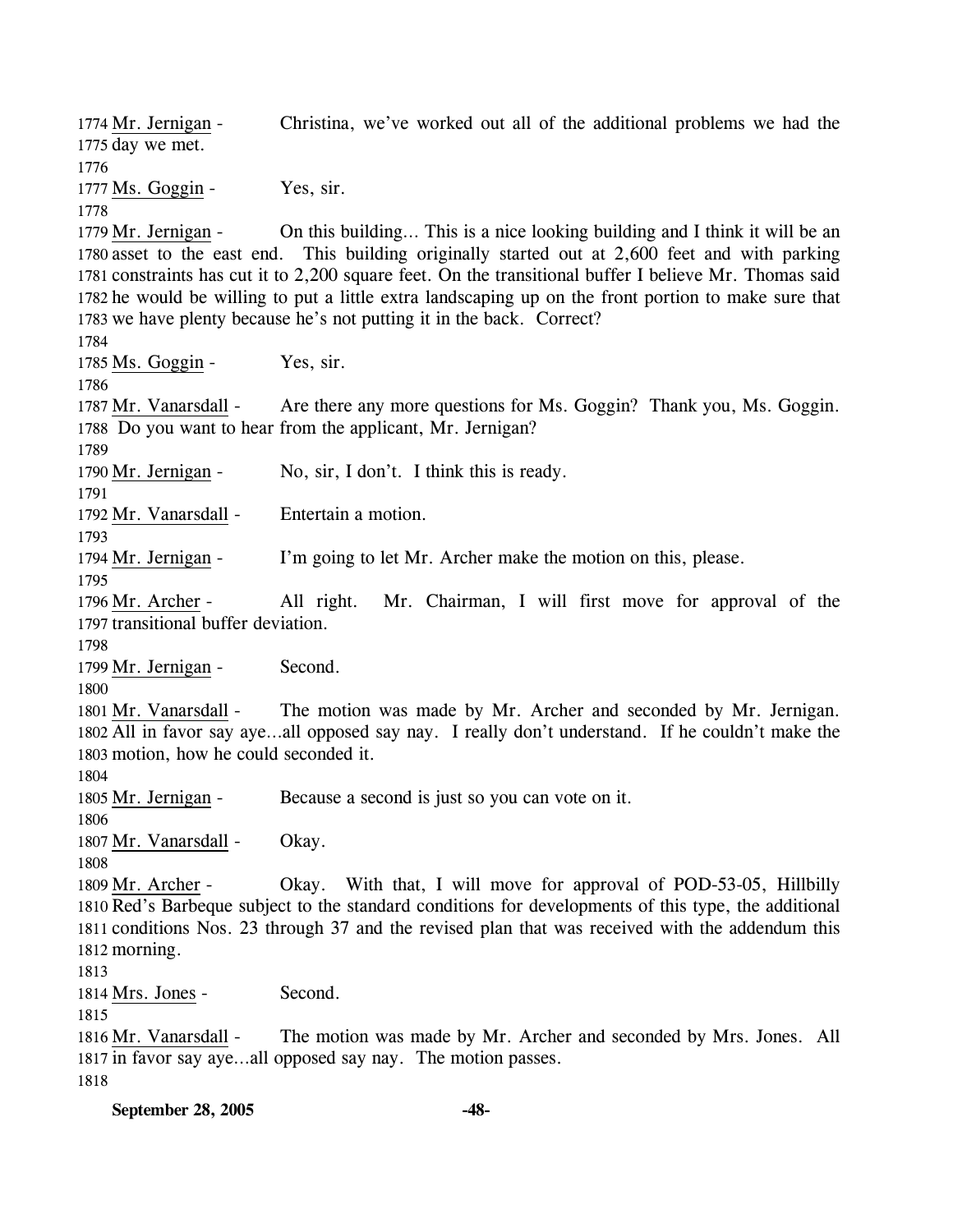1819 Mr. Jernigan - Mr. Chairman, I abstained on that vote.

1821 Mr. Vanarsdall - Okay. So noted.

1822

1820

 The Planning Commission approved the transitional buffer deviation and the plan of development for POD-53-05, Hillbilly Red's Barbeque, subject to the standard conditions attached to these minutes, the annotations on the plans and the following additional conditions. Mr. Jernigan abstained on the vote.

1827

1828 23. 1829 1830 1831 The site including paving, pavement markings, signage, curb and gutter, dumpster screens, walls, fences, lighting and other site improvements shall be properly maintained in good condition at all times. Any necessary repairs shall be made in a timely manner.

- 1832 24. 1833 1834 1835 1836 The right-of-way for widening of Williamsburg Road (U.S. Route 60) as shown on approved plans shall be dedicated to the County prior to any occupancy permits being issued. The right-of-way dedication plat and any other required information shall be submitted to the County Real Property Agent at least sixty (60) days prior to requesting occupancy permits.
- 1837 25. 1838 1839 1840 1841 25. The easements for drainage and utilities as shown on approved plans shall be granted to the County in a form acceptable to the County Attorney prior to any occupancy permits being issued. The easement plats and any other required information shall be submitted to the County Real Property Agent at least sixty (60) days prior to requesting occupancy permits.
- 1842 26. 1843 26. The entrances and drainage facilities on Williamsburg Road (U.S. Route 60) shall be approved by the Virginia Department of Transportation and the County.
- 1844 27. 1845 1846 27. A notice of completion form, certifying that the requirements of the Virginia Department of Transportation entrances permit have been completed, shall be submitted to the Department of Planning prior to any occupancy permits being issued.
- 1847 28. 1848 The developer shall provide fire hydrants as required by the Department of Public Utilities and Division of Fire.
- 1849 29. 1850 29. A standard concrete sidewalk shall be provided along the south side of Williamsburg Road.
- 1851 30. Outside storage shall not be permitted.
- 1852 31. 1853 1854 1855 1856 The developer shall install an adequate restaurant ventilating and exhaust system to minimize smoke, odors, and grease vapors. The plans and specifications shall be included with the building permit application for review and approval. If, in the opinion of the County, the type system provided is not effective, the Commission retains the rights to review and direct the type of system to be used.
- 1857 32. 1858 This business shall not remain in operation after midnight and no exterior signs shall remain lighted after (12:00 midnight - B-1 zone).
- 1859 33. 1860 1861 Any necessary off-site drainage and/or water and sewer easements must be obtained in a form acceptable to the County Attorney prior to final approval of the construction plans.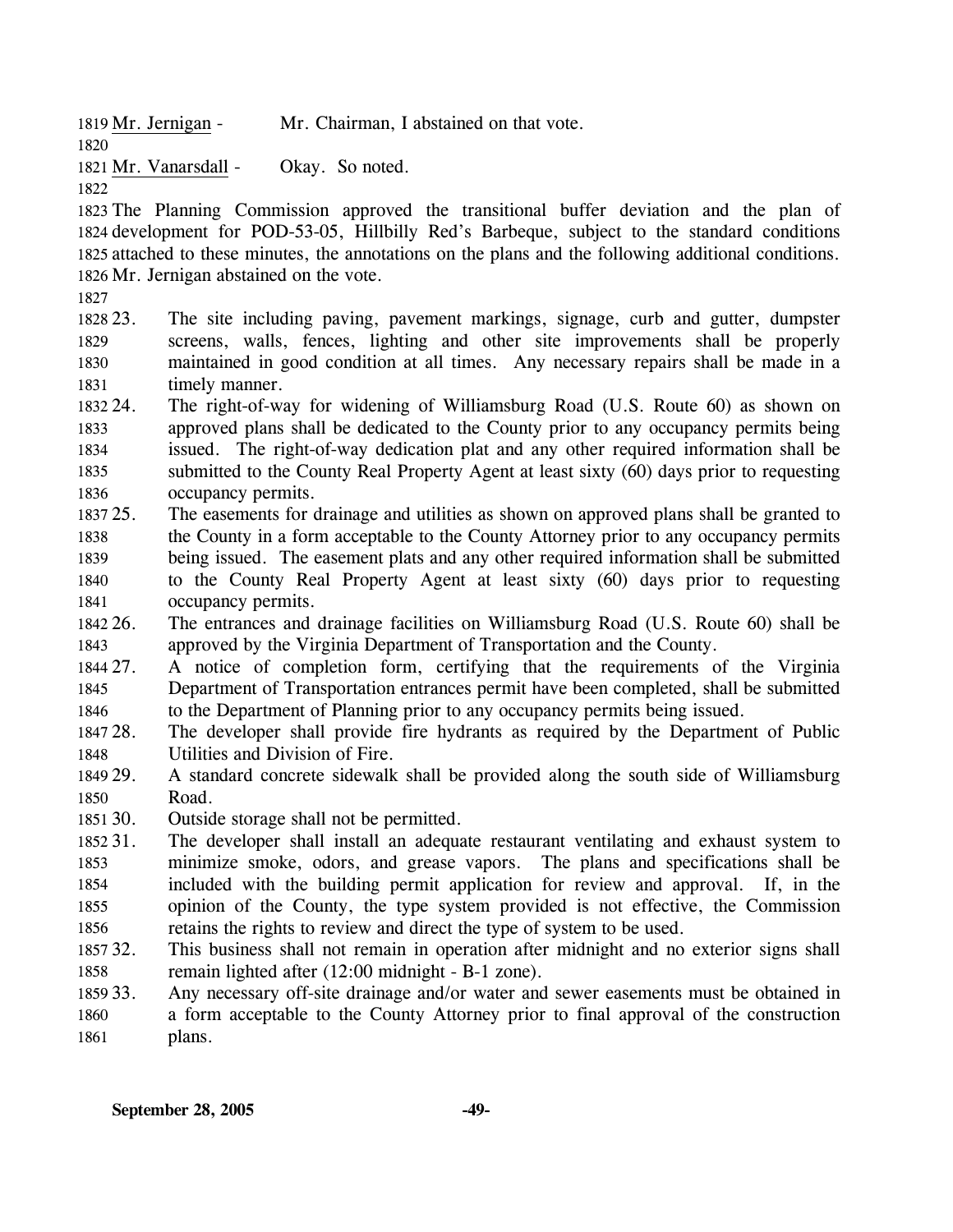1862 34. 1863 1864 Deviations from County standards for pavement, curb or curb and gutter design shall be approved by the County Engineer prior to final approval of the construction plans by the Department of Public Works.

1865 35. 1866 1867 Insurance Services Office (ISO) calculations must be included with the plans and contracts and must be approved by the Department of Public Utilities prior to the issuance of a building permit.

1868 36. 1869 1870 1871 Approval of the construction plans by the Department of Public Works does not establish the curb and gutter elevations along the Virginia Department of Transportation maintained right-of-way. The elevations will be set by the contractor and approved by the Virginia Department of Transportation.

1872 37. 1873 1874 1875 1876 The location of all existing and proposed utility and mechanical equipment (including HVAC units, electric meters, junction and accessory boxes, transformers, and generators) shall be identified on the landscape plans. All equipment shall be screened by such measures as determined appropriate by the Director of Planning or the Planning Commission at the time of plan approval**.**

1877

#### 1878 **SUBDIVISION WITH EXCEPTION**

1879

Cole Run (September 2005 Plan) Cole Boulevard @ 1-295 and Brook Road

**Hulcher & Associates for RMA/Hunton, L.C.:** The 2.9 **2.77** acre site proposed for a subdivision of  $\frac{14}{13}$ , single-family homes with zero lot lines is located approximately, 600 feet east of the intersection of Berrymeade Hills Terrace and Cole Boulevard on parcel 783-763-5602. The zoning is R-5AC, General Residence District (Conditional). County water and sewer. **(Fairfield) 14 13 Lots** 

1880

Is there anyone in the audience in opposition to Cole Run (September 2005 Plan) in the Fairfield District? No opposition. Good morning, Mr. Greulich. 1882 1881 Mr. Vanarsdall -

1883

Good morning, Mr. Chairman, Planning Commission members, the 1885 applicant, RMA Hunton originally proposed a 0 lot line subdivision of approximately 2.77 1886 acres into 14 lots with a proposed cul-de-sac road. The area was recently re-zoned and a 1887 layout was provided for reference. This layout was submitted to staff, but based on review 1888 comments such as setbacks; the applicant reduced the number of proposed lots by one, to a 1889 new total of 13 lots. At the time of preparation of this packet, the applicant was requesting a 1890 waiver from the Planning Commission from the required, additional setback from I-295 for lot 1891 13. With coordination from staff, the applicant has since submitted a revised plan that meets 1892 all setbacks as prescribed by Code. This revised plan is in the addendum, along with the 1893 revised recommendation by staff. Essentially, the main difference between the plan in your 1894 packet and the latest plan in the addendum is that the proposed, Everson Road and the lots 1895 fronting on Cole Boulevard have been shifted to the left. With this change, the required, side 1896 yard on lot 13 can be met without an exception being requested. 1884 Mr. Greulich -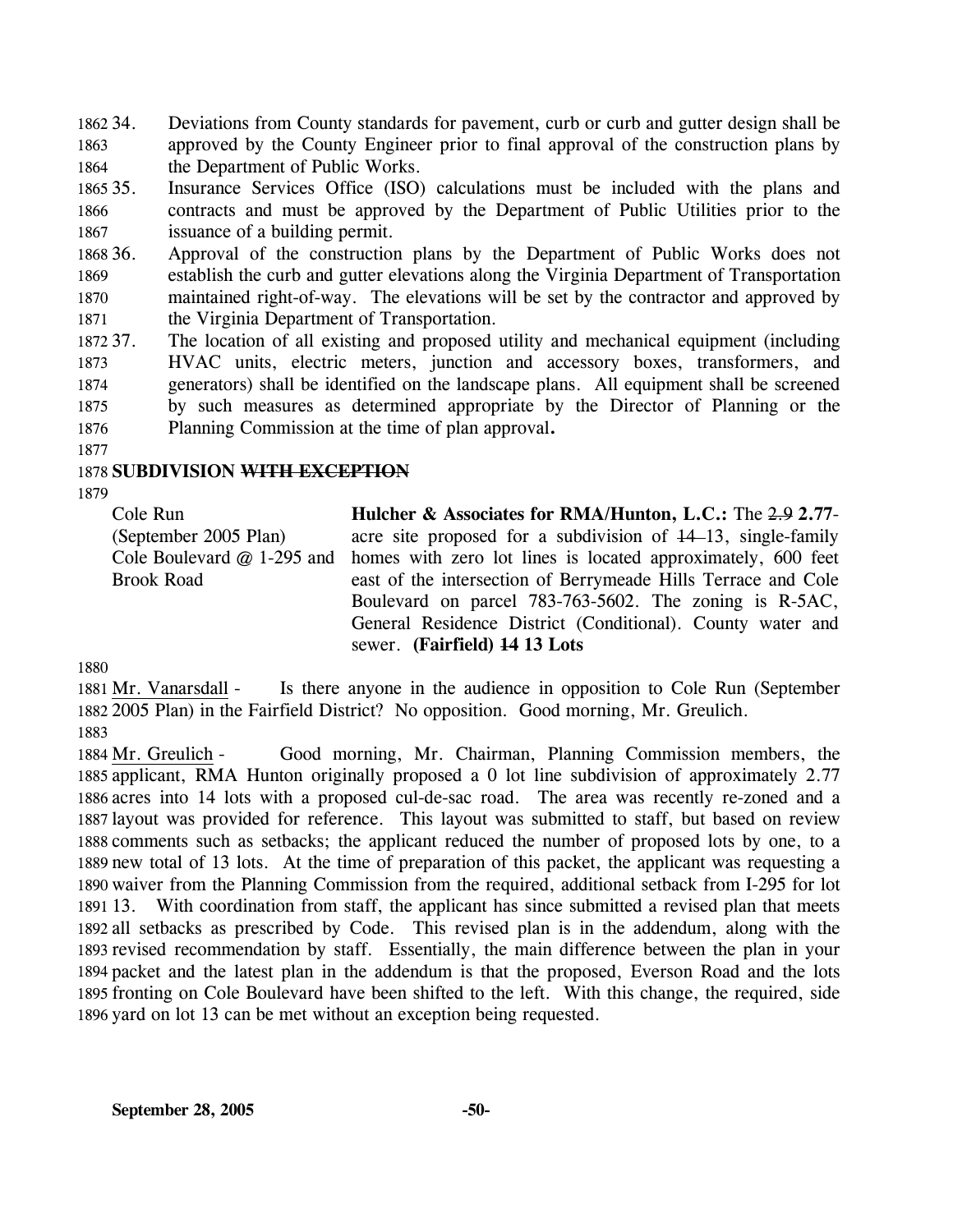Staff can recommend approval of the latest, submitted plan for 13 lots. It is subject to the annotations on the plan, the standard conditions for conditional subdivisions served by public utilities and additional conditions 12 through 16. Staff and representatives of the applicant are available to answer any questions you may have. Thank you. 1901

Are there any questions for Mr. Greulich by Commission members? No 1903 questions. Thank you, Tony. Would you like to hear from the applicant, Mr. Archer? 1902 Mr. Vanarsdall -1904

I don't think we need to. We met earlier this week and I would like to 1906 thank Mr. Greulich, Ms. News, Mr. O'Kelly and also Mr. Strauss for his participation and 1907 helping to draw up the revised plan. And, with that, I will move for approval of Cole Run 1908 subject to the standard conditions for subdivisions served by public utilities, additional 1909 conditions Nos. 12 through 16 and the revised plan that was in the addendum this morning. 1905 Mr. Archer -

1910

1911 Mr. Jernigan - And the caption change. 1912

1913 Mr. Archer - And the caption change.

1914

1915 Mr. Silber - It's for 13 lots.

1916

1917 Mr. Jernigan - Second.

1918 The motion was made by Mr. Archer and seconded by Mr. Jernigan. 1919 Mr. Vanarsdall -

1920 All in favor say aye...all opposed say nay. The motion passes.

1921

1922 The Planning Commission granted conditional approval to Cole Run (September 2005 Plan) 1923 subject to the standard conditions attached to these minutes for subdivisions served by public 1924 utilities, the annotations on the plans and the following additional conditions:

1925

1926 12. Each lot shall contain at least 5,625 square feet.

1927 13. 1928 13. The detailed plant list and specifications for the landscaping to be provided with the 10 foot-wide planting strip easement along the proposed Everson Terrace and on the

1929 building side of the sewer easement along the property line abutting I-295.

1930 14. 1931 The proffers approved as part of zoning case  $C$ -5C-05 shall be incorporated in this approval.

1932 15. 1933 1934 1935 15. Prior to requesting the final approval, a draft of the covenants and deed restrictions for the maintenance of the common area by a homeowners association shall be submitted to the Department of Planning for review. Such covenants and restrictions shall be in form and substance satisfactory to the County Attorney and shall be recorded prior to

1936 recordation of the subdivision plat.

1937 16. 1938 16. Eight-foot easements for construction, drainage, and maintenance access for abutting lots shall be provided and shown on the plat.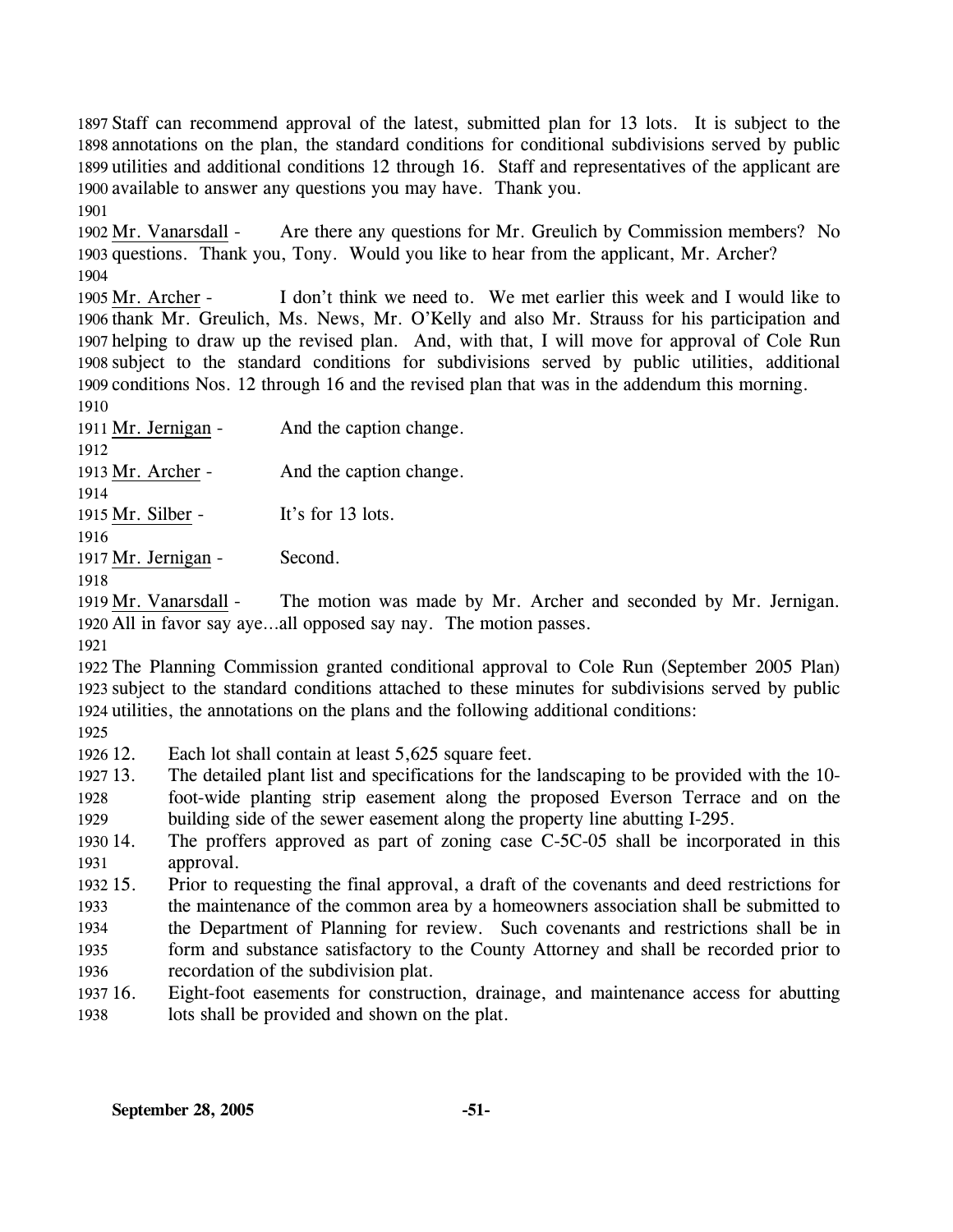#### 1939 **PLAN OF DEVELOPMENT**

1940

| POD-54-05              | Balzer & Associates, Inc. for Balance & Ear Centre Pension           |  |
|------------------------|----------------------------------------------------------------------|--|
| Gaskins Road Office    | <b>Plan:</b> Request for approval of a plan of development as        |  |
| Building -Gaskins Road | required by Chapter 24, Section 24-106 of the Henrico County         |  |
| and Three Chopt Road   | Code, to construct a one-story, $6,763$ 8,420 square foot office     |  |
| $(POD-77-00$ Revised)  | building $(Phase 1)$ and a future $2,000$ square foot addition       |  |
|                        | $(\text{Phase } 2)$ . The 1.11-acre site is located at the northwest |  |
|                        | intersection of Gaskins Road and Three Chopt Road on parcel          |  |
|                        | 750-754-0386. The zoning is R-6C, General Residence District         |  |

(Conditional). County water and sewer. **(Three Chopt)** 

1941

Is there anyone in the audience in opposition to POD-54-05, Gaskins 1943 Road Office Building, in the Three Chopt District? No opposition. Mr. Wilhite. 1942 Mr. Vanarsdall -

1944

You've just received a revised site plan layout as well as revised 1946 architectural plans. The layout of the site was changed to accommodate the requested right-of-1947 way dedication along Three Chopt Road. In addition, the entrance on Three Chopt was also 1948 shifted northwest to near the property line of the site. These changes did require them to 1949 change the layout on the parking lot as well. In addition, the architectural plans have been 1950 changed. The footprint of the building has changed, it is now a 8,420 square foot building. 1951 Staff has done the review of the revised plans and we do find them acceptable for approval. 1952 On page 6 of your addendum there is a revised recommendation for approval as well as the 1953 caption has been changed to reflect the change in the square footage of the building. If you 1954 have any questions I'll be happy to try to answer them. 1945 Mr. Wilhite -

1955

Are there any questions for Mr. Wilhite by Commission members? No 1957 questions. Would you like to hear from the applicant, Mr. Branin? 1956 Mr. Vanarsdall -

1958

1959 Mr. Branin - No, sir.

1960

1961 Mr. Vanarsdall - All right, entertain a motion.

1962

Okay. Mr. Chairman, I move for approval of POD-54-05, Gaskins 1964 Road Office Building per staff recommendations and conditions Nos. 23 through 34. 1963 Mr. Branin -

1965

1966 Mr. Jernigan - Second.

1967

The motion was made by Mr. Branin and seconded by Mr. Jernigan. All 1969 in favor say aye...all opposed say nay. The motion passes. 1968 Mr. Vanarsdall -

1970

 The Planning Commission approved POD-54-05, Gaskins Road Office Building (POD-77-00 Revised) subject to the standard conditions attached to these minutes for developments of this type, the annotations on the plans and the following additional conditions: 1974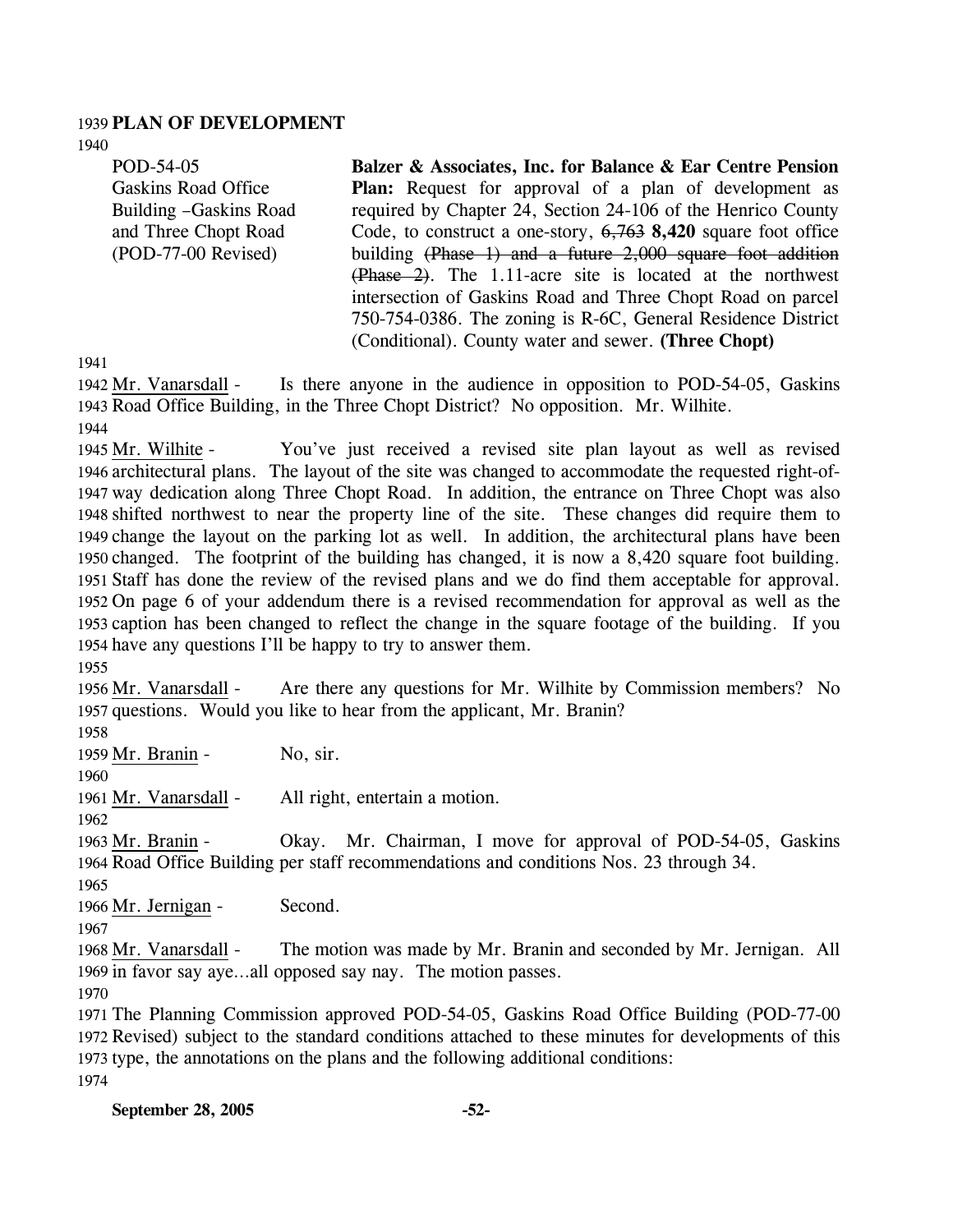1975 23. 1976 1977 1978 The site including paving, pavement markings, signage, curb and gutter, dumpster screens, walls, fences, lighting and other site improvements shall be properly maintained in good condition at all times. Any necessary repairs shall be made in a timely manner.

1979 24 1980 1981 1982 The right-of-way for widening of Three Chopt Road as shown on approved plans shall be dedicated to the County prior to any occupancy permits being issued. The right-ofway dedication plat and any other required information shall be submitted to the County Real Property Agent at least sixty (60) days prior to requesting occupancy permits.

1983 25. 1984 1985 1986 1987 The easements for drainage and utilities as shown on approved plans shall be granted to the County in a form acceptable to the County Attorney prior to any occupancy permits being issued. The easement plats and any other required information shall be submitted to the County Real Property Agent at least sixty (60) days prior to requesting occupancy permits.

1988 26. 1989 The developer shall provide fire hydrants as required by the Department of Public Utilities and Division of Fire.

1990 27 1991 27. A standard concrete sidewalk shall be provided along the north side of Three Chopt Road.

1992 28. Outside storage shall not be permitted.

1993 29. 1994 The proffers approved as a part of zoning case C-61C-78 shall be incorporated in this approval.

1995 30. 1996 1997 The certification of building permits, occupancy permits and change of occupancy permits for individual units shall be based on the number of parking spaces required for the proposed uses and the amount of parking available according to approved plans.

1998 31. 1999 2000 Any necessary off-site drainage and/or water and sewer easements must be obtained in a form acceptable to the County Attorney prior to final approval of the construction plans.

2001 32. 2002 2003 Deviations from County standards for pavement, curb or curb and gutter design shall be approved by the County Engineer prior to final approval of the construction plans by the Department of Public Works.

2004 33. 2005 2006 33. Approval of the construction plans by the Department of Public Works does not establish the curb and gutter elevations along the Henrico County maintained right-ofway. The elevations will be set by Henrico County.

2007 34. 2008 2009 2010 2011 The location of all existing and proposed utility and mechanical equipment (including HVAC units, electric meters, junction and accessory boxes, transformers, and generators) shall be identified on the landscape plans. All equipment shall be screened by such measures as determined appropriate by the Director of Planning or the Planning Commission at the time of plan approval**.** 

2012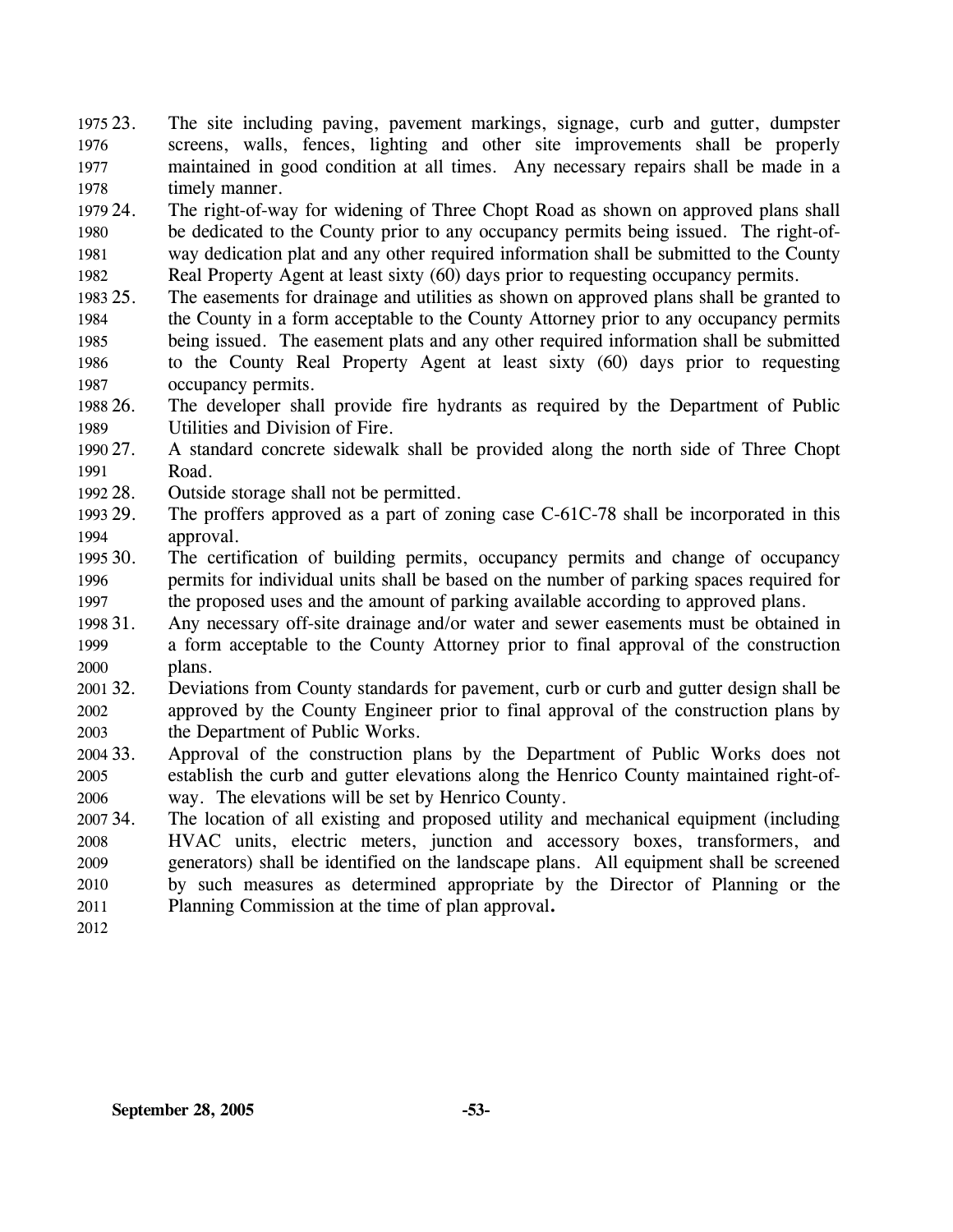### 2013 **PLAN OF DEVELOPMENT**

2014

| POD-57-05            | Youngblood, Tyler & Associates, P.C. for Shady Grove            |
|----------------------|-----------------------------------------------------------------|
| Villas @ Grey Oaks - | Company, Inc. and Loftis Real Estate & Development, Inc.:       |
| Grey Oaks Park Drive | Request for approval of a plan of development as required by    |
|                      | Chapter 24, Section 24-106 of the Henrico County Code, to       |
|                      | construct 84, 3,000 square foot, two-story condominium for      |
|                      | sale units. The 24.22-acre site is located on the south side of |
|                      | Grey Oaks Park Drive, approximately 0.2 miles east of           |
|                      | Pouncey Tract Road on part of parcel 738-772-9227. The          |
|                      | zoning is RTHC, Residential Townhouse District (Conditional).   |

County water and sewer. **(Three Chopt)** 

2015

Is there anyone in the audience in opposition to POD-57-05, Villas  $\omega$ 2017 Grey Oaks, in the Three Chopt District? No opposition. Mr. Kennedy.  $2016$  Mr. Vanarsdall -2018

The revised plan satisfied staff's concerns regarding adequacy and safety 2020 of the proposed dry ponds within a residential subdivision. The ponds have been replaced with 2021 sand filters. The engineer has indicated that he is exploring other methods to address the 2022 Department of Public Works drainage concerns to substitute something else for this sand 2023 filters. In the meantime, the developer has agreed to address staff's concerns regarding the 2024 appearance of those sand filters, at the time of the landscape plan is submitted. The added 2025 condition addresses an additional concern addressed by staff regarding final grading for 2026 positive drainage around these units. The property is pretty flat and we want to make sure that 2027 there is adequate, positive drainage. So, the additional condition requires the engineer to 2028 certify it as each certificate of occupancy is issued. This way we will know that there is 2029 positive drainage for each building at the time it is constructed. 2019 Mr. Kennedy -2030

| September 28, 2005    | -54-                                                                                       |
|-----------------------|--------------------------------------------------------------------------------------------|
| 2047 Mr. Branin -     | This project, the topo is very flat.                                                       |
| 2046                  |                                                                                            |
| 2045 Mr. Cochran -    | I'm well, thank you.                                                                       |
| 2044                  |                                                                                            |
| 2043 Mr. Branin -     | Good morning, John, how are you?                                                           |
| 2042                  |                                                                                            |
| 2041 have.            |                                                                                            |
|                       | 2040 with Youngblood, Tyler & Associates and I'll be happy to answer any questions you may |
| 2039 Mr. Cochran -    | Mr. Chairman, members of the Commission, my name is John Cochran                           |
| 2038                  |                                                                                            |
| 2037 Mr. Vanarsdall - | Would the applicant please come forward please.                                            |
| 2036                  |                                                                                            |
| 2035 Mr. Branin -     | As I would.                                                                                |
| 2034                  |                                                                                            |
| 2033 Mr. Silber -     | Mr. Chairman, I would really like to have the applicant come forward.                      |
| 2032                  |                                                                                            |
| 2031 Mr. Vanarsdall - | Are there any questions for Mr. Kennedy by Commission members?                             |
|                       |                                                                                            |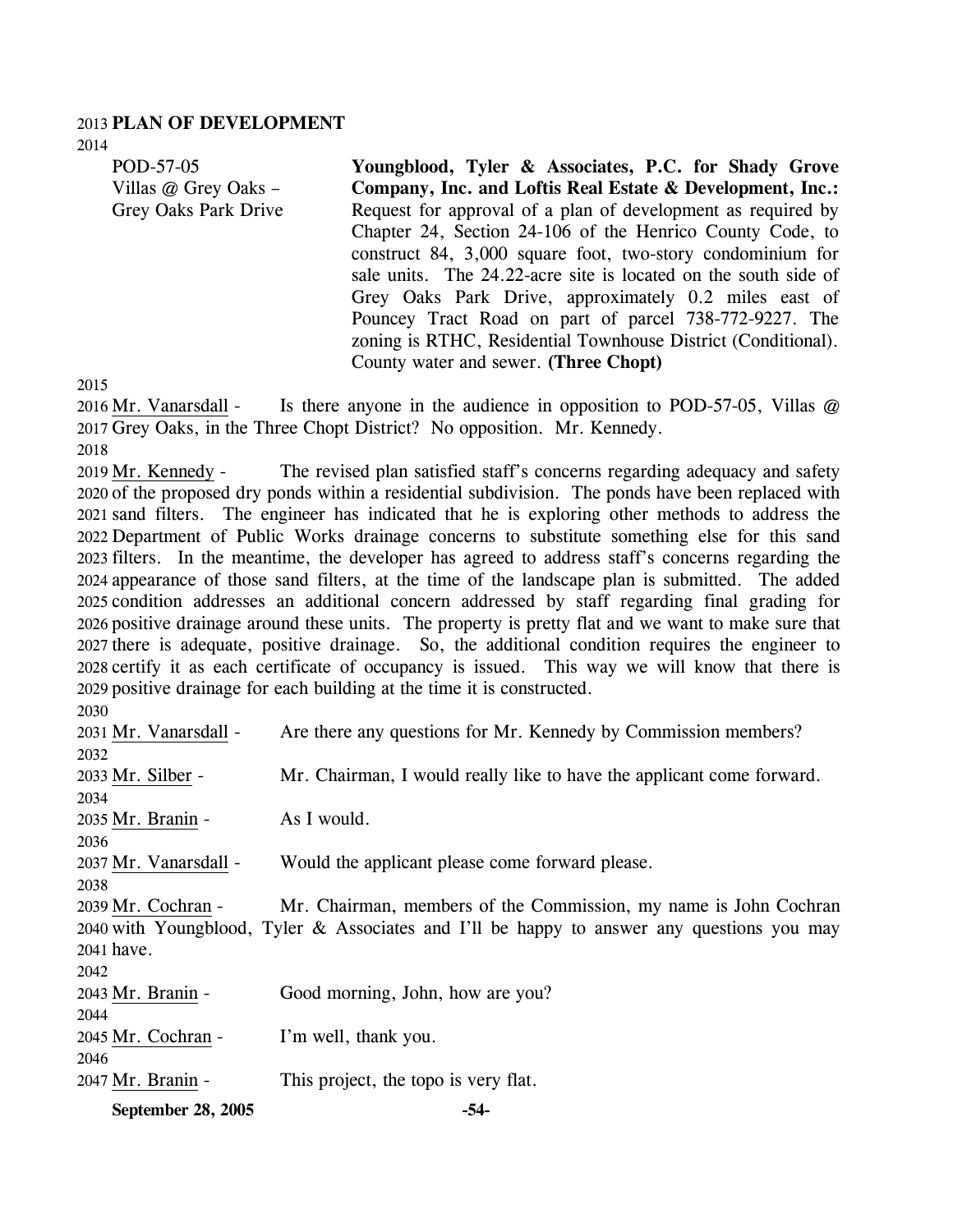2048 Mr. Cochran - Yes, sir. 2049

How are you guys addressing it because we have been running into 2051 problems with developers building and really neglecting drainage issues. And what concerns 2052 me the most about your project is the topo. 2050 Mr. Branin -

2053

We recognize from the beginning that this was going to be a challenge 2055 unless we masquerade the site. So, we are not utilizing the topo as it is, we are making it much 2056 better by masquerading the site and creating a positive slope. These are not slaps on grade, 2057 they are foundation units, therefore, enable us to put a much greater slope around the units 2058 than we ordinarily would if they were slabs. 2054 Mr. Cochran -

2059

2061

2060 Mr. Branin - So, you have addressed it?

2062 Mr. Cochran - Yes, sir.

2063

With most projects that is always one of my concerns because we are 2065 having numerous people come in when we are putting in new subdivisions that are saying "hey by yard is already a swamp because of the adjacent subdivision." 2066 2064 Mr. Branin -

2067

We have had similar concerns and projects of this nature. Where we 2069 have had to go back in, after the units were occupied and fix problems, but we believe that the 2070 type of construction with the foundation and the units sitting up will alleviate any of those 2071 concerns. 2068 Mr. Cochran -

2072

2073 Mr. Branin - Okay. Mr. Silber, do you have any questions?

2074

No. I think your point is well taking. I think the engineer has indicated 2076 that they will design this in a fashion that we won't have drainage problems on these lots, and I 2077 think that the County will be inspecting to make sure that that is taking care of. We have had 2078 issues and problems with this type of development in the past with the proximity of the homes 2079 being so close together. I think it might be more of an issue on slab construction. So, I think 2080 that the crawl space should allow them to better design their lots. 2075 Mr. Silber -

2081

2082 Mr. Branin - I have no further questions, Mr. Chairman.

2083

Are there any more questions for Mr. Cochran? Thank you, John. All 2085 right. Entertain a motion. 2084 Mr. Vanarsdall -

2086

Mr. Chairman, I move for approval of POD-57-05, subject to the 2088 standard conditions and the following additional conditions Nos. 23 through 35 on the agenda 2089 and No. 36 on the addendum. 2087 Mr. Branin -

2090

2091 Mr. Archer - Second. 2092

**September 28, 2005 -55-**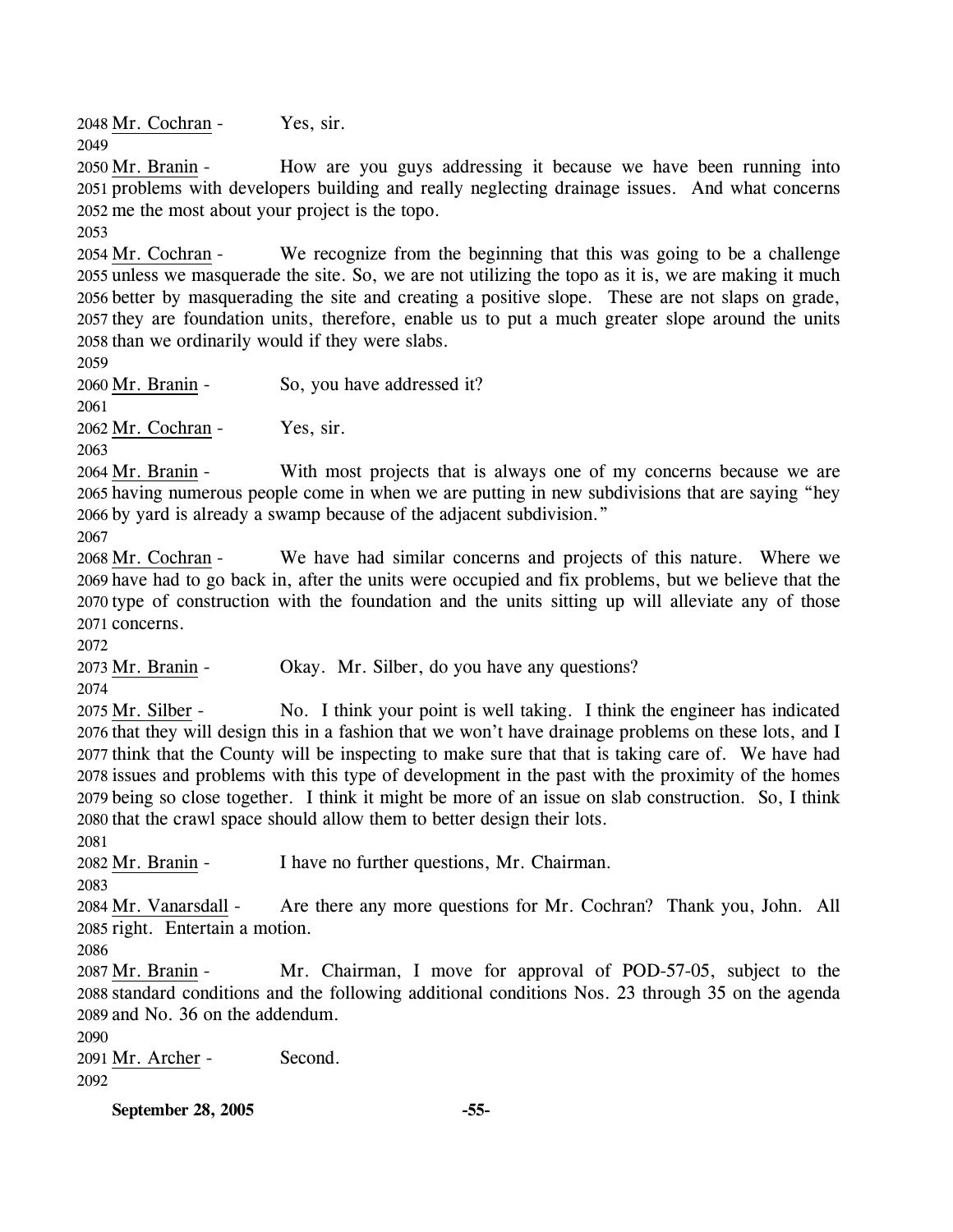The motion was made by Mr. Branin and seconded by Mr. Archer. All 2094 in favor say aye...all opposed say nay. The motion passes. 2093 Mr. Vanarsdall -

2095

2096 The Planning Commission approved POD-57-05, Villas @ Grey Oaks, subject to the standard 2097 conditions attached to these minutes, the annotations on the plans and the following additional 2098 conditions:

2099

2100 23. 2101 2102 2103 The site including paving, pavement markings, signage, curb and gutter, dumpster screens, walls, fences, lighting and other site improvements shall be properly maintained in good condition at all times. Any necessary repairs shall be made in a timely manner.

2104 24. The unit house numbers shall be visible from the parking areas and drives.

- 2105 25. 2106 2107 2108 The names of streets, drives, courts and parking areas shall be approved by the Richmond Regional Planning District Commission and such names shall be included on the construction plans prior to their approval. The standard street name signs shall be ordered from the County and installed prior to any occupancy permit approval.
- 2109 26. 2110 2111 2112 2113 The easements for drainage and utilities as shown on approved plans shall be granted to the County in a form acceptable to the County Attorney prior to any occupancy permits being issued. The easement plats and any other required information shall be submitted to the County Real Property Agent at least sixty (60) days prior to requesting occupancy permits.
- 2114 27. 2115 2116 2117 2118 28. The limits and elevations of the 100-year frequency flood shall be conspicuously noted on the plan "Limits of 100 Year Floodplain." In addition, the delineated 100-year floodplain must be labeled "Variable Width Drainage and Utility Easement." The easement shall be granted to the County prior to the issuance of any occupancy permits. The developer shall provide fire hydrants as required by the Department of Public
- 2119 Utilities and Division of Fire.

2120 29. 2121 The proffers approved as a part of zoning cases  $C-16C-03$  and  $C-4C-05$  shall be incorporated in this approval.

- 2122 30. 2123 2124 Any necessary off-site drainage and/or water and sewer easements must be obtained in a form acceptable to the County Attorney prior to final approval of the construction plans.
- 2125 31. 2126 2127 Deviations from County standards for pavement, curb or curb and gutter design shall be approved by the County Engineer prior to final approval of the construction plans by the Department of Public Works.
- 2128 32. 2129 2130 2131 2132 2133 2134 The pavement shall be of an SM-2A type and shall be constructed in accordance with County standard and specifications. The developer shall post a defect bond for all pavement with the Department of Planning - the exact type, amount and implementation shall be determined by the Director of Planning, to protect the interest of the members of the Homeowners Association. The bond shall become effective as of the date that the Homeowners Association assumes responsibility for the common areas. Prior to the issuance of the last Certificate of Occupancy, a professional engineer must certify that
- 2135 the roads have been designed and constructed in accordance with County standards.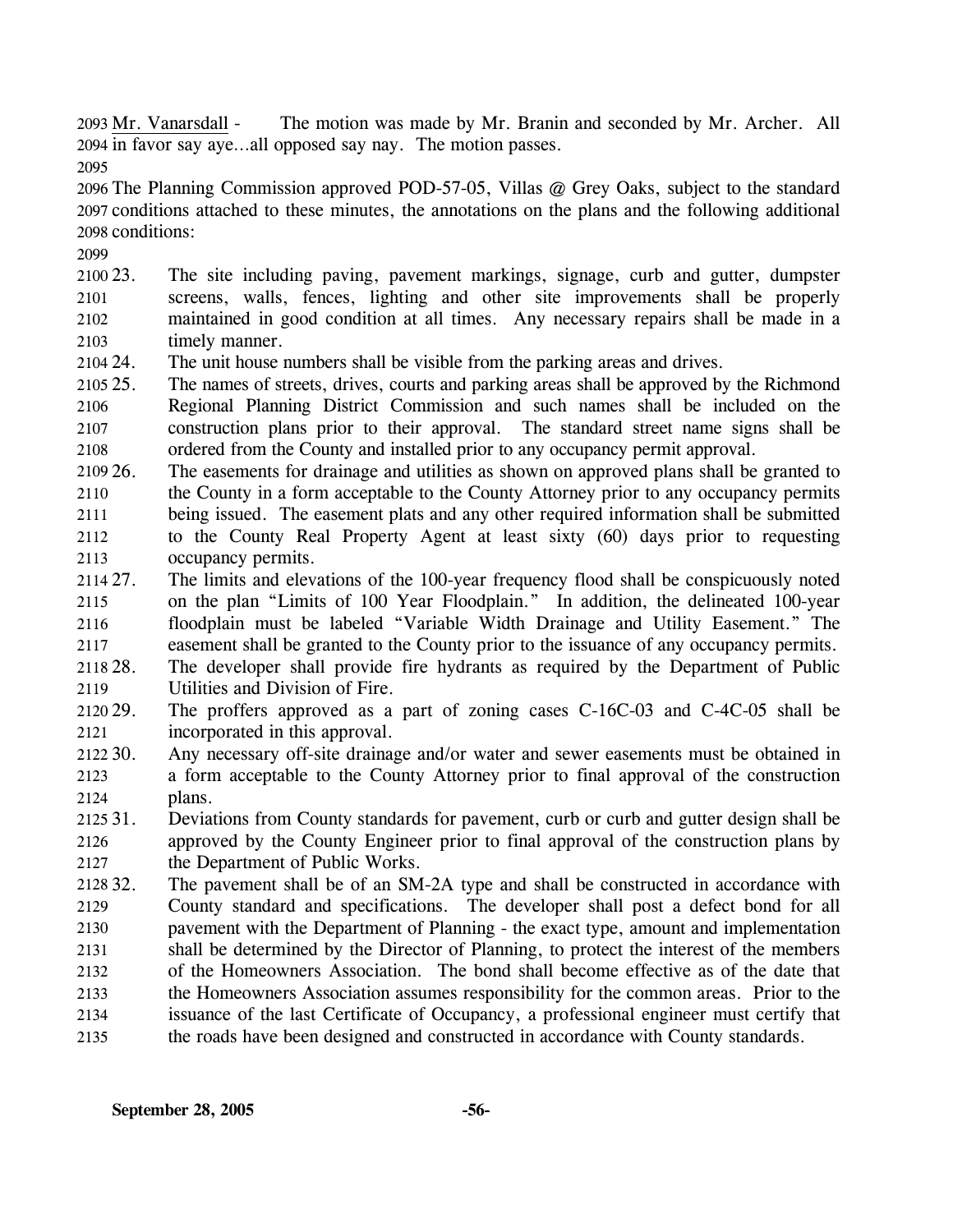2136 33. 2137 2138 2139 2140 Insurance Services Office (ISO) calculations must be included with the plans and contracts and must be approved by the Department of Public Utilities prior to the issuance of a building permit. Insurance Services Office (ISO) calculations must be included with the plans and contracts and must be approved by the Department of Public Utilities prior to the issuance of a building permit.

2141 34. 2142 2143 Approval of the construction plans by the Department of Public Works does not establish the curb and gutter elevations along the Henrico County maintained right-ofway. The elevations will be set by Henrico County.

2144 35. 2145 2146 2147 2148 35. Prior to final approval a draft declaration of covenants and deed restrictions for the maintenance of the common area by a owners association and for architectural control must be submitted for review and approval by the Department of Planning and shall be in form and substance satisfactory to the County Attorney and shall be recorded prior to the issuance of Building Permits.

2149 36. 2150 2151 36. Prior to issuance of a certificate of occupancy for any building in this development, the engineer of record shall certify that the site has been graded in accordance with the approved grading plans.

2152

#### 2153 **PLAN OF DEVELOPMENT**

2154

POD-58-05 JEB Stuart Place – JEB Stuart Parkway and Technology Park Drive **Vanasse Hangen Brustlin, Inc. for Clarke Jones, III and Sauer Properties, Inc.:** Request for approval of a plan of development as required by Chapter 24, Section 24-106 of the Henrico County Code, to construct a 23,388 square foot, twostory office building. The 3.38-acre site is located at the northwest corner of the intersection of JEB Stuart Parkway and Technology Park Drive, approximately 1,100 feet north of the intersection of JEB Stuart Parkway and Virginia Center Parkway on parcel 785-768-9646. The zoning is M-1C, Light Industrial District (Conditional). County water and sewer. **(Fairfield)** 

2155

2156 Mr. Vanarsdall - Any opposition to JEB Stuart Place – POD-58-05, in the Fairfield 2157 District. No opposition. Good morning, Mr. Cooper. 2158 2159 Mr. Cooper - Good morning, Mr. Chairman and members of the Commission. 2160 2161 Mr. Branin - Mr. Cooper, how are you? Is everybody aware that this is Mr. Cooper's 2162 last meeting with us? 2163 2164 Mr. Jernigan - Yes, I am. 2165 2166 Mr. Vanarsdall - Yes, he is going over behind the Dunkin' Donuts. 2167 2168 Mr. Cooper - Well, fortunately I can afford a few of those donuts on the way in 2169 everyday, so I am actually looking forward to that part.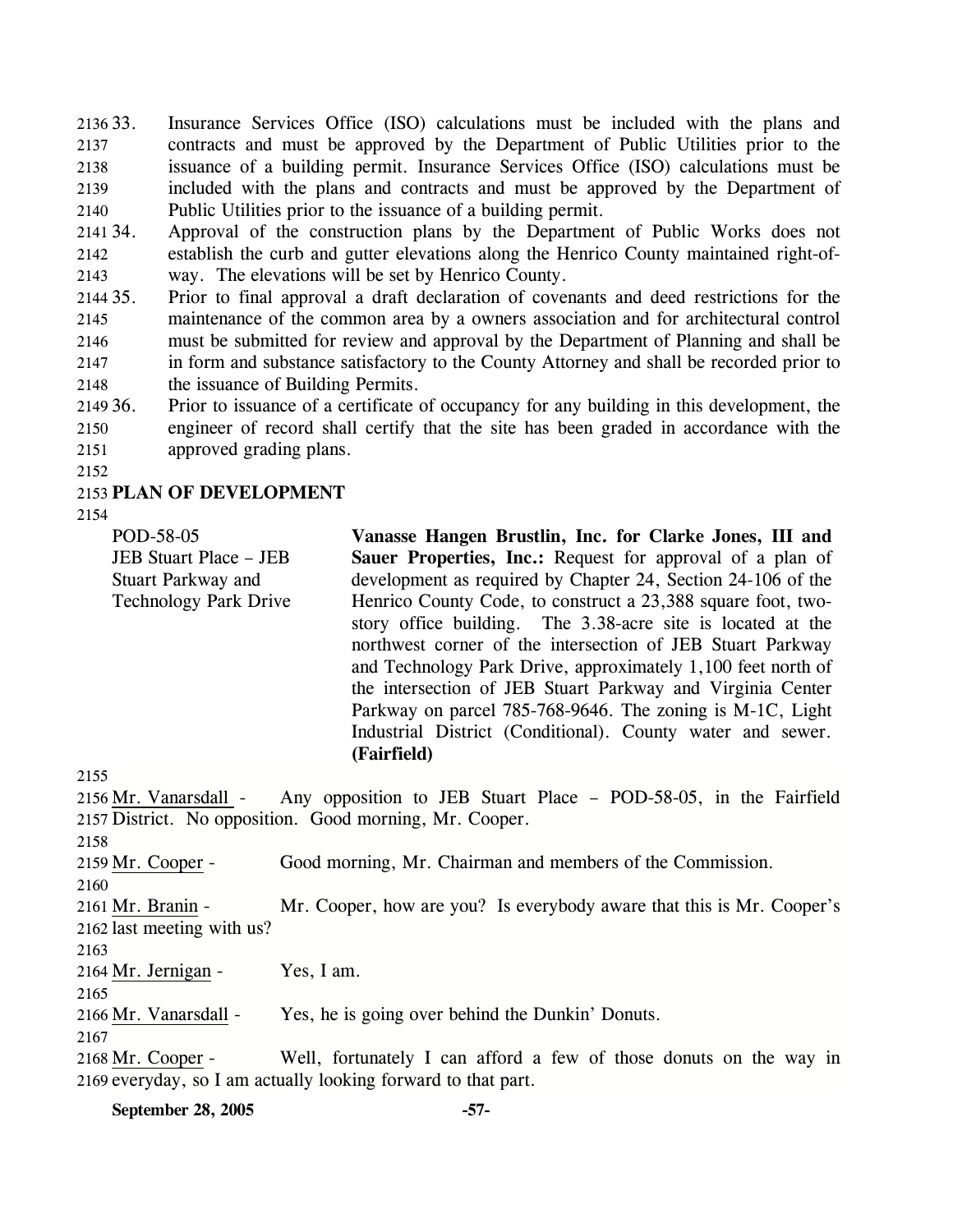2170 The proposed two-story office building before you today is located along JEB Stuart Parkway, 2171 north of Virginia Center Parkway. As you may recall, the rezoning case for this site was 2172 approved by the Board of Supervisors at their public hearing earlier this month. 2173

2174 A revised plan was just handed out to you this morning, which does match the layout provided 2175 during that rezoning case. Some of the highlighted proffers reflected in that revised plan 2176 include a 25 foot landscape buffer along JEB Stuart Parkway and drive-in doors for loading 2177 and unloading at the rear of the building. The elevations for the proposed building also match 2178 those provided during the rezoning hearing. As you will note in the staff report listed in your 2179 original agenda, staff had several concerns for the original plan submitted, including right-of-2180 way dedication, encroachments in the SPA buffer, flood plain delineation, and the missing 2181 floor plan for the second floor. Those items have since been addressed and are reflected in the 2182 revised plan and the additional condition provided to you this morning. Specifically, an 2183 annotation has been added to the revised plan requiring the necessary right-of-way dedication 2184 along JEB Stuart Parkway be provided as required by the Traffic Engineer. As well, the 2185 proposed entrance to Technology Park Drive will be permitted in the SPA by Public Works, 2186 however, all other encroachments in the SPA have been removed. Public Works is also going 2187 to require a flood plain study to be completed prior to construction plan approval, and that is 2188 reflected in Condition No. 38, which was handed out to you this morning. Finally, we did 2189 receive the second floor plan for the building. That was also handed out to you this morning. 2190 That has been reviewed by County agencies including the Police Department and all are 2191 recommending approval of that, as well.

2192

2193 So, with these revisions, the annotations on the plan and the added condition handed out to you 2194 this morning, staff can recommend approval of this plan. The applicant's representative is 2195 here today if you have any questions for them, and I will be happy to answer any as well. 2196

2197 Mr. Vanarsdall - Any questions for Mr. Cooper?

2198

2199 Mr. Silber - Mr. Cooper, on the original plan, it looks like staff had crossed through 2200 two loading spaces in the rear of the building that has not been crossed through on the revised 2201 plan.

2202

2203 Mr. Cooper - Yes, sir. There were actually some questions when the original plan was 2204 submitted, the rezoning case was still pending Board approval. The verbiage in the proffer 2205 related to loading docks indicates that no loading docks shall be utilized on the property or 2206 shall be provided on the property, and that drive-in doors shall be utilized. With that, staff 2207 took the stance that that was to indicate that loading and unloading of vehicles should take 2208 place inside of the building. There was some discussion about that during our meeting with the 2209 applicant. He had a different understanding, so with the original plan, we had to X out the 2210 loading space to the rear. However, since that time, it has been determined that the loading 2211 space to the rear is not a loading dock, and, therefore, could be permitted to utilize smaller 2212 trucks to be parked there, but the loading and unloading would take place inside the building, 2213 if that makes sense.

2214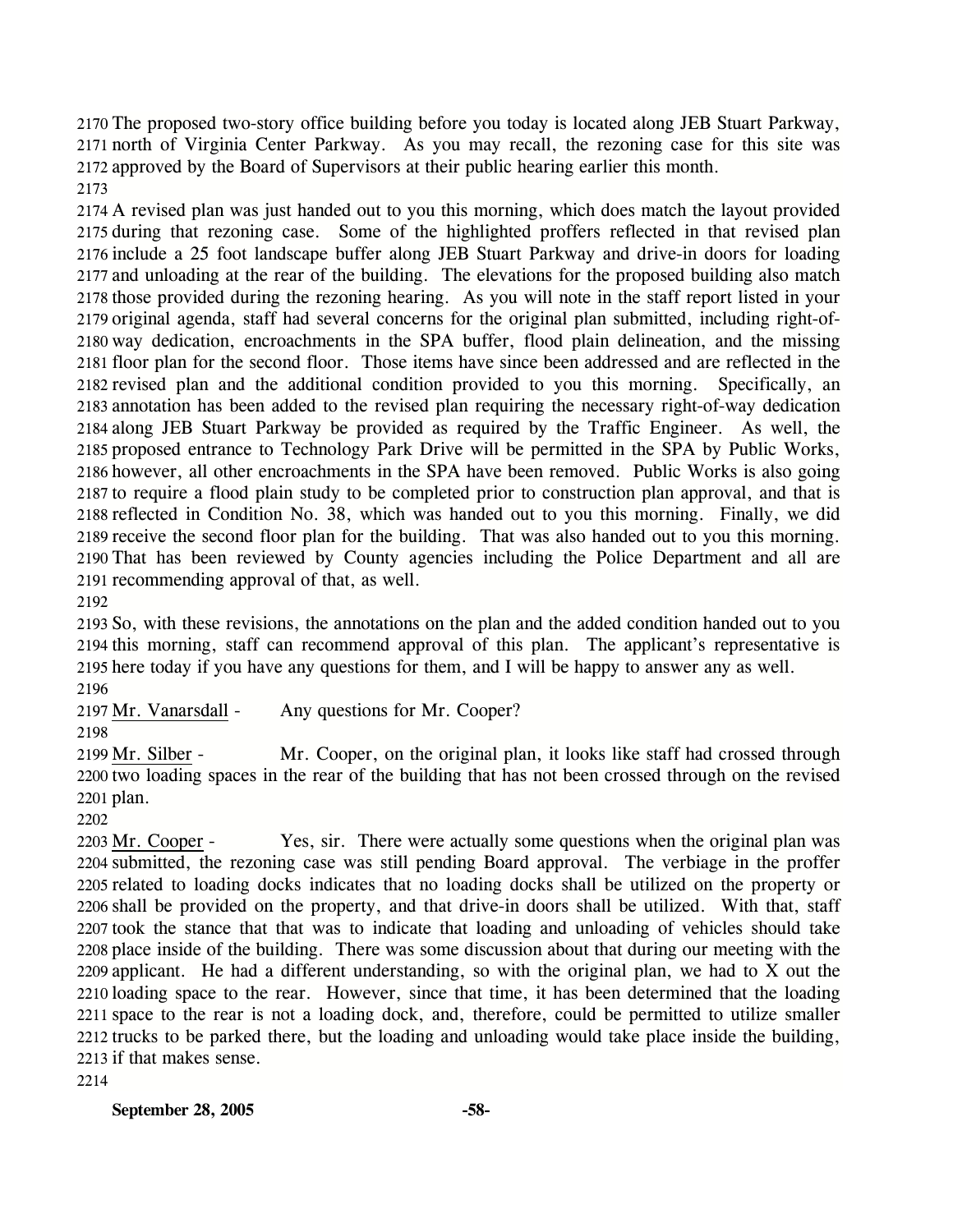2215 Mr. Silber - And there is also an annotation on the revised plan that says additional 2216 right-of-way will be required along JEB Stuart Parkway.

2217

2218 Mr. Cooper - That is correct. Public Works is requiring seven feet from the front of 2219 curb, and if you notice at the intersection of Technology Park Drive and JEB Stuart Parkway, 2220 if you look where the proposed right-of-way line is versus the current curb, they need 2221 additional right-of-way, and it will impact slightly the setback because they have the required 2222 25-foot landscape buffer. However, they do have some flexibility in their parking. It will 2223 probably cost them a space or two in that immediate vicinity there at that intersection, but they 2224 can afford to lose a couple of spaces if need be, and there is also opportunities in other areas 2225 on the site to pick up those spaces if they choose to do that.

2226

2227 Mr. Silber - So they will be able to maintain the 25-foot landscape buffer?

2228

2229 Mr. Cooper - Yes, sir. That was our most important concern, and the applicant has 2230 committed to making sure that does happen.

2231

2232 Mr. Vanarsdall - Any more questions for Mr. Cooper? All right. Mr. Archer.

2233

2234 Mr. Archer - I don't think I need to hear from the applicant, Mr. Chairman, and Mr. 2235 Cooper did call me yesterday and we discussed those issues that the secretary raised this 2236 morning. As he explained in his presentation, there were four revisions to conditions that 2237 needed to be met, and they all have been, and the additional condition No. 38 takes care of the 2238 flood plain study. So with that, I will move for approval of POD-58-05, JEB Stuart Place – 2239 JEB Stuart Parkway and Technology Park Drive, subject to the additional conditions Nos. 23 2240 through 38, 38 being an added condition that we received this morning and the revised plan. 2241

2242 Mr. Jernigan - Second.

2243

2244 Mr. Vanarsdall - Motion made by Mr. Archer and seconded by Mr. Jernigan. All in 2245 favor say aye. All opposed say no. The motion passes.

2246

2247 The Planning Commission approved POD-58-05, JEB Stuart Place – JEB Stuart Parkway and 2248 Technology Park Drive, subject to the standard conditions attached to these minutes for 2249 developments of this type, the annotations on the plans and the following additional conditions: 2250

2251 23. 2252 2253 2254 23. The site including paving, pavement markings, signage, curb and gutter, dumpster screens, walls, fences, lighting and other site improvements shall be properly maintained in good condition at all times. Any necessary repairs shall be made in a timely manner.

2255 24. 2256 2257 2258 The right-of-way for widening of JEB Stuart Parkway as shown on approved plans shall be dedicated to the County prior to any occupancy permits being issued. The right-ofway dedication plat and any other required information shall be submitted to the County Real Property Agent at least sixty (60) days prior to requesting occupancy permits.

2259 25. The easements for drainage and utilities as shown on approved plans shall be granted to

**September 28, 2005 -59-**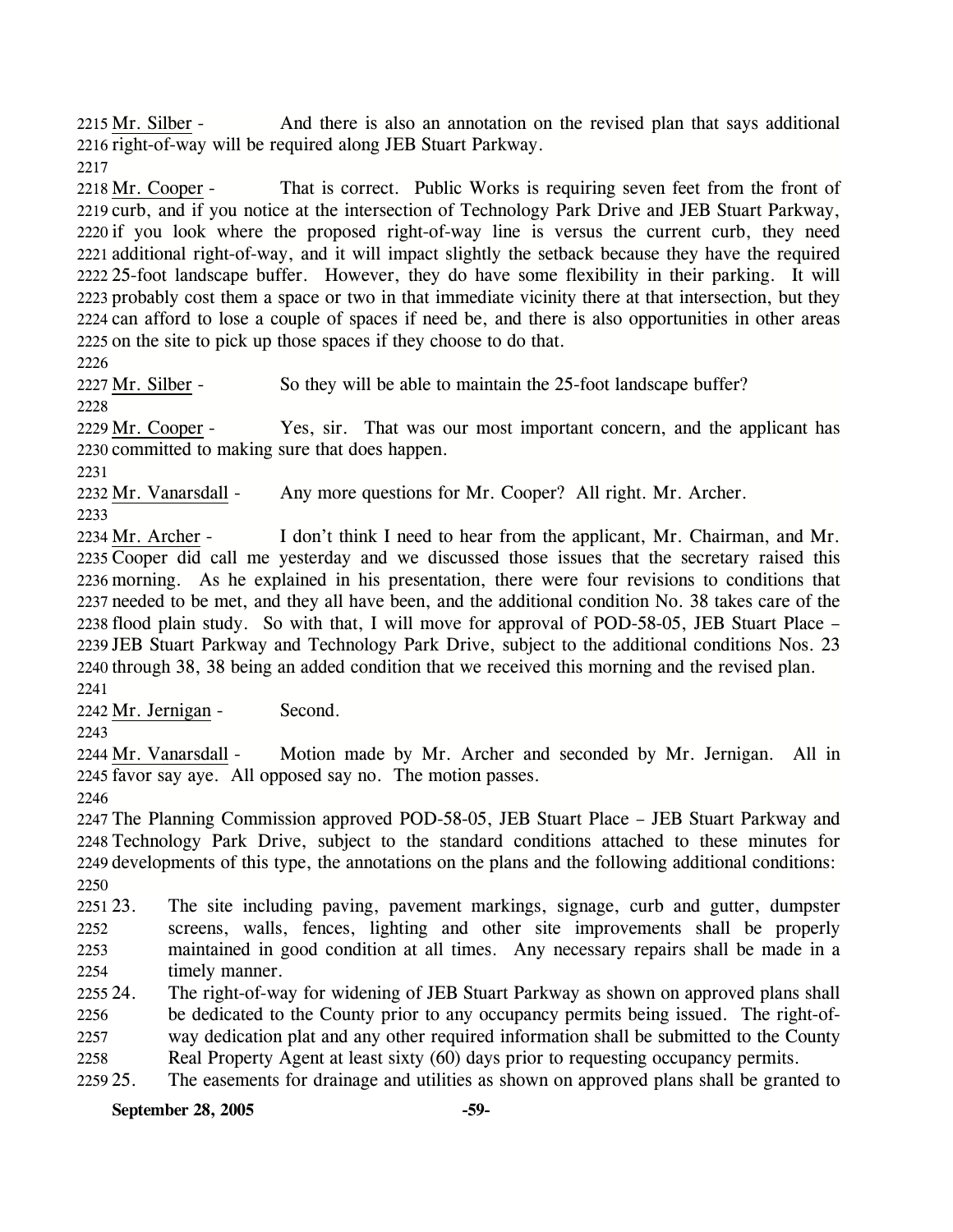2260 2261 2262 2263 the County in a form acceptable to the County Attorney prior to any occupancy permits being issued. The easement plats and any other required information shall be submitted to the County Real Property Agent at least sixty (60) days prior to requesting occupancy permits.

2264.26 2265 2266 2267 The limits and elevations of the 100-year frequency flood shall be conspicuously noted on the plan "Limits of 100 Year Floodplain." In addition, the delineated 100-year floodplain must be labeled "Variable Width Drainage and Utility Easement." The easement shall be granted to the County prior to the issuance of any occupancy permits.

2268 27. 2269 The required building setback shall be measured from the proposed right-of-way line and the parking shall be located behind the proposed right-of-way line.

2270 28. 2271 The developer shall provide fire hydrants as required by the Department of Public Utilities and Division of Fire.

2272 29. Outside storage shall not be permitted.

2273 30. 2274 The proffers approved as a part of zoning case C-39C-05 shall be incorporated in this approval.

2275 31 2276 2277 The certification of building permits, occupancy permits and change of occupancy permits for individual units shall be based on the number of parking spaces required for the proposed uses and the amount of parking available according to approved plans.

2278 32. 2279 2280 Any necessary off-site drainage and/or water and sewer easements must be obtained in a form acceptable to the County Attorney prior to final approval of the construction plans.

2281 33. 2282 2283 33. Deviations from County standards for pavement, curb or curb and gutter design shall be approved by the County Engineer prior to final approval of the construction plans by the Department of Public Works.

2284 34. 2285 Storm water retention, based on the 50-10 concept, shall be incorporated into the drainage plans.

2286 35. 2287 2288 Insurance Services Office (ISO) calculations must be included with the plans and contracts and must be approved by the Department of Public Utilities prior to the issuance of a building permit.

2289 36. 2290 2291 36. Approval of the construction plans by the Department of Public Works does not establish the curb and gutter elevations along the Henrico County maintained right-ofway. The elevations will be set by Henrico County.

2292 37. 2293 2294 2295 2296 The location of all existing and proposed utility and mechanical equipment (including HVAC units, electric meters, junction and accessory boxes, transformers, and generators) shall be identified on the landscape plans. All equipment shall be screened by such measures as determined appropriate by the Director of Planning or the Planning Commission at the time of plan approval.

2297 38. 2298 38. A floodplain study shall be submitted to the Department of Public Works for review and approval prior to construction plan approval.

2299

2300 Mr. Vanarsdall - On a serious note, Mike is going over to Community Revitalization 2301 Division, and I have already told him that we wish him well and we are going to miss him 2302 where he is. Good luck.

2303

2304 Mr. Cooper - I appreciate everything you all have done to help me through this. This

**September 28, 2005** -60-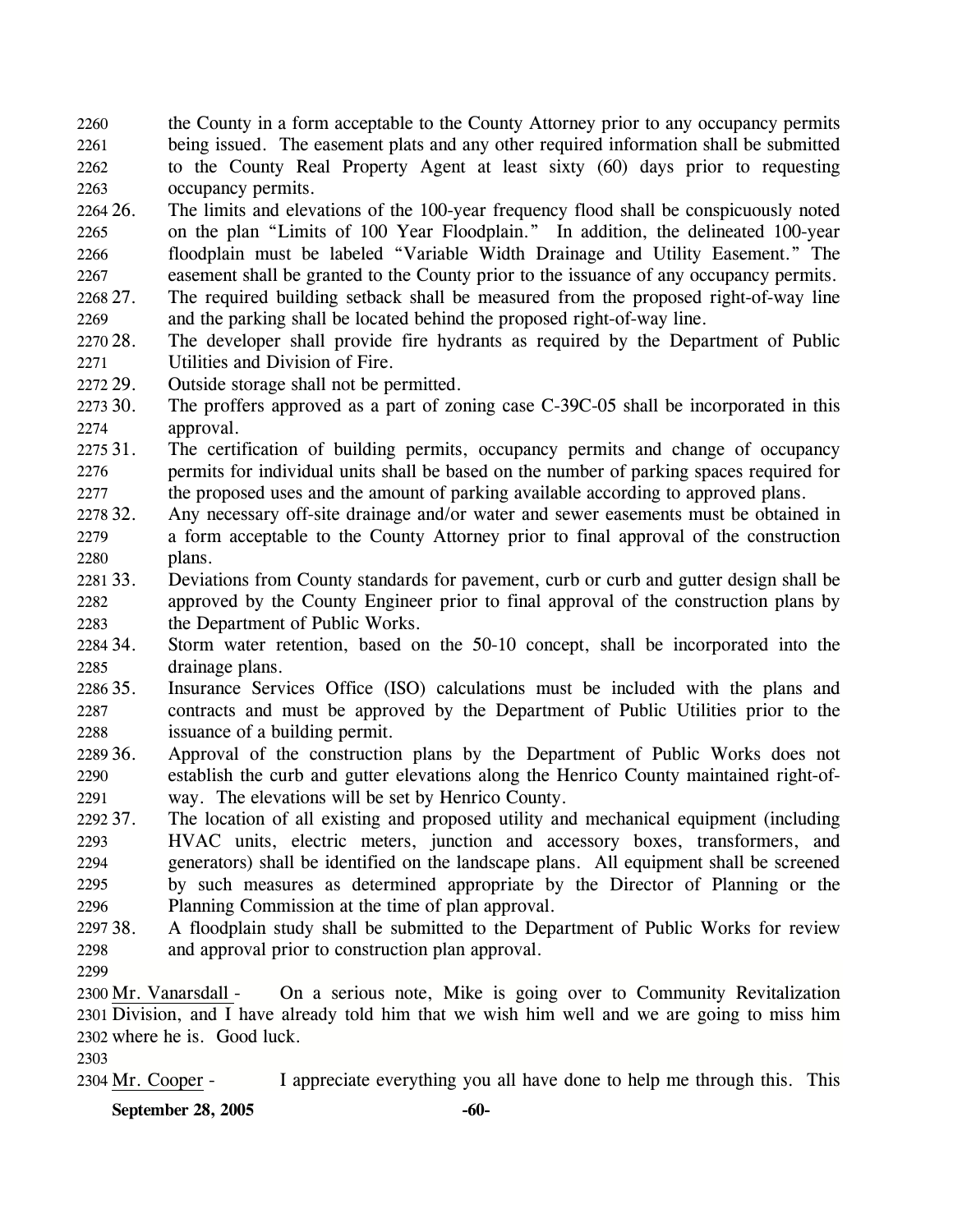2305 was my first job out of school, so it will be a little different to move on, but I am looking 2306 forward to it, but will definitely miss everybody here. So, thank you very much. 2307

2308 Mr. Jernigan - You have done well. 2309 2310 Mr. Vanarsdall - You are not going away where we won't see you anymore. 2311 2312 Mr. Cooper - That is right, and if you ever want to have a meeting at Dunkin' 2313 Donuts… 2314 2315 Mr. Vanarsdall - It is not like you are going to Hanover or somewhere like that. 2316 2317 **PLAN OF DEVELOPMENT** 

2318

POD-59-05 Brown Distributing Company–Villa Park Drive **Vanasse Hangen Brustlin, Inc. for Avalon Investments, LLC and Brown Distributing Company, Inc.:** Request for approval of a plan of development as required by Chapter 24, Section 24-106 of the Henrico County Code, to construct a 126,620 square foot office/warehouse and distribution building. The 18.79-acre site is located along the western side of Villa Park Drive, approximately 2,500 feet southwest of the intersection of Villa Park Drive and Parham Road on parcel 781-754-0930. The zoning is O/S-2C, Office/Service District (Conditional). County water and sewer. **(Fairfield)** 

2319

2320 Mr. Silber - This is in the Fairfield District.

2321

2322 Mr. Vanarsdall - Is anyone in the audience in opposition to POD-59-05, Brown 2323 Distributing Company, Villa Park? No opposition.

2324

2325 Mr. Cooper - Good morning, again. This project presented before you right now is 2326 for a proposed office/warehouse and distribution building, totaling approximately 126,620 sq. 2327 ft. This property was also recently rezoned by the Board of Supervisors earlier this month. 2328 The plan submitted for review is in conformance with the plan provided at the time of the 2329 rezoning, as are the building elevations, which will allow this development to blend well with 2330 the surrounding buildings also located in Villa Park. Specifically highlighting some of the 2331 proffers, again both the fleet parking area and the loading area are located to the rear of the 2332 property and will be sufficiently screened from view as required by the proffers. To help 2333 further enhance the property, a 20-foot landscape buffer is being provided along Villa Park 2334 Drive, also proffered with the rezoning case.

2335

2336 To provide the Planning Commission an additional opportunity to insure those screening 2337 measures are in place, particularly related to the fleet parking and loading area, staff is 2338 recommending No. 9 Amended to bring the landscape plan back to the Planning Commission 2339 at a later time. As is indicated in the original staff report, we did have some concern for, and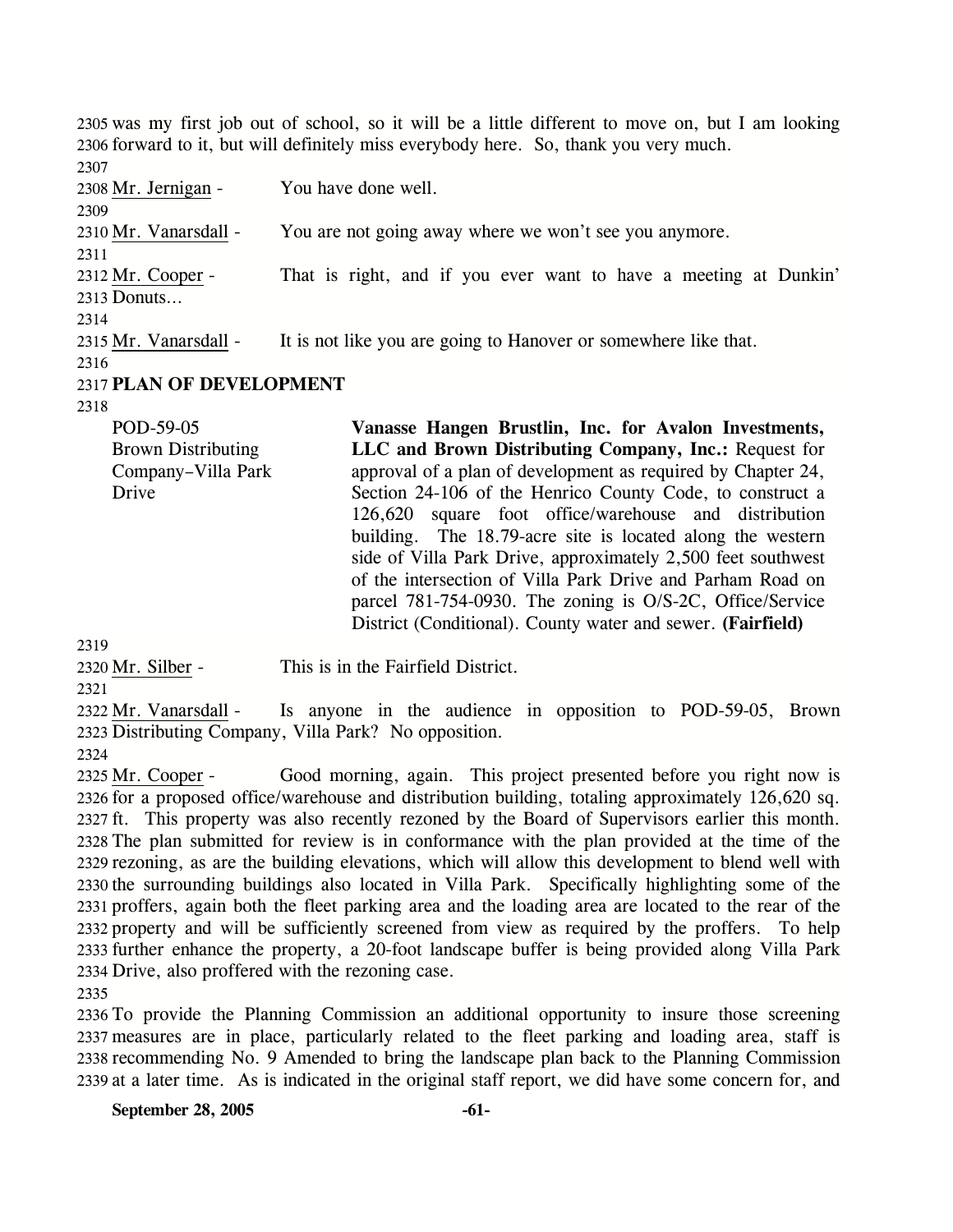2340 asked the applicant to address some verification that work being done off-site in the existing 2341 access easements is permitted in the existing agreements related to those easements. The 2342 agreement for the easement located between the subject parcel and the parcel to the north, 2343 which would be the Ben Hogan Building, does provide that authorization. We have been 2344 provided the documentation to verify that they can do the work within that easement, however, 2345 no such agreement appears to be in place for the work to be done off-site along the southern 2346 property line, which would be here (referring to rendering). There is an existing access 2347 easement coming off of Villa Park Drive, which will include some construction, but then the 2348 additional road improvements, some will actually fall completely off-site on the adjacent parcel 2349 and outside of that easement.

2350

2351 There has been some concern on the applicant's part in verifying that the adjacent property has 2352 been recently sold. So, they are in the process of trying to determine who exactly they need to 2353 obtain authorization from. We did meet with the applicant and their attorney earlier yesterday. 2354 They have agreed to provide us the necessary information and evidence of that authorization 2355 prior to final construction plan approval. So, with that, we did add Condition No. 37 to the 2356 Addendum to address that. So, with that condition, and the plans before you today, staff can 2357 recommend approval. The applicant's representative is here today and I'd be happy to answer 2358 any questions as well.

2359

2360 Mr. Vanarsdall - Any questions for Mr. Cooper by Commission members?

2361

2362 Mr. Archer - So, Mr. Cooper, 37 takes care of the issue concerning the southern 2363 property line? Is that what you are saying?

2364

2365 Mr. Cooper - Yes, sir. That is correct. Once they determine who exactly they need to 2366 obtain a signature from, who is the owner of that property, they will proceed with obtaining 2367 that. They are committed to doing it and obviously we require it through this condition before 2368 we would approve any construction plans.

2369

2370 Mr. Silber - Mr. Cooper, one of the issues brought up at the time of zoning was the 2371 proper screening of the fleet parking. I see on page 2 of the plans that it shows a security 2372 fence. To what extent have we made sure that the screening of this fleet parking will be 2373 adequate?

2374

2375 Mr. Cooper - Well, the security fence is proffered. That was requested by the Police 2376 Department in regards to insuring that safety and security of the fleet parking area. However, 2377 we did verify that they understand that chain link security fence is not to be considered a 2378 screening, and, in fact, we want that to be screened as well. They have agreed to that, so at 2379 this time they did submit a preliminary landscape plan that showed some plantings in front of 2380 the fleet parking and the security fence and staff feels at this time that what they have initially 2381 submitted is probably not sufficient to achieve full screening from Villa Park Drive. However, 2382 they have agreed to work with us on that during the landscape plan phase, so, we feel that the 2383 proffers are written so that they have an opportunity to use some natural vegetation in addition 2384 to supplemental plantings and berms, or, if necessary, they may need to construct an additional

**September 28, 2005 -62-**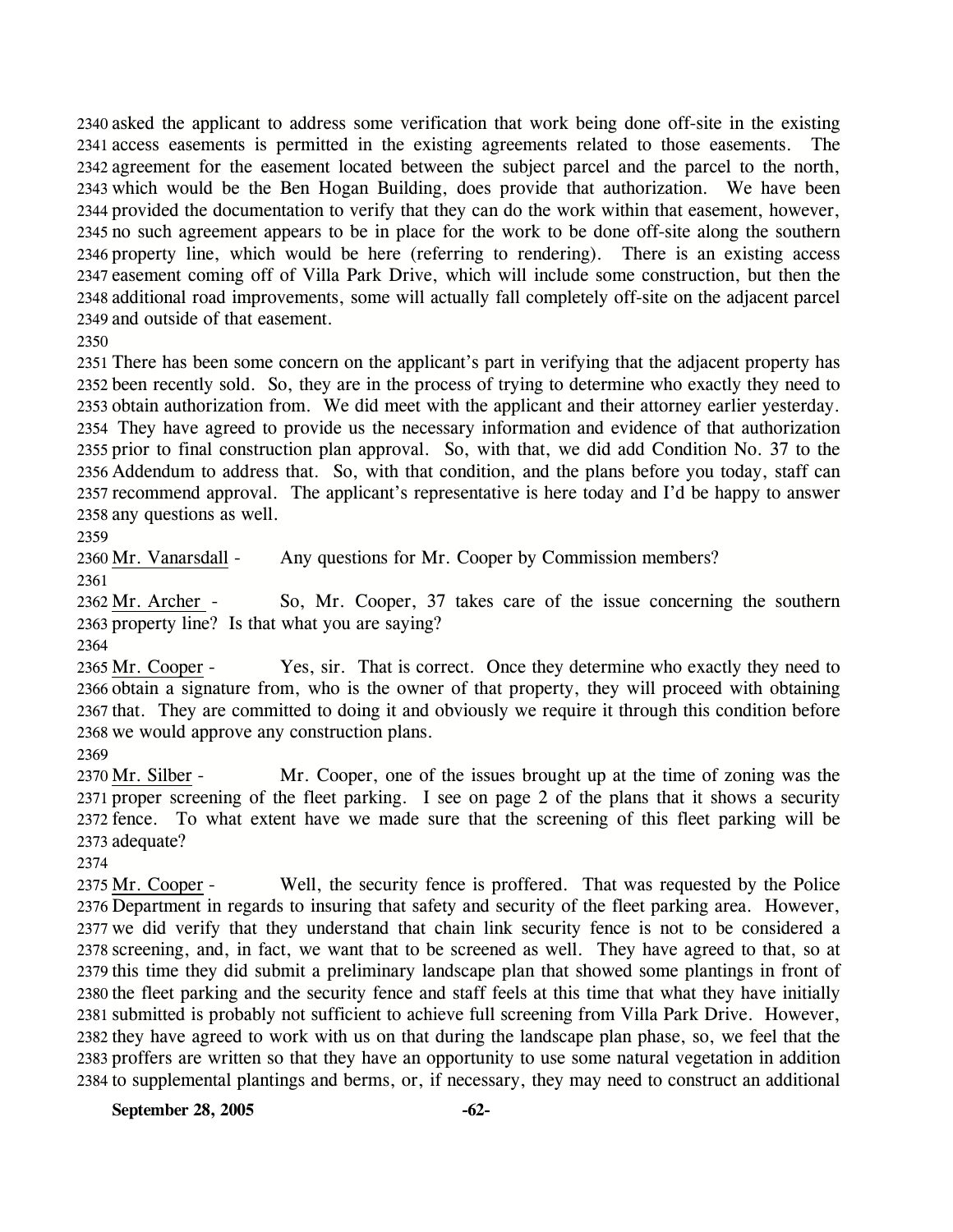2385 screening wall or some type of architectural treatment to make sure that it is not visible from 2386 Villa Park Drive, but all of those are explicitly stated in the proffers, so we feel confident we 2387 can achieve those during the landscape plan phase.

2388

2389 Mr. Vanarsdall - Thank you, Mike. Are you ready for a motion, Mr. Archer? 2390

2391 Mr. Archer - I think so. I don't think it is necessary to have the applicant come 2392 forward. I do remember an issue coming up in the zoning case concerning screening and 2393 landscaping and we do have No. 9 Amended, also. Does anybody else have any questions?

2394

2395 Mr. Silber - Mr. Archer, let me just point out that I think the screening and the fleet 2396 parking can be handled with the landscape plan, but that was very important at the time of 2397 rezoning. If it can't be handled with additional landscaping, as Mr. Cooper indicated, it may 2398 require berming or some type of screening wall, so the applicant needs to recognize that at this 2399 point in time the Planning Commission is approving the plan of development that, the issue 2400 associated with the screening of the vehicle parking has not been addressed.

2401

2402 Mr. Archer - OK. Is the applicant's representative here? Sir, I would just like you to 2403 come up and make sure that you understand that I am in agreement with what Mr. Secretary 2404 just said before we move on this.

2405

2406 Mr. Quisenberry - I am Gabe Quisenberry with Vanasse Hangen Brustlin**,** Inc., the site 2407 engineer.

2408

2409 Mr. Archer - How are you, sir?

2410

2411 Mr. Quisenberry - Good. We are very aware of the proffer requirements for that and 2412 extensive discussions we had with staff, and the community during the rezoning case, and we 2413 fully intend to comply with that in the additional landscaping phase of this.

2414

2415 Mr. Archer - OK. I understand from Mr. Thornton there were some community 2416 people who didn't show up at our meeting, but got involved between then and now. 2417

2418 Mr. Quisenberry - There is some good involvement as part of that process. We are also 2419 working through some of the staff comments, a couple of the comments on the POD regarding 2420 fire access on the south side of the building to be able to incorporate that and achieve our 2421 screening, so that is why we are going to have to work through that during the final plan 2422 approval piece of the POD and then at the landscape plan, bring that piece back to you for 2423 approval.  $2424$ 

| <b>September 28, 2005</b> | -63-                                                     |
|---------------------------|----------------------------------------------------------|
| 2429 Mr. Archer -         | All right. Then we have that on the record.              |
| 2428                      |                                                          |
| 2427 Mr. Quisenberry -    | Yes.                                                     |
| 2426                      |                                                          |
| 2425 Mr. Archer -         | So you are in agreement with Mr. Silber's comments then? |
| 24 24                     |                                                          |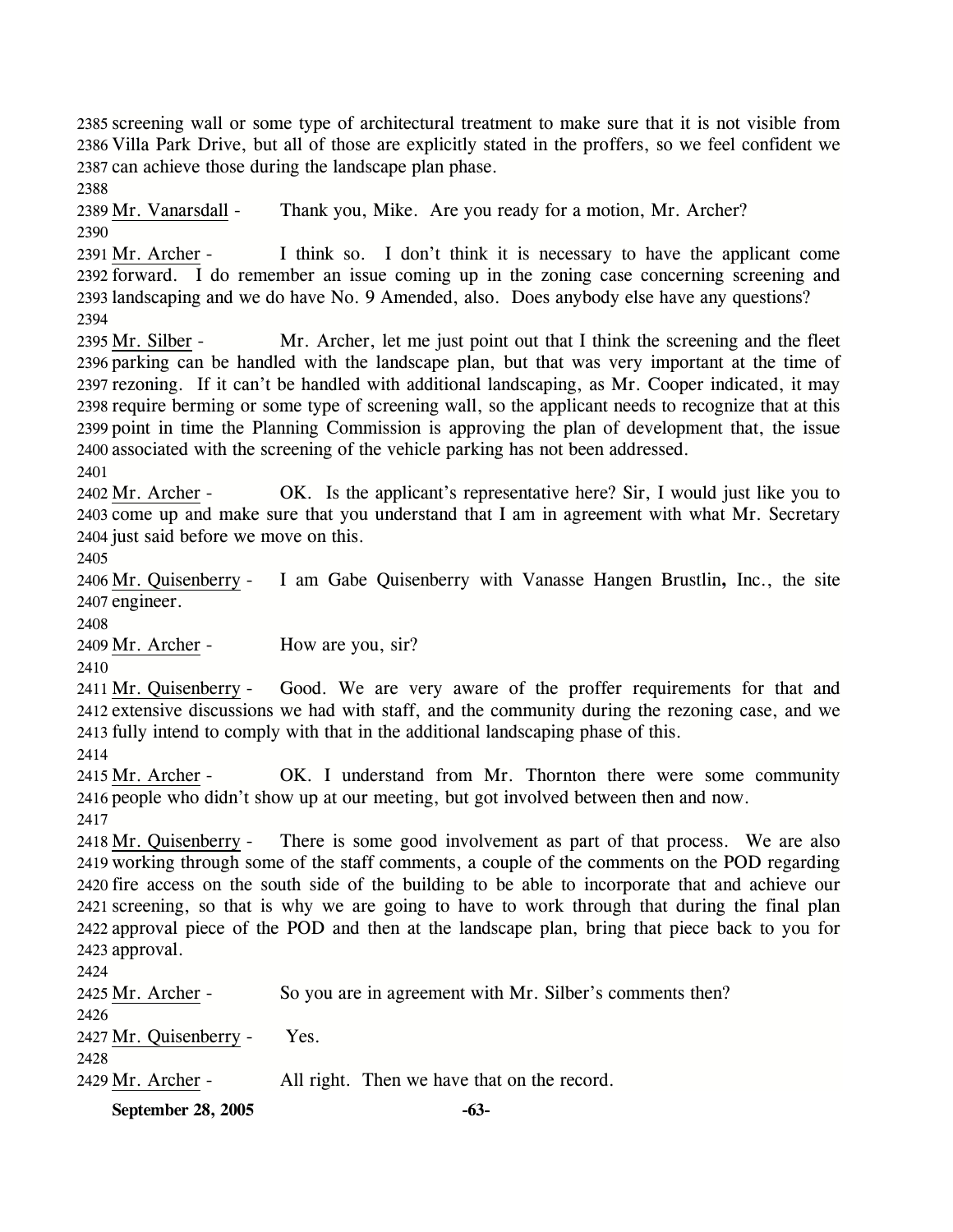2430

2432

2437

2431 Mr. Quisenberry - Thank you.

2433 Mr. Archer - Thank you, sir. Anything else from Commission members? Any more 2434 questions? 2435

2436 Mr. Silber - No, sir.

2438 Mr. Archer - OK, Mr. Chairman. With that, I will move approval of POD-59-05, 2439 Brown Distributing Company, Villa Park Drive, subject to the standard conditions for 2440 developments of this type and the additional conditions, No. 9 Amended, and 23 through 37 2441 with 37 being an added condition and condition No. 27 being changed in the Addendum this 2442 morning.

2443

2444 Mr. Jernigan - Motion made by Mr. Archer and seconded by Mr. Jernigan. All in 2445 favor say aye. All opposed say no. The ayes have it. The motion passes.

2446

2447 The Planning Commission approved POD-59-05, Brown Distributing Company, Villa Park 2448 Drive, subject to the standard conditions for developments of this type and the following 2449 additional conditions:

2450

 $24519.$ 2452 2453 **AMENDED** - A detailed landscaping plan shall be submitted to the Department of Planning for review and Planning Commission approval prior to the issuance of any occupancy permits.

- 2454 23. 2455 2456 2457 23. The site including paving, pavement markings, signage, curb and gutter, dumpster screens, walls, fences, lighting and other site improvements shall be properly maintained in good condition at all times. Any necessary repairs shall be made in a timely manner.
- 2458 24. 2459 2460 2461 2462 24. The easements for drainage and utilities as shown on approved plans shall be granted to the County in a form acceptable to the County Attorney prior to any occupancy permits being issued. The easement plats and any other required information shall be submitted to the County Real Property Agent at least sixty (60) days prior to requesting occupancy permits.

2463 25. 2464 The developer shall provide fire hydrants as required by the Department of Public Utilities and Division of Fire.

2465 26. 2466 26. The proffers approved as a part of zoning case C-23C-05 shall be incorporated in this approval.

- 2467.27 27. Prior to **construction plan approval**, the developer must furnish a letter from **Dominion Virginia Power** stating that this proposed development does not conflict with their facilities. 2468 2469
- 2470 28. 2471 2472 Any necessary off-site drainage and/or water and sewer easements must be obtained in a form acceptable to the County Attorney prior to final approval of the construction plans.
- 2473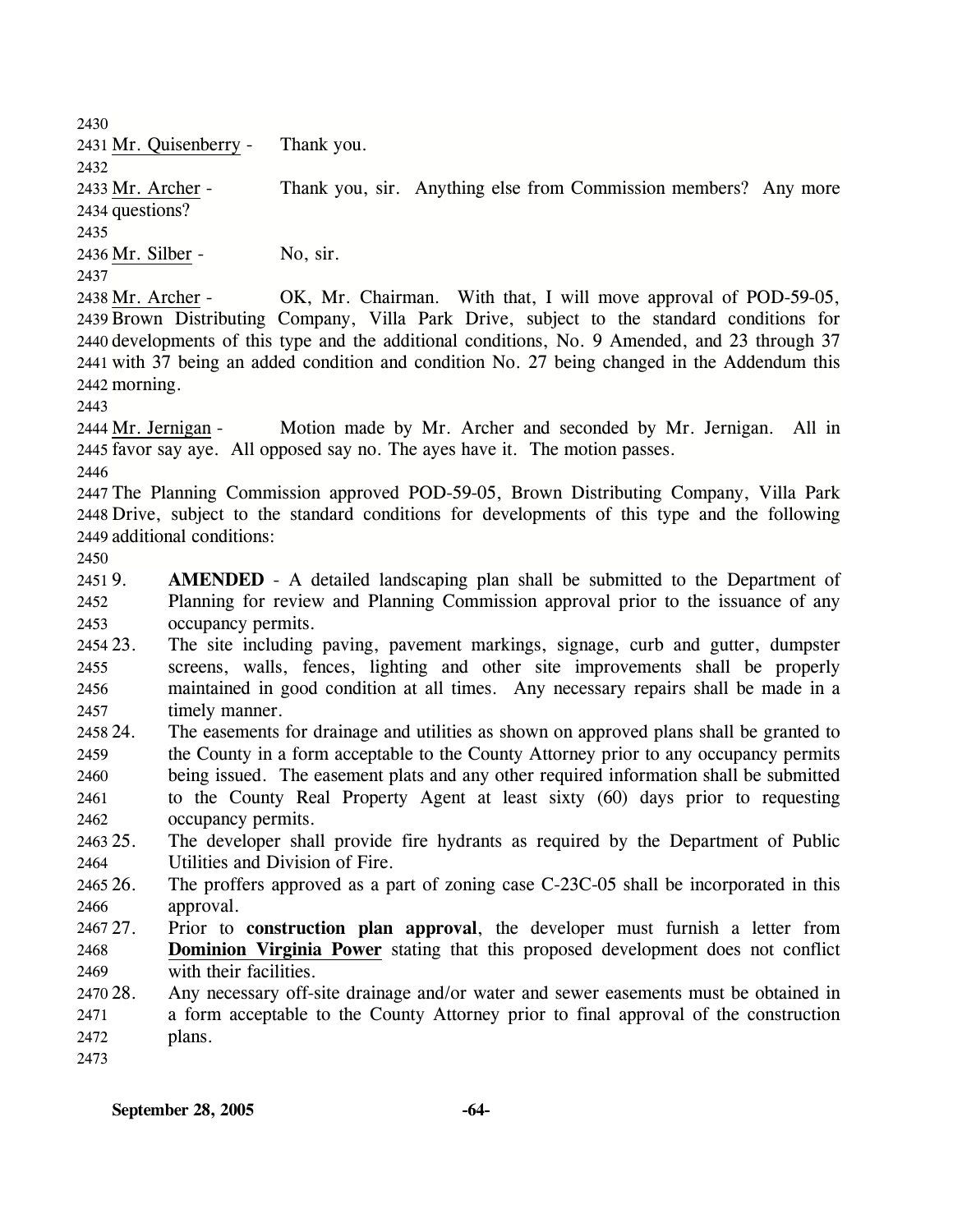2474 29. 2475 2476 Deviations from County standards for pavement, curb or curb and gutter design shall be approved by the County Engineer prior to final approval of the construction plans by the Department of Public Works.

2477 30. 2478 Storm water retention, based on the 50-10 concept, shall be incorporated into the drainage plans.

2479 31. 2480 2481 Insurance Services Office (ISO) calculations must be included with the plans and contracts and must be approved by the Department of Public Utilities prior to the issuance of a building permit.

2482 32. 2483 2484 Approval of the construction plans by the Department of Public Works does not establish the curb and gutter elevations along the Henrico County maintained right-ofway. The elevations will be set by Henrico County.

2485 33. 2486 The owners shall not begin clearing of the site until the following conditions have been met:

2487 2488 2489 2490 2491 (a) The site engineer shall conspicuously illustrate on the plan of development or subdivision construction plan and the Erosion and Sediment Control Plan, the limits of the areas to be cleared and the methods of protecting the required buffer areas. The location of utility lines, drainage structures and easements shall be shown.

2492 2493 2494 2495 (b) After the Erosion and Sediment Control Plan has been approved but prior to any clearing or grading operations of the site, the owner shall have the limits of clearing delineated with approved methods such as flagging, silt fencing or temporary fencing.

2496 2497 2498 2499 (c) The site engineer shall certify in writing to the owner that the limits of clearing have been staked in accordance with the approved plans. A copy of this letter shall be sent to the Department of Planning and the Department of Public Works.

2500 2501 2502 2503 (d) The owner shall be responsible for the protection of the buffer areas and for replanting and/or supplemental planting and other necessary improvements to the buffer as may be appropriate or required to correct problems. The details shall be included on the landscape plans for approval.

2504 34. 2505 2506 Evidence of a joint ingress/egress and maintenance agreement must be submitted to the Department of Planning and approved prior to issuance of a certificate of occupancy for this development.

2507 35. 2508 2509 2510 2511 The location of all existing and proposed utility and mechanical equipment (including HVAC units, electric meters, junction and accessory boxes, transformers, and generators) shall be identified on the landscape plans. All equipment shall be screened by such measures as determined appropriate by the Director of Planning or the Planning Commission at the time of plan approval**.**

2512 36. 2513 2514 In accordance with the proffers of rezoning case C-23C-05, product delivery vehicles shall not be routed to travel on Hungary Road between the Parham Road and Cleveland Road intersection and Woodman Road.

2515 37. 2516 2517 2518 Evidence of approval from the owner of parcel 781-753-5583 for work to be done on their property and within the existing access easement shall be provided to the Planning Department prior to construction plan approval.

**September 28, 2005 -65-**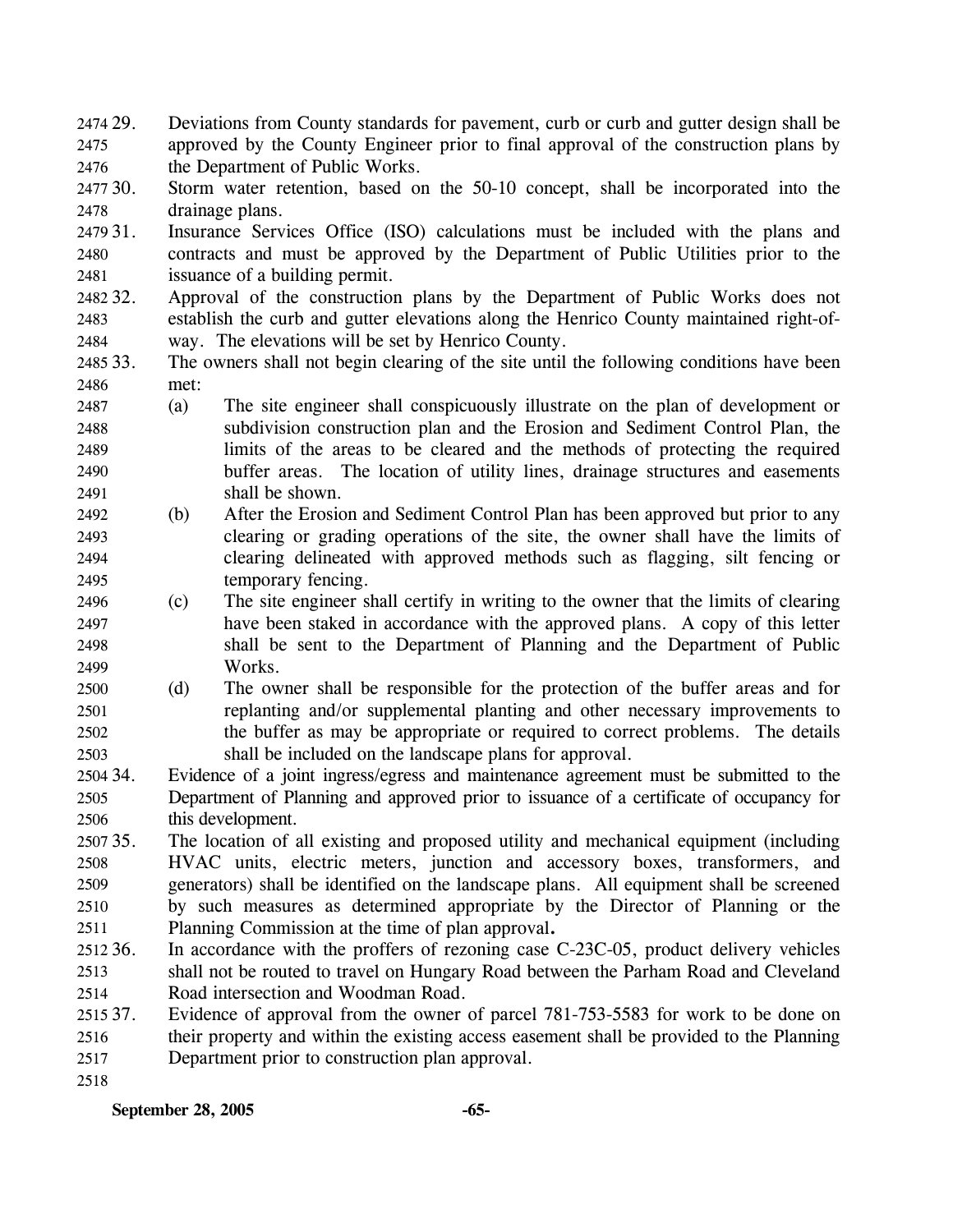#### 2519 **SUBDIVISION**

2520

Techpark (September 2005 Plan) - Technology Boulevard

**Timmons Group for Redford Brick Company, Inc. 131 LC, Payne 13 LLC, and YY&E, LLC:** The 156.72-acre site proposed for an industrial park is located on the south line of Technology Boulevard and the north line of Portugee Road, approximately 900 feet east of Memorial Drive on parcels 841-703-5255 and 8053, 842-704-7131, 842-703-6528 and 1045, 842-705-0939, 843-705-8879 and part of 844-706-4747. The zoning is M-1C, Light Industrial District (Conditional) and O-3C, Office District (Conditional). County water and sewer. **(Varina) 0 Lot** 

2521

This does not include any lots. This is for the dedication of roads. This is 2523 in the Varina District. 2522 Mr. Silber -

2524

Anyone in the audience in opposition to Techpark? No opposition. Mr. Wilhite, again. 2526 2525 Mr. Vanarsdall -

2527

I handed out a revised subdivision plan that staff requested to address the 2529 road network. Originally, we had the Techpark (June 2005 Plan) recently approved for the road 2530 layout. In this particular section of Techpark there was no access shown to the southern and 2531 southwestern portion of the site, including the extension of the stub street provided to the common 2532 property line. The revised plan does show the extension of the stub street, more or less paralleling 2533 Portugee Road to the south. They have eliminated the roadway connection from Road A in the 2534 middle portion of the site down to the southern portion. This is a change to the schematic plan that 2535 was approved with the rezoning case. Staff has reviewed it. We do find this change acceptable. 2536 We had requested some information about two parcels that were part of the rezoning case but 2537 weren't included within the subdivision. They were two small parcels with homes on them 2538 belonging to the Robins family. They are in this area here that I have indicated on the screen 2539 (referring to rendering). The developer nor the engineer did not provide the information and I 2540 think staff would like to see this addressed as to what the status of those properties are. 2541 Otherwise, staff is in a position to recommend approval of the revised plan. 2528 Mr. Wilhite -

2542

Any questions for Mr. Wilhite? Kevin, on the original plan they had that 2544 road coming off the main road going through the wetlands. 2543 Mr. Vanarsdall -

2545

Actually, the original plan did not include it. We had just sketched it in. 2547 Both of these actual roads to the southern portion of the property do go through wetlands. It is 2548 probably less impact with the extension of the stub street from the original Techpark plan. So that 2549 would be an improvement. 2546 Mr. Wilhite -

2550 2551 Mr. Jernigan - OK, so staff approves it now. 2552 2553 Mr. Vanarsdall - All right. Any more questions?

**September 28, 2005 -66-**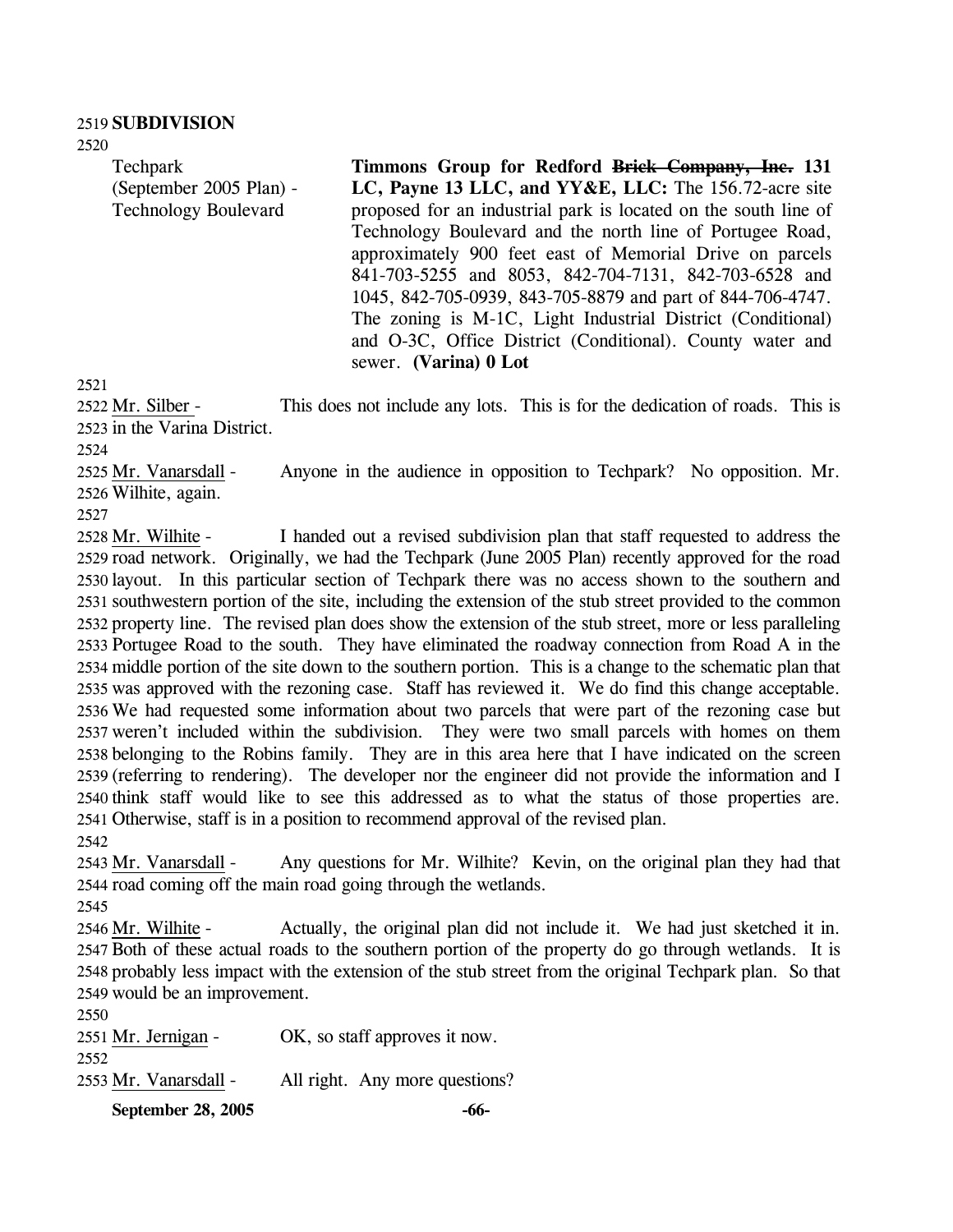Mr. Chairman, with that I will move for approval of Techpark Subdivision 2555 subject to the standard conditions for subdivisions served by Public Utilities and the following 2556 additional conditions, Nos. 12 through 16, and staff recommendation on the Addendum. 2554 Mr. Jernigan -

2557

2558 Mr. Archer - Second.

2559

Motion made by Mr. Jernigan, seconded by Mr. Archer. All in favor say 2561 aye. All opposed say no. The ayes have it. The motion passes. 2560 Mr. Vanarsdall -

2562

2563 The Planning Commission granted conditional approval to Techpark (September 2005), subject to 2564 the standard conditions attached to these minutes for subdivisions served by Public Utilities and the 2565 following additional conditions:

2566

2567 12. 2568 2569 The limits and elevation of the 100-year frequency flood shall be conspicuously noted on the plat and construction plans and labeled "Limits of 100-year floodplain." Dedicate floodplain as a "Variable Width Drainage & Utilities Easement."

2570 13. 2571 The proffers approved as part of zoning cases C-73C-98 and C-47C-00 shall be incorporated in this approval.

2572.14 2573 14. A second point of vehicular access will be required when the development exceeds 500,000 square feet of floor area.

2574 15. 2575 15. A revised conceptual master plan for this development shall be provided with the first Plan of Development submitted and updated with every subsequent POD submittal.

 $257616.$ 2577 2578 The developer shall conduct a Phase I archaeological study of the property prior to County approval of the subdivision construction plans and shall provide copies to the Department of Planning and Recreation and Parks.

# 2580 **APPROVAL OF POD MINUTES: July 27, 2005 Minutes**

2581

2579

That concludes the plans for consideration. We do have two sets of 2583 minutes that were provided to you that hopefully you have reviewed and are ready for approval 2584 or consideration. 2582 Mr. Silber -

2585

2586 The first set would be the July 27, 2005 minutes.

2587

Mr. Archer called me up and said that he had eyestrain having two 2589 minutes like this. I know you read them. 2588 Mr. Vanarsdall -

2590

2591 Mr. Archer - Actually, to be factual, I haven't. I have been away on vacation.

2592

May I make a motion to approve the July 27, 2005 minutes of the Planning 2594 Commission meeting? 2593 Mrs. Jones -

2595

2596 Mr. Jernigan - Second.

**September 28, 2005 -67-**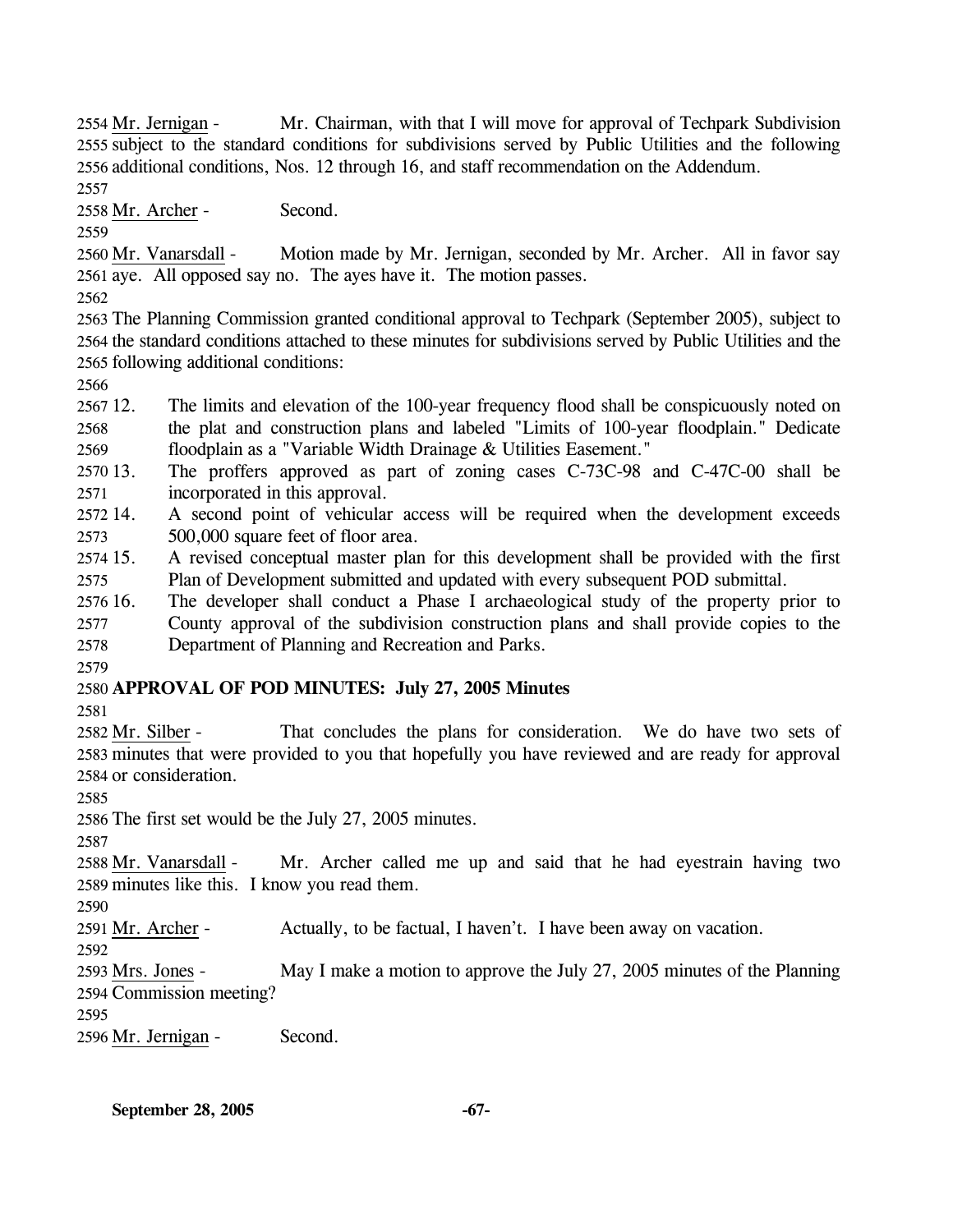Motion made by Mrs. Jones and seconded by Mr. Jernigan. All in favor 2598 say aye. All opposed say no. The minutes are approved. 2597 Mr. Vanarsdall -2599 2600 **APPROVAL OF REZONING MINUTES: August 11, 2005, Minutes**  2601 2602 The next are the August 11, 2005 minutes, isn't it, Mr. Secretary? 2603 2604 Mr. Silber - That is correct, August 11, 2005. 2605 I have a correction. On page 7, line 332, I think the reason needs to be 2607 completed so it is officially on the record. 2606 Mrs. Jones -2608 2609 Mr. Jernigan - What line is it? 2610 Line 332. The wording needs to be completed. I am not sure who is in a 2612 position to do that. 2611 Mrs. Jones -2613 2614 Mr. Archer - Looks like we did it just because… 2615 2616 Mr. Silber - We will look into that. Any other comments? 2617 2618 Mr. Vanarsdall - Did we have a motion? 2619 I make a motion we accept the minutes from August 11, 2005 subject to an 2621 extension of because. 2620 Mr. Jernigan -2622 2623 Mr. Archer - I will second. 2624 Motion made by Mr. Jernigan and seconded by Mr. Archer. All in favor 2626 say aye. The minutes are approved. 2625 Mr. Vanarsdall -2627 2628 **DISCUSSION ITEM: Resolution to Initiate Amendment to the Major Thoroughfare Plan**  2629 **(Adding Extension of Three Chopt Road from Lauderdale Drive to N. Gayton Road).**  2630 The final thing on the agenda today is the discussion item which is a 2632 Resolution to Initiate Amendment to the Major Thoroughfare Plan by adding an extension of a 2633 road, which would be the extension of Three Chopt Road from Lauderdale Drive to N. Gayton 2634 Road. This Resolution has been provided to the Commission. If approved, it would authorize 2635 the staff to begin this study and bring it back to the Planning Commission, in the form of a public 2636 hearing, at the Commission's November 10 meeting, the study to add this to the Major 2637 Thoroughfare Plan. We have provided you a map showing this alignment with the Resolution. 2631 Mr. Silber -2638 2639 Mr. Archer - So, we are going to approve one and not take one off? 2640 2641 Mr. Silber - Actually, it would be amending the MTP to add a road.

**September 28, 2005 -68-**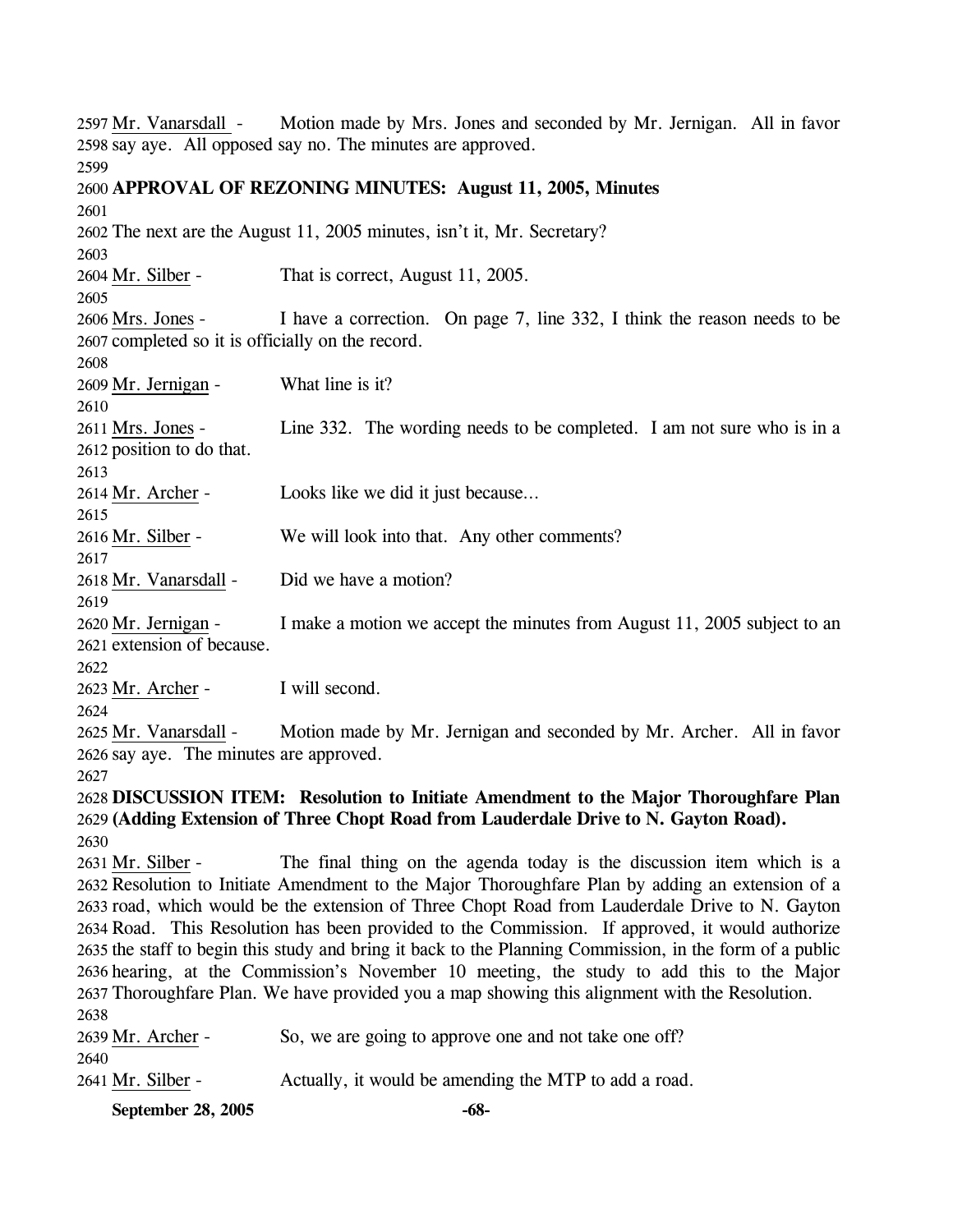2642 2643 Mr. Archer - I meant add and not take off. 2644 2645 Mr. Silber - Yes, and this would not remove, and this would be authorizing the study. 2646 I would like to make a motion to approve the Resolution for initiating a 2648 study for the MTP. 2647 Mr. Branin -2649 2650 Mr. Jernigan - Second. 2651 Motion made by Mr. Branin and seconded by Mr. Jernigan. All in favor 2653 say aye. All opposed say no. The motion passes. 2652 Mr. Vanarsdall -2654 2655 Do you have anything, Mr. Secretary? 2656 2657 Mr. Silber - No, sir. 2658 2659 Mr. Vanarsdall - Anybody else have anything to say? 2660 2661 Mr. Jernigan - Can I say something? 2662 2663 Mr. Vanarsdall - Anybody else have anything to say, Mr. Jernigan? 2664

As I may have stated in a couple of meetings through the years, the 2666 situation with Cracker Barrel, and Cracker Barrel does consider their building as their logo, that 2667 anywhere that you see them, you know that is a Cracker Barrel. And one reason I asked are 2668 there any buildings out there, and it is brick, because I did hear that they came to Varina off of 2669 Route 5, where the Dairy Queen and all is there, and they talked to somebody. They actually 2670 talked to the developer, and the developer talked to Varina Beautification, and Varina told them if 2671 they can't build a brick building, don't even come. That is second hearsay, but that is what I was 2672 told. 2665 Mr. Jernigan -

2673

With the Cracker Barrel going into, they usually situate themselves right 2675 on the highway, which that is their logo, and they don't have to have big signage because people 2676 can see it, and then, bam, they are there. But as they move into more suburban or urban areas, 2677 they are going to have to... 2674 Mr. Branin -

2678

And that is the reason I have said that this Commission needs to identify 2680 whether you can consider a building as a logo, or that they have to meet the standards of what the 2681 Commissioner wants, because we may have another situation coming one day to where that will 2682 be a factor. 2679 Mr. Jernigan -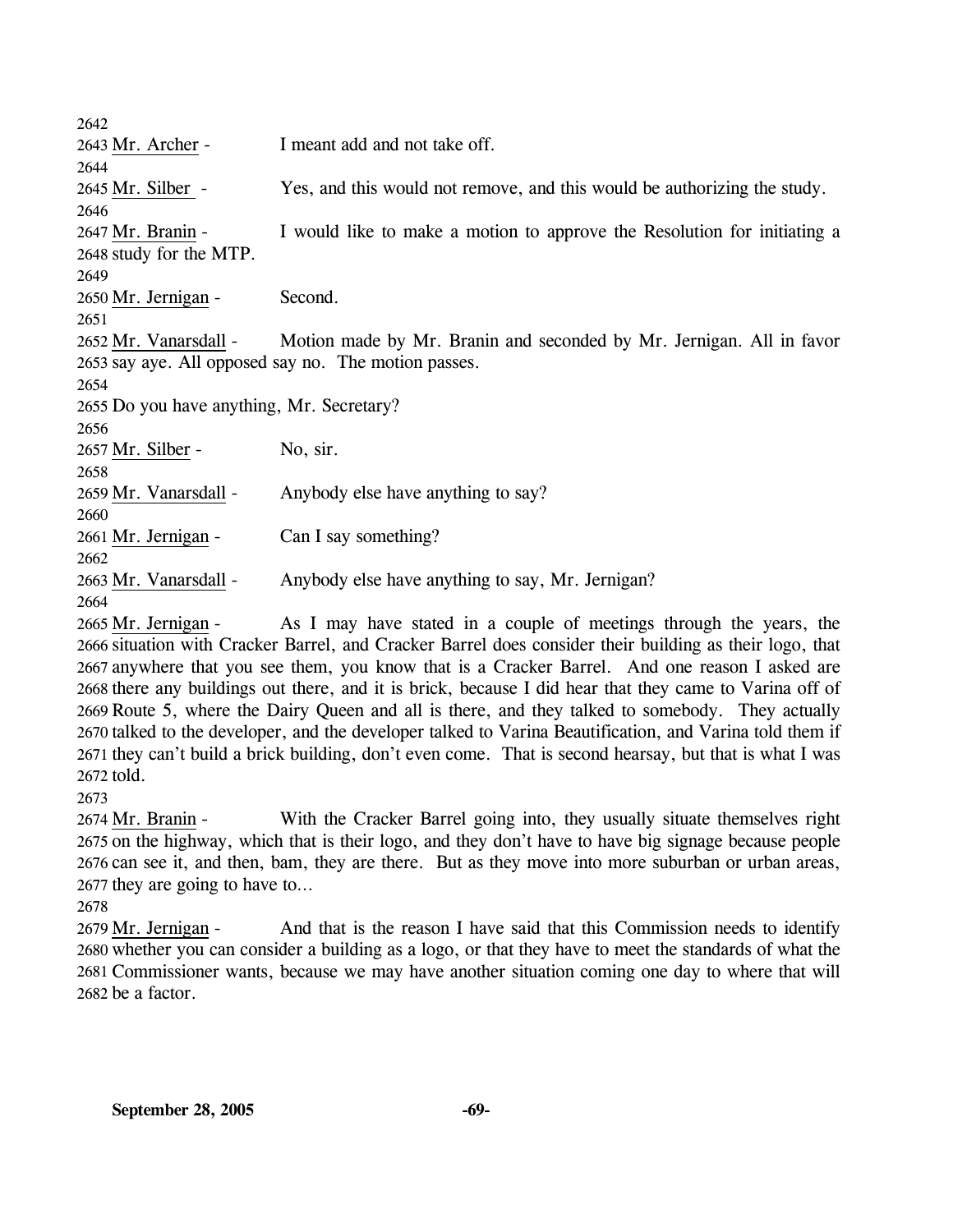Well, that is the same thing that we had with the Silver Dinner. The Silver 2684 Dinner did not want to offer anything. Remember, Dave? 2683 Mr. Vanarsdall -

2685

2686 Mr. Kaechele - hen we had the same thing with Wawa and their canopy design. 2687

Al Taylor told us that the Silver Dinner might hit some parts of the County 2689 and I noticed he looked down at you when he said it, Ray. But it doesn't belong out in Short 2690 Pump. 2688 Mr. Vanarsdall -

2691

Well, a lot of these prototype establishments are beginning to make 2693 changes as localities are trying to deal with uniformity and design and quality control, so I think 2694 you will see some reluctance from people like this gentleman that was here today, but I think if 2695 they really have a location they want to go into, I think you can begin to talk to them about 2696 changes, and it may be subtle changes. It may be making the building all brick, Mr. Jernigan, 2697 but still keeping some of the design features so you can still tell that there is a Cracker Barrel. 2692 Mr. Silber -

2698

2699 Mr. Vanarsdall - I think that is what they would do.

2700

I think it really warrants consideration when they really think that there is 2702 a site that they really want, and you want to have some changes made. I think by all means you 2703 need to talk to them... 2701 Mr. Silber -

2704

Well, I think you just need, for the future, to make sure, I don't know 2706 whether it is a legal situation, but I think we want to identify whether people can come in and 2707 say, "This is what our standard building is. This is our logo, and this is what it is." It is kind of 2708 like the NASCAR Café. 2705 Mr. Jernigan -

2709

2710 Mr. Vanarsdall - We haven't had much problem with that.

2711

2712 Mr. Jernigan - No, we haven't.

2713

With Rite Aid, I asked them to reduce the logo, and two gentlemen told 2715 me they couldn't do that. I said, "Well, what about the one up on Libbie Avenue and Grove?" 2716 And they looked at the other one and said, "We didn't do that one, did we?" I said, "Well, it 2717 doesn't matter to me who does it. You just told me your headquarters wouldn't allow it." So I 2718 think if you meet with them and talk about it, I think that is a good location for them. Don't 2719 you, Randy? 2714 Mr. Vanarsdall -

2720

2721 Mr. Silber - Yes, sir.

2722

2723 Mr. Branin - I think it is a great location.

2724

And I think they would do something, but I know what Ray is saying, and 2726 we might as well nip it in the bud in this one. 2725 Mr. Vanarsdall -

2727 Mr. Jernigan - I am not saying that, the Cracker Barrel buildings look all right to me. It

**September 28, 2005** -70-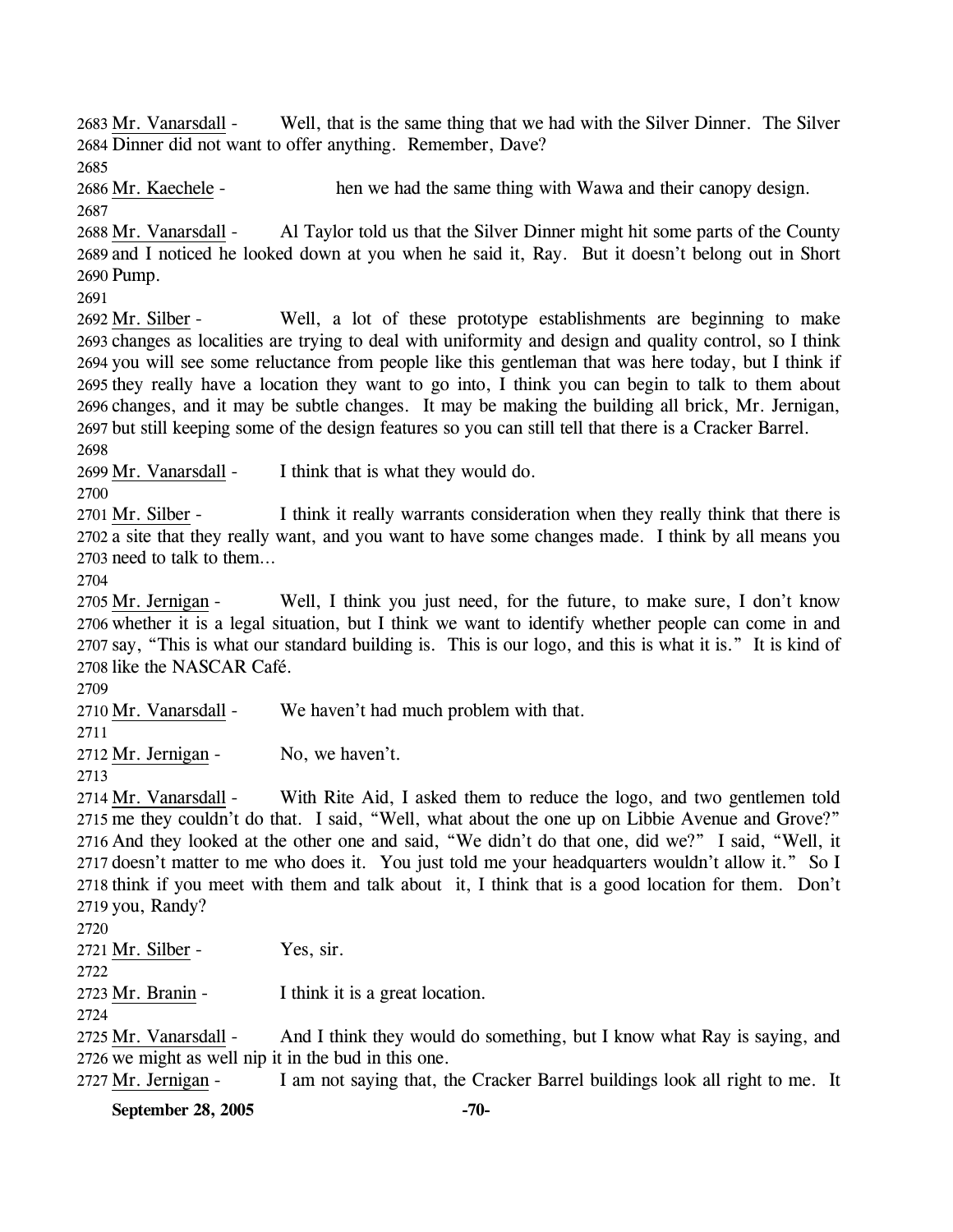2728 was kind of like we had, what was that place in Short Pump Town Center that was the… 2729 The Silver Dinner had chrome on the outside, stainless steel, and had neon 2731 lights. 2730 Mr. Vanarsdall -2732 We had another place, Hearth and Home, or something like that. All of 2734 their buildings fell under the same design, and they had to make some changes on that. 2733 Mr. Jernigan -2735 Mr. Kaechele and I just saw this past Friday a McDonald's that was 2737 beautiful. It was all brick. 2736 Mr. Branin -2738 You will see that McDonald's, if you get into McDonald's plan, they have 2740 a bunch of different architectural plans for McDonald's. 2739 Mr. Jernigan -2741 2742 Mrs. Jones - But they still have the golden arches prominently displayed. 2743 2744 Mr. Branin - It was very small. It was on this brick building with glass. 2745 Well, I am sure we are going to run into all kinds of variations on the 2747 theme, but it really needs paying attention to by each individual Commissioner, I am sure. 2746 Mrs. Jones -2748 Well, one thing, when we had study on the Comp Plan, a fellow showed 2750 us that Arby's up in Mass. And all they had was a sign on a post that was that big that said 2751 "Arby's". There was nothing else. The building was a white lapboard building and it had a, 2752 like a mail box sign out there, and the sign was that big and said "Arby's" and that was the only 2753 thing that said Arby's on it. 2749 Mr. Jernigan -2754 If the company wants to go there, then they will conform. Have we 2756 adjourned yet? I will make a motion to adjourn. 2755 Mr. Branin -2757 Before we adjourn, I would just like to note for the record that we 2759 acknowledged the passing of Mr. John Marlles, our former Director, so we will have it on the 2760 record. 2758 Mr. Archer -2761 Mr. Jernigan - I will second it.